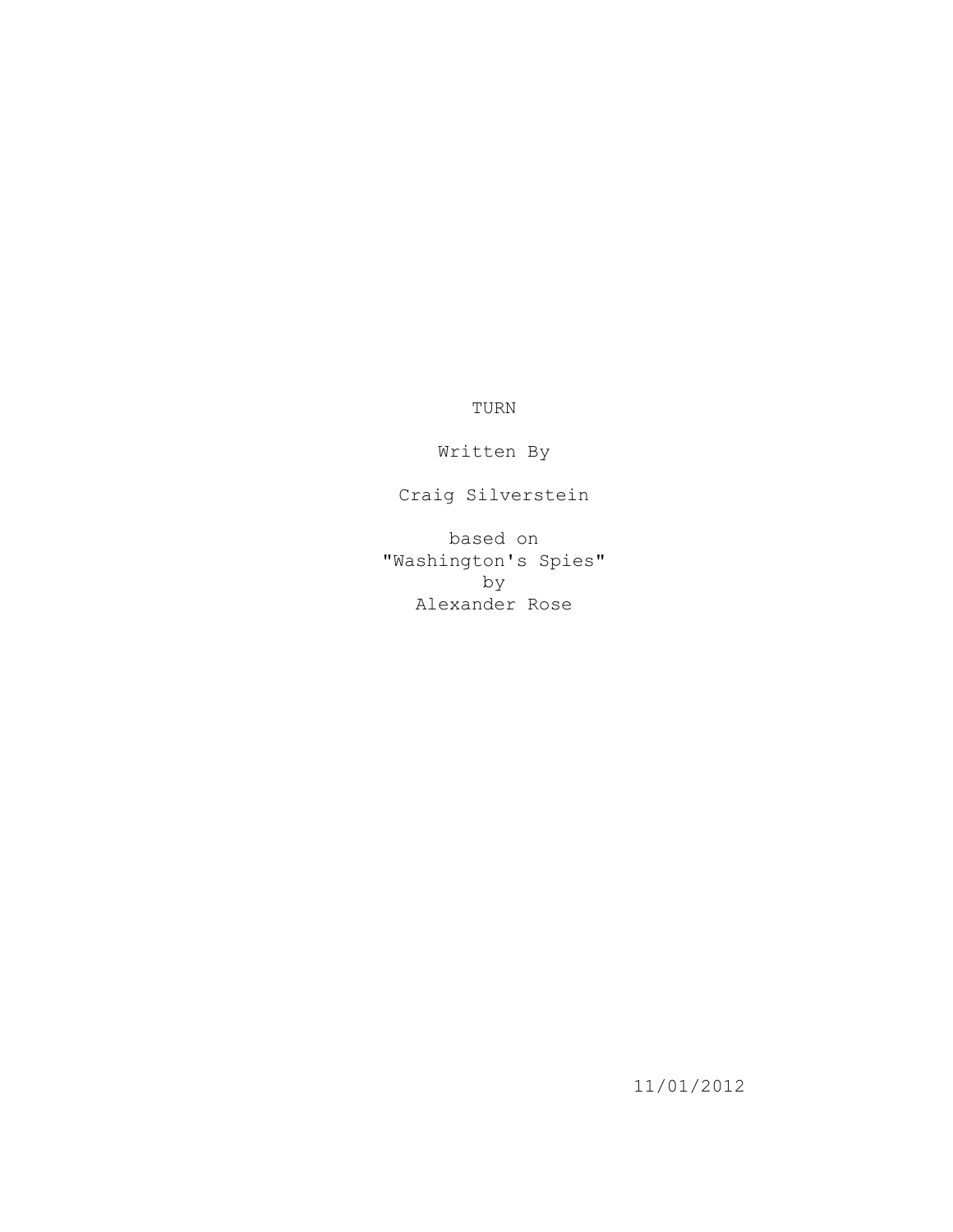### ACT ONE

EXT. CONNECTICUT COAST - **AERIAL** - DAY

Skimming the waves of the Atlantic toward a sandy beach, a green coastline. Rising up above the trees to look out across raw, untouched land that stretches for miles.

AMERICA before it was ours.

We FLY over forest, over farmland. Massive, GREEN, sunkissed. Bursting at the seams with promise.

EXT. CLEARING - **AERIAL** - DAY

We GLIDE above the treeline, like God inspecting his good work. The FOREST drops away to reveal a pastoral clearing. Green grass turned Rust Red with spilled blood.

23 DEAD MEN lie scattered below a HILL. We slow our flight and circle the massacre.

CLOSER - the dead are soldiers in blue coats, light breeches, knee-high black boots with silver spurs. CONTINENTALS.

Morning FOG mixes with powder smoke still fresh in the air. A KILLER moves along the fallen like a grim reaper, shoving a bayonet in each one to make sure they're dead. He's dressed in a green double breasted coat with dark brown leggings. A SCOTS BONNET on his head. A QUEEN'S RANGER.

STAB. On to the next. STAB. That body groans. STAB STAB. On to the next. Like raking leaves.

RACK FOCUS to a corpse ten feet away. Its eye OPENS. Sees the Ranger coming this way. STAB. Walk. Walk. the Ranger coming this way. STAB. Walk. STAB.

Face still pressed to the ground, the eye looks up to the HILL, where figures of MEN sing in the smoke of cook-fires.

The eye closes, playing possum. The RANGER STABS the corpse next to us. Then walks to us. Moccasins on his feet. Looming over, he casts a shadow. Raises his bayonet. STABS-

As this corpse TURNS - the bayonet drives into the earth, as ANOTHER BLADE DRIVES UP INTO THE RANGER'S GROIN. He doubles over, wheezing in shock, coming face to face with BENJAMIN TALLMADGE, 23, very much alive. Ben pulls his bayonet free and JAMS IT through the Ranger's chin, piercing his vocal cords. Blood runs out his mouth and down Ben's wrist.

The Ranger hits the ground next to Ben, who stays down. Ben begins to wrestle his own blue coat off, and grab for the Ranger's green one. He looks quickly back to...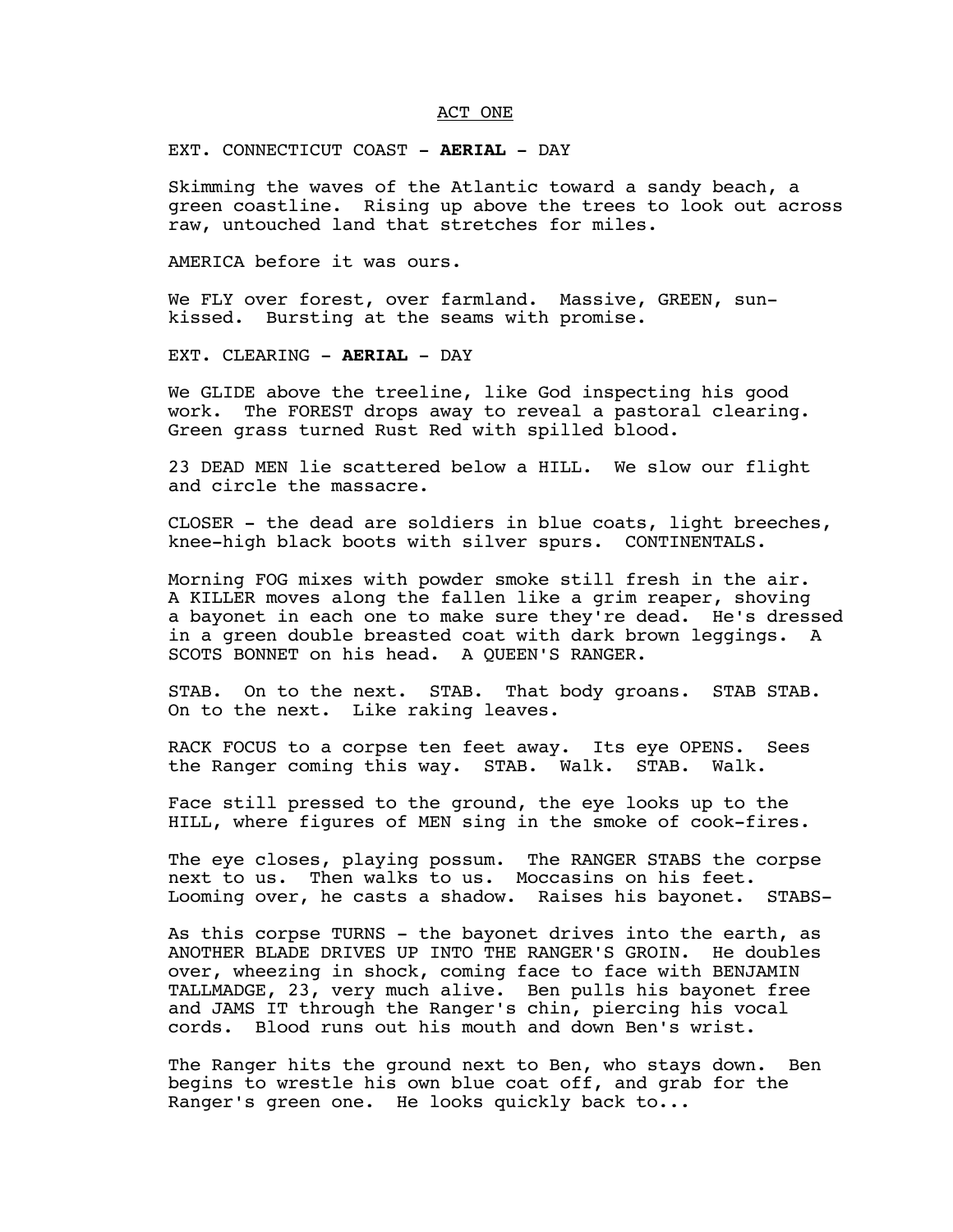ATOP THE HILL

Where FORTY RANGERS clad in Green and Brown relax after the battle, paying no attention to the clearing below. Not a man among them has been wounded in the skirmish. In addition to their muskets, they carry TOMAHAWKS and KNIVES.

CAMERA finds their leader, ROBERT ROGERS, 43, weathered muscle over an alchoholic's gut, eyes that you never want to look directly into. The ultimate hunter/killer. He lights a steatite pipe, listens to his men singing songs.

A rough-looking Ranger walks to slope, looks down the hill.

The man among the dead is walking to the treeline.

RANGER

Welsh! Welsh!

IN THE CLEARING

Ben freezes, his back to the hill. He's wearing the Green Coat and the Scots Bonnet and carrying the bayoneted rifle. He turns slightly to regard the figure atop the rise.

### RANGER (CONT'D)

You done yet?!

Ben makes the universal gesture for "I'm hurrying already, shut up!" He looks down at a fallen comrade, grits his teeth and STABS the already-dead body to ensure his cover.

Walks to the next. A 20 year old boy with lifeless eyes. Ben STABS him in the chest, tears in his own eyes. Moves on to the next - STAB - working his way to the treeline through a hell he will never forget...

ATOP THE HILL

The rough-looking Ranger walks back to the cook fire.

RANGER (CONT'D) Fool starts from the center and works his way out. Takes double the time.

Chuckles around the camp. Robert Rogers does not smile.

He puts his pipe in his mouth and walks to the slope.

Sees a figure in the fog, heading for the treeline.

Rogers watches him. Then WHISTLES loudly. Ben turns back. Rogers knows. He shoulders his musket, pipe still in mouth.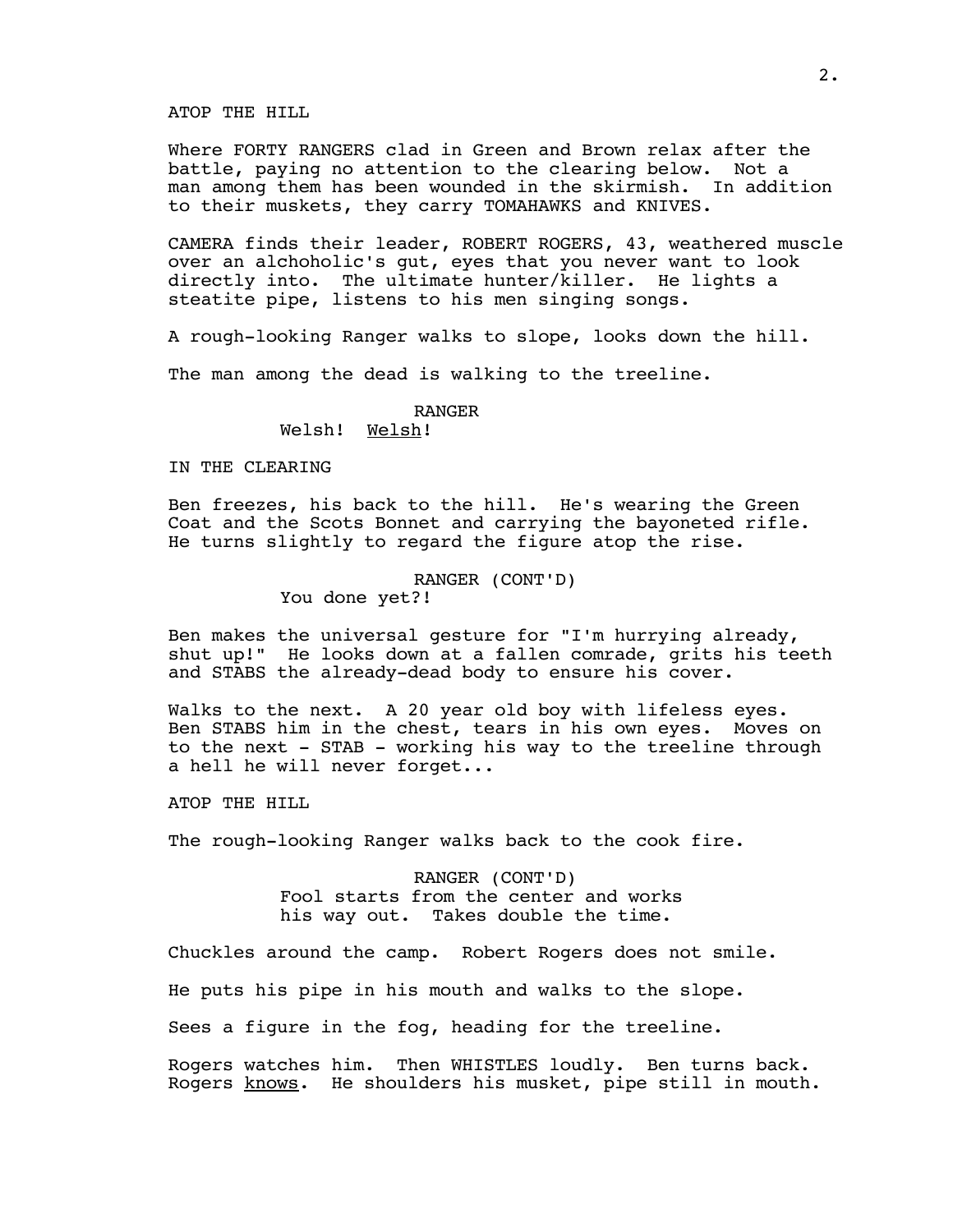Ben RUNS, enters the forest. Rogers FIRES. His men TURN. The round whistles through the branches and CLIPS Ben on the shoulder (even at this range). Ben stumbles, keeps running.

RANGERS stream down the hill past Rogers as he reloads.

EXT. FOREST - DAY

Ben RUNS through the forest, breathing hard, branches whipping at him as the foreground blurs and the sound drops away...

> BEN (V.O.) They were waiting for us. They knew where we'd be.

GENERAL SCOTT (V.O.) They couldn't have known.

BEN (V.O.) They were waiting.

CUT TO:

INT. COLONIAL HOUSE - NIGHT

Ben, his shoulder wound dressed, but dirt still on his face, stares defiantly at his superior, GENERAL CHARLES SCOTT, territorial and traditional.

Scott sits across a simple dining room table converted into a desk. He does not react to Ben's emotion.

GENERAL SCOTT

How.

BEN These weren't Tory Militia, or Regulars.

With his good arm, Ben rustles up the Green Jacket and Bonnet and dumps them on the table.

> BEN (CONT'D) They were Queen's Rangers, and this was an ambush planned in advance.

Scott feels the wool bonnet. Disturbed by this revelation.

GENERAL SCOTT Robert Rogers? (Ben nods) It was luck, then. Bad luck, that you ran into him.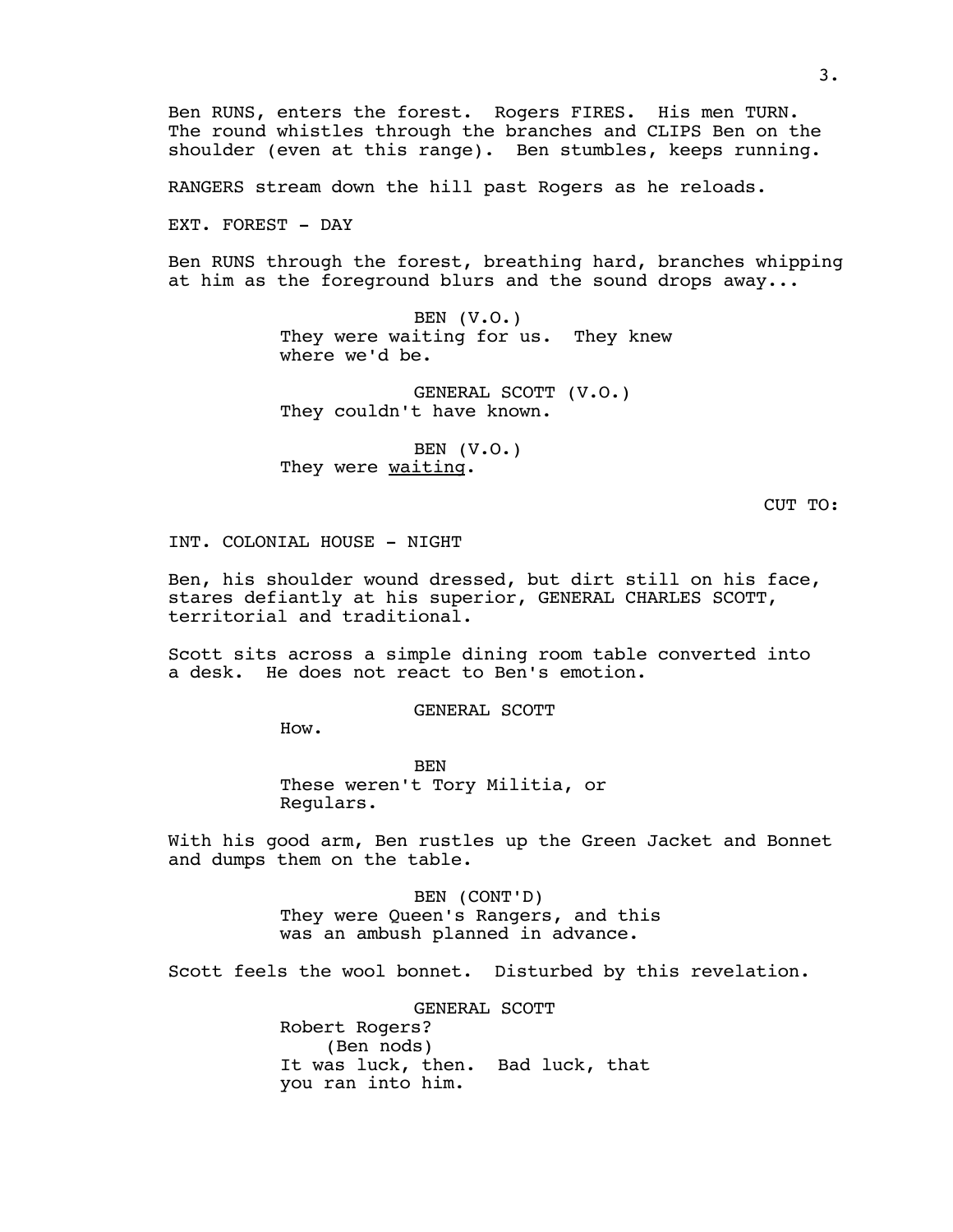**BEN** 

Luck had nothing to do with it.

Beat. General Scott begins to fill out a commission.

GENERAL SCOTT After you see to that shoulder, I'll assign you new men, new horses.

BEN

No, Sir.

Scott stops his quill, looks at Ben.

GENERAL SCOTT You're resigning your commission?

BEN

I won't head another reconnaisance south of Westchester. I have no wish to quietly lead more men to their death.

GENERAL SCOTT You think that's my aim?

Scott angrily draws out a letter from his drawer. Reads it.

GENERAL SCOTT (CONT'D) "I earnestly entreat you to spare no effort to come at early and true intelligence regarding British troop strength, supply levels, naval reinforcements..." (slams letter down) These are *orders*. From General Washington.

BEN

The truth on the ground is that scouting runs are suicide. We need to do better. Sir.

GENERAL SCOTT Define better.

**BEN** All I need to begin with is one man, to serve as courier between myself, and a friend in New York.

GENERAL SCOTT New York. After Washington has burned it to the ground upon our retreat.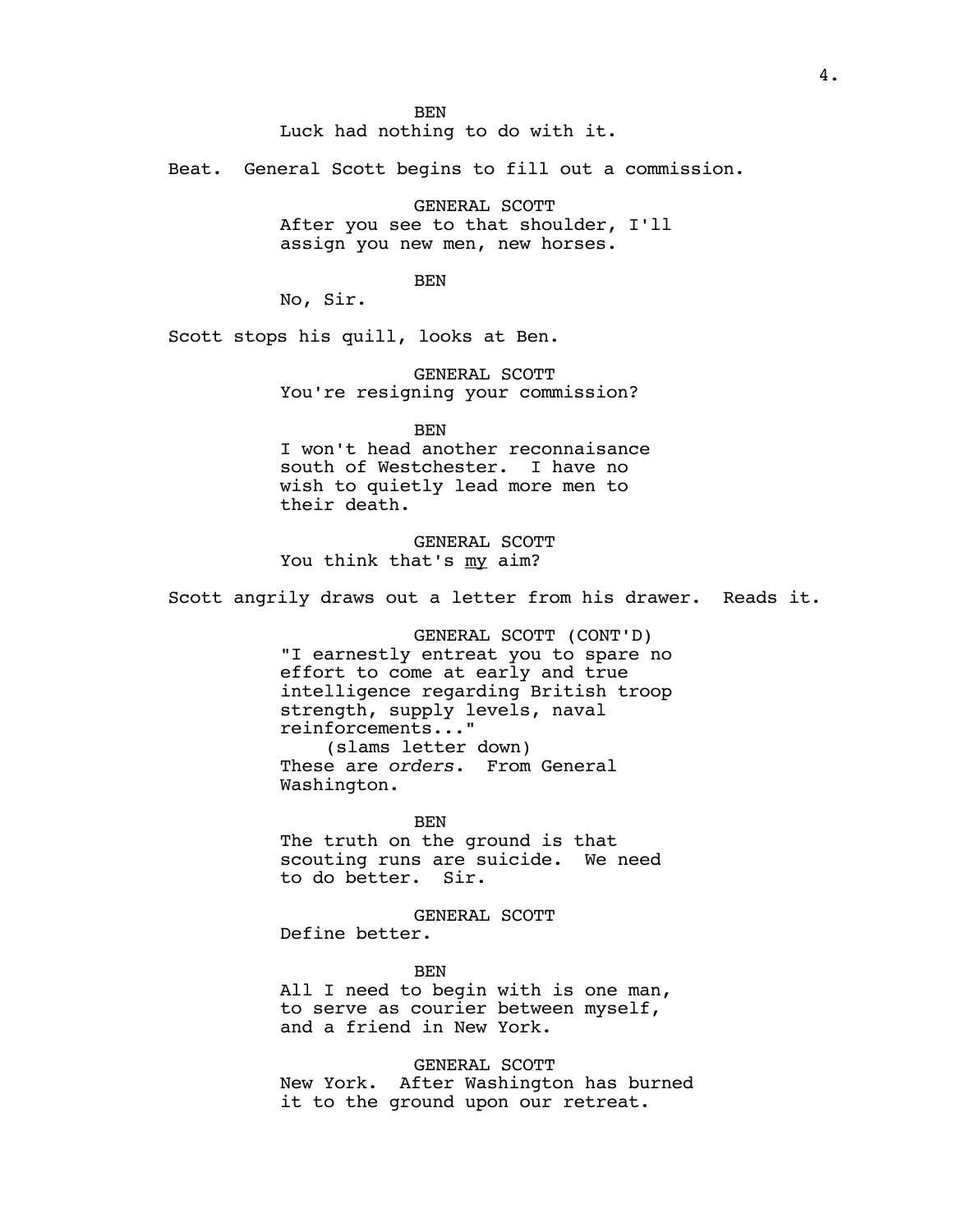The General scoffs. This kid doesn't know what he's talking about.

> GENERAL SCOTT (CONT'D) Captain Tallmadge... you want the truth on the ground?

EXT. WOODHULL FARM - DAY

GENERAL SCOTT (V.O.) You have no friends in New York.

The SUN RISES over well tended fields of green. A FARMHOUSE sits in the distance, chimney smoking. Cool blue dawn.

SUPER: INK SCRIPT writes across the bottom left of the screen:

Setauket, Long Island

Along the planted rows of cabbage and kale, ABRAHAM WOODHULL, 22, plays with his one-year-old son, THOMAS. Abe is a tall and lean farmer, intelligent and humble.

Right now he's on all fours, just like Thomas, who hasn't learned to walk yet. Abe stands up, acting a bit wobbly, and takes a few steps, hoping Thomas will do the same.

ABE

See? It's easy. You just... walk.

Thomas stares at him, transfixed. Then laughs.

THOMAS

Jus' ba!

Abe patiently smiles, properly chastised for his efforts.

INT. WOODHULL HOUSE - DAY

MARY WOODHULL, 20, cooks breakfast. A BRITISH REDCOAT walks into the kitchen, fastening the buttons on his jacket. He nods to Mary, respectfully. She returns the nod, which is directed at an iron urn. The Regular pours his own coffee.

They maintain the unique distance, posture, and tension of someone living in your house who is neither friend nor family.

EXT. WOODHULL FARM - DAY

The Redcoat, BAKER, exits the house and walks through the field with his rifle and haversack, on his way to duty.

Abe's smile fades. He picks Thomas up into his arms.

Thomas happily CALLS OUT to the Redcoat, and waves to him.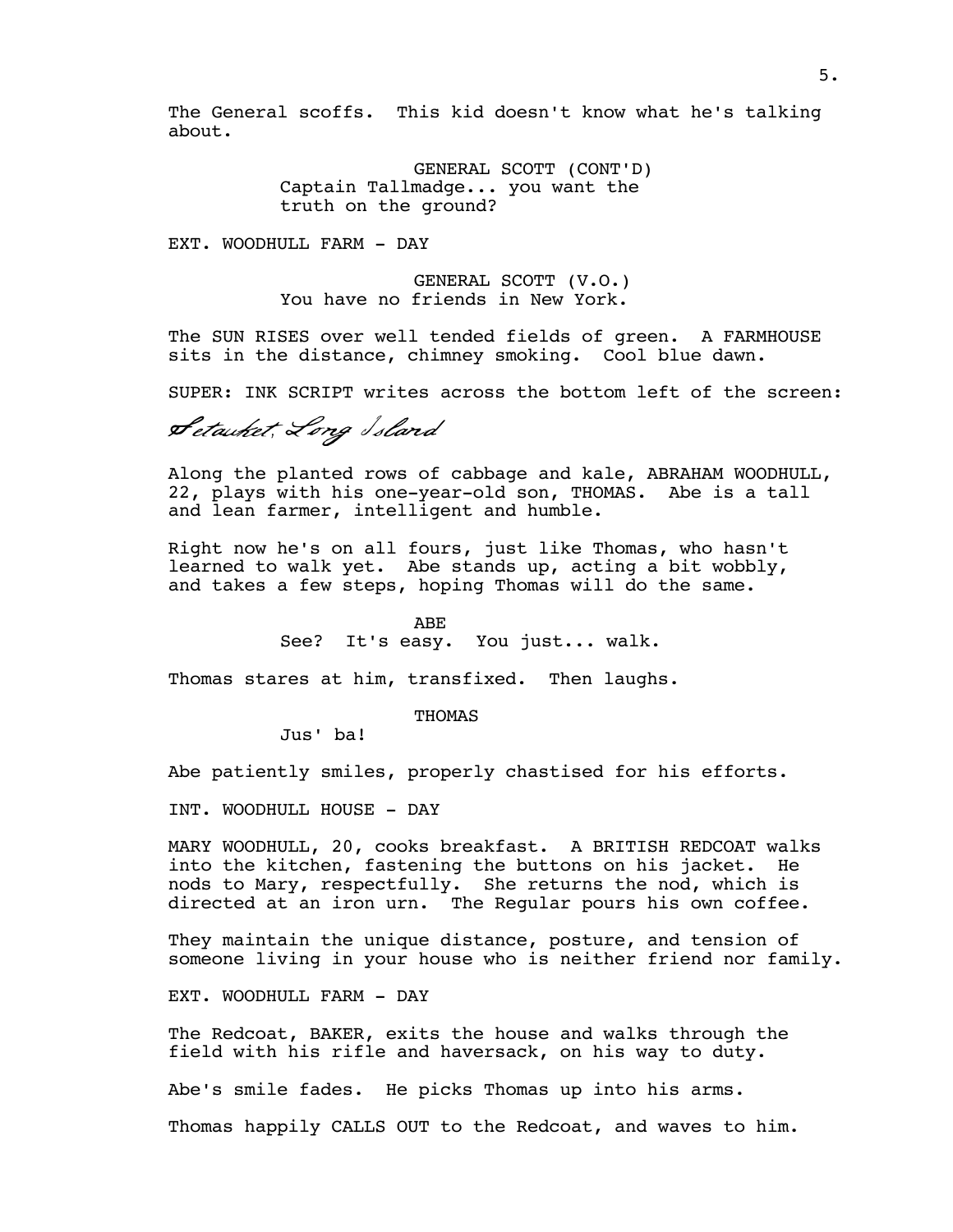The Soldier waves back. As he disappears around the bend, Abe sets Thomas back down, to get him to try again.

Mary walks up, wiping her hands on her apron.

MARY Sure you want him to walk so soon?

THOMAS He's almost a year old.

MARY Faster he learns to walk, the sooner he learns to march.

ABE

Good point.

Abe lies back on the soil next to Thomas.

ABE (CONT'D) You're a smart one, Thomas. Just like your Ma'.

Thomas happily crawls on to Abe. Mary smiles at her men.

EXT. WOODHULL FARM - LATER

Later in the day, Woodhull tends to his crop, along with two AFRICAN SLAVES.

One of the Slaves shows him a head of cabbage that is being devoured by MAGGOTS. Abe, worried, looks out over the field about half of his crop seems affected.

Abe nods, ruefully accepting this fate, and then explosively HURLS the head of cabbage as far as he can throw it.

EXT. SETAUKET - EVENING

A small coastal town halfway out on Long Island. Abe drives his wagon past the central feature - a Presbyterian Church converted into a military barrack. The graveyard has been overturned and the building fortified with an earthwork topped with sharpened wooden poles, built to withstand a frontal attack. Swivel guns are set in the church windows. REDCOATS DRILL in a march outside.

EXT. ROE TAVERN - EVENING

Abe brings his wagon to a stop outside of a white two story house converted into a tavern. He can hear laughing inside.

Abe takes a deep breath, steels himself for what he must do.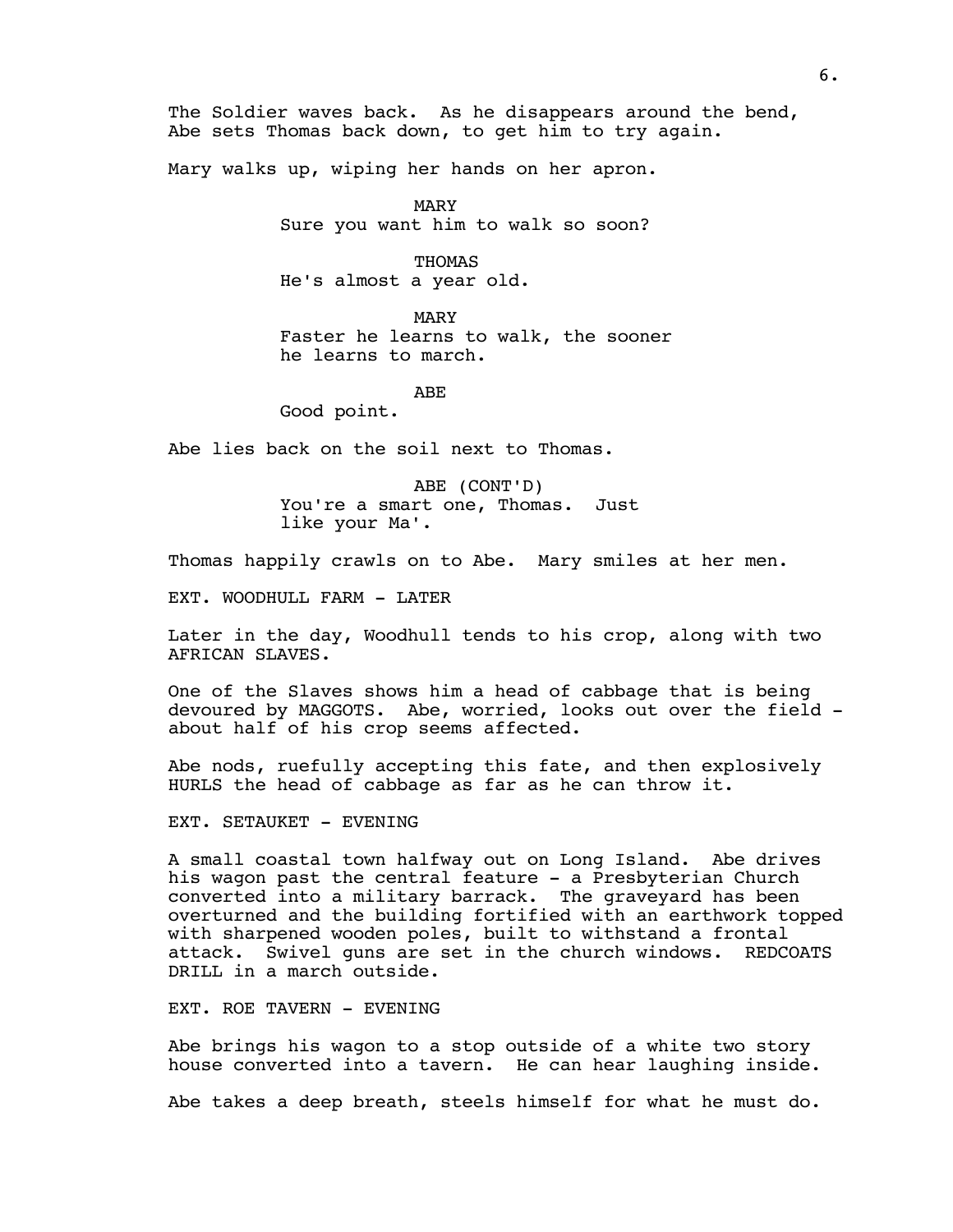## INT. ROE TAVERN - EVENING

Several rough tables are set up. A staircase leads to the second floor, where there are rooms to let.

BRITISH REGULARS mix with TORY TOWNIES at one table, getting drunk and sharing stories. One of the Tory farmers, WILL ROBESON, walks away laughing and approaches the kitchen where the drinks are served. Waiting there is SELAH STRONG, 30, quick tempered and proud, the owner of this Tavern.

> ROBESON Mr. Strong. Four ales, please.

SELAH Four shillings, please.

ROBESON Be a good man and put it on Captain Joyce's account.

He nods to the Redcoats behind him. CAPTAIN JOYCE is rosy cheeked and holding court. Selah watches them, silent.

Robeson grins and takes the now free drinks, singing his way back to distribute them. Selah glares after him.

Abe enters the tavern. Eyes turn to him. He removes his tricorne hat and nods politely to the guests.

He makes eye contact with Selah, who registers surprise and suspicion at Abe's presence. Abe crosses to him, hat off.

> ABE Good evening, Selah.

SELAH I thought you didn't drink.

Abe slides a burlap pouch across the bar. Selah, wary, peeks inside - it is filled with a mishmash of various currencies - British pound sterling, Spanish and Portuguese coins, German guineas.

> SELAH (CONT'D) What's this?

ABE I said I would repay my debt.

SELAH We're only halfway through the season...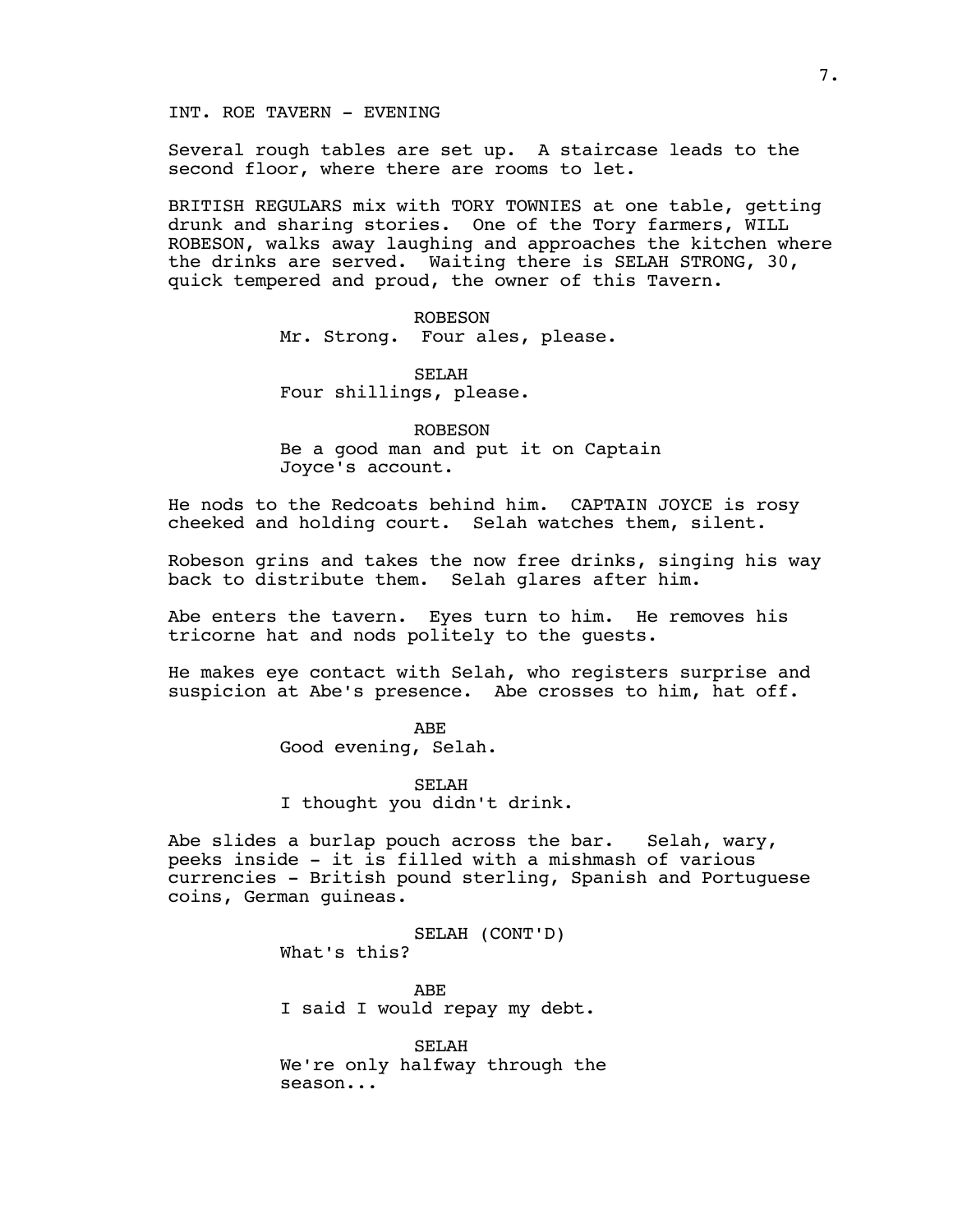ABE This is only half of what I owe. (beat) And all that I can do for now.

Selah stares at Abe. The table of British bursts into laughter (at some other joke - they can't hear Abe). Selah ignores them, fixing his stare. Abe looks down.

> ABE (CONT'D) Harvest isn't coming in as I hoped.

SELAH Loopers? Or Maggots?

ABE I just need more time.

SELAH (considering) More time. (as if it's a new concept) More time. Why don't you just wait till next season? Perhaps by then Major Hewlett will have confiscated the rest of my plantation, and signed it over to your father. Then you could just... pay me back with my own cauliflower.

Before a stung Abe can respond...

ANNA (O.S.)

Abraham?

Both men turn. Descending the stairs is ANNA STRONG, 22, Selah's wife. Time seems to stop for Abe as Anna's radiant smile traps him where he stands. Selah looks frustrated.

> ANNA (CONT'D) To what do we owe the pleasure?

#### SELAH

(edged) Abe and I were just discussing maggots.

ANNA

Maggots?

CAPTAIN JOYCE (O.S.) Mrs. Strong! Here! Here!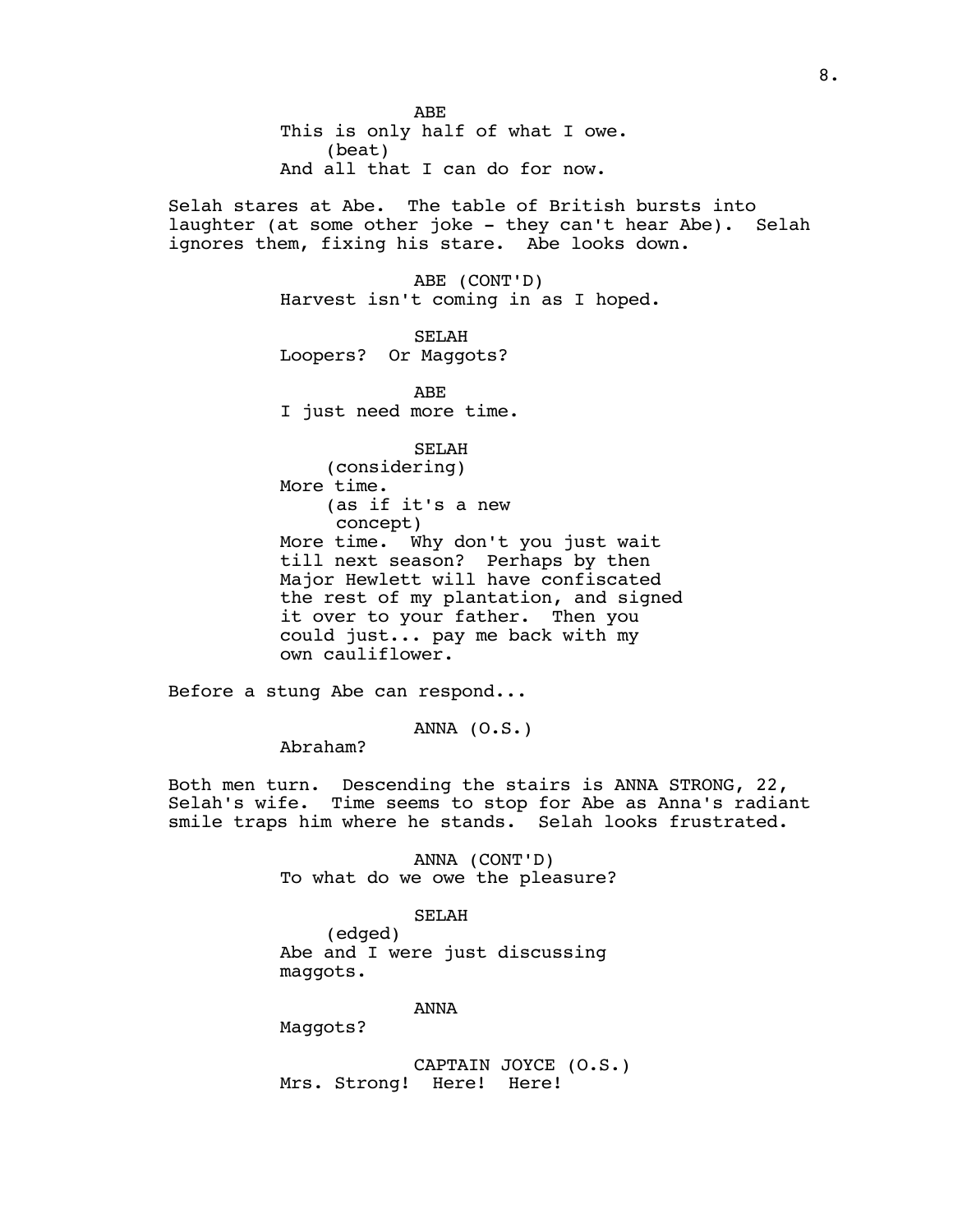The Redcoats and Robeson TOAST to Anna. She smiles and nods her hospitality, while under her smile she sweetly asides-

> ANNA I hear they've been dethroned as Setauket's reigning pests. (louder, to Redcoats) Your rooms are ready, Gentlemen!

Abe smiles at her, then catches Selah looking at him.

ABE

I should be off.

ANNA Now, wait. We hardly see you anymore. How is Mary? And Thomas?

ABE They're well, thank you. I...

ANNA You should come for dinner. At our house. The three of you.

SELAH

Anna-

ABE That wouldn't feel right.

Anna's smile retreats to quite alarm, as if she fears what Abe will say next.

> ABE (CONT'D) I owe your husband a great deal of money, and would be shamed for you to cook for us while I'm in arrears.

Now it's Selah's turn to look surprised - didn't expect Abe to admit that. Anna turns to her husband, taken aback.

> ANNA I didn't know about this.

SELAH It's a private matter.

ROBESON cries out, standing on his chair, drunk.

ROBESON A poem! I have written. (MORE)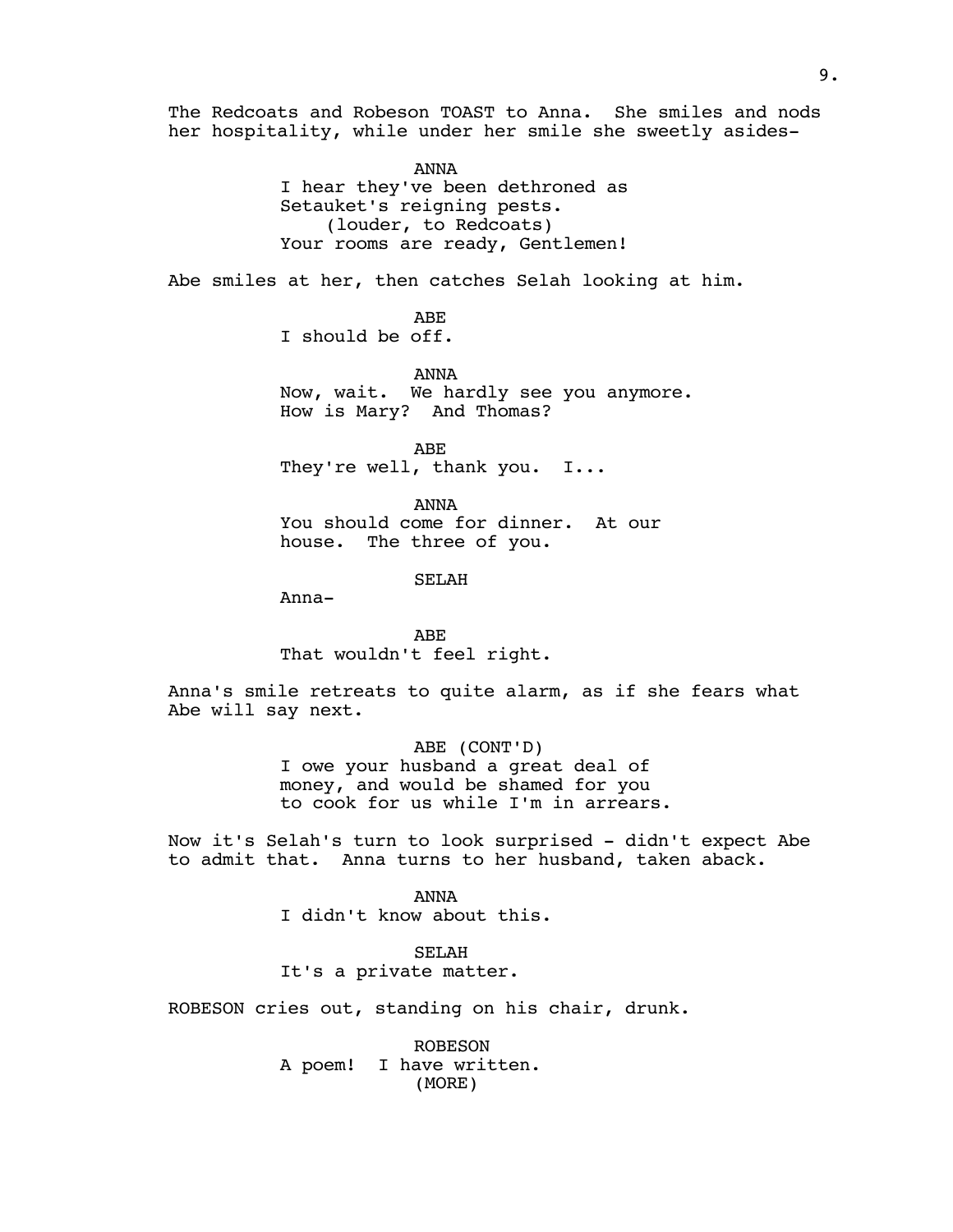ROBESON (CONT'D) I should like to dedicate it to the brave Patriot commander, on the eve of his retreat, pardon me, his *charge* into northern New Jersey.

The British laugh. Selah fumes. Robeson reads from a paper.

ROBESON (CONT'D) "Where are the rebels now? Pulled back from the line, a most propitious sign, for Mrs. Washington, that sow!"

Selah stares at Robeson, furious. The Redcoats laugh, all except one. LT. SIMCOE, black hair, dark eyes, quietly stares at Anna. She shakes off the chill, looks away.

> ROBESON (CONT'D) (CONT'D) "Alas, before his return, dear Georgie must discern, in what place will he sheathe his saber; I'll dare to opine, that many months from now - *nine*, the evidence will be found in another's 'labor'; Now a whole army could be made from this bastardized Kingdom. But surely you must all know; that the joke of it all, is that his scabbard calls for any puff's sword he can stow!"

The Redcoats pound the table. JOYCE laughing the hardest.

SELAH (dark, to Anna) Go upstairs.

ANNA

Selah, don't...

Selah crosses the tavern to Robeson.

SELAH

Get out, Robeson.

ROBESON I'm sorry, did I offend your sensitive liberal twat?

SELAH You offended my wife. And you offend me. Now leave.

CAPTAIN JOYCE Come off it, man. We're celebrating your King's victory in New York.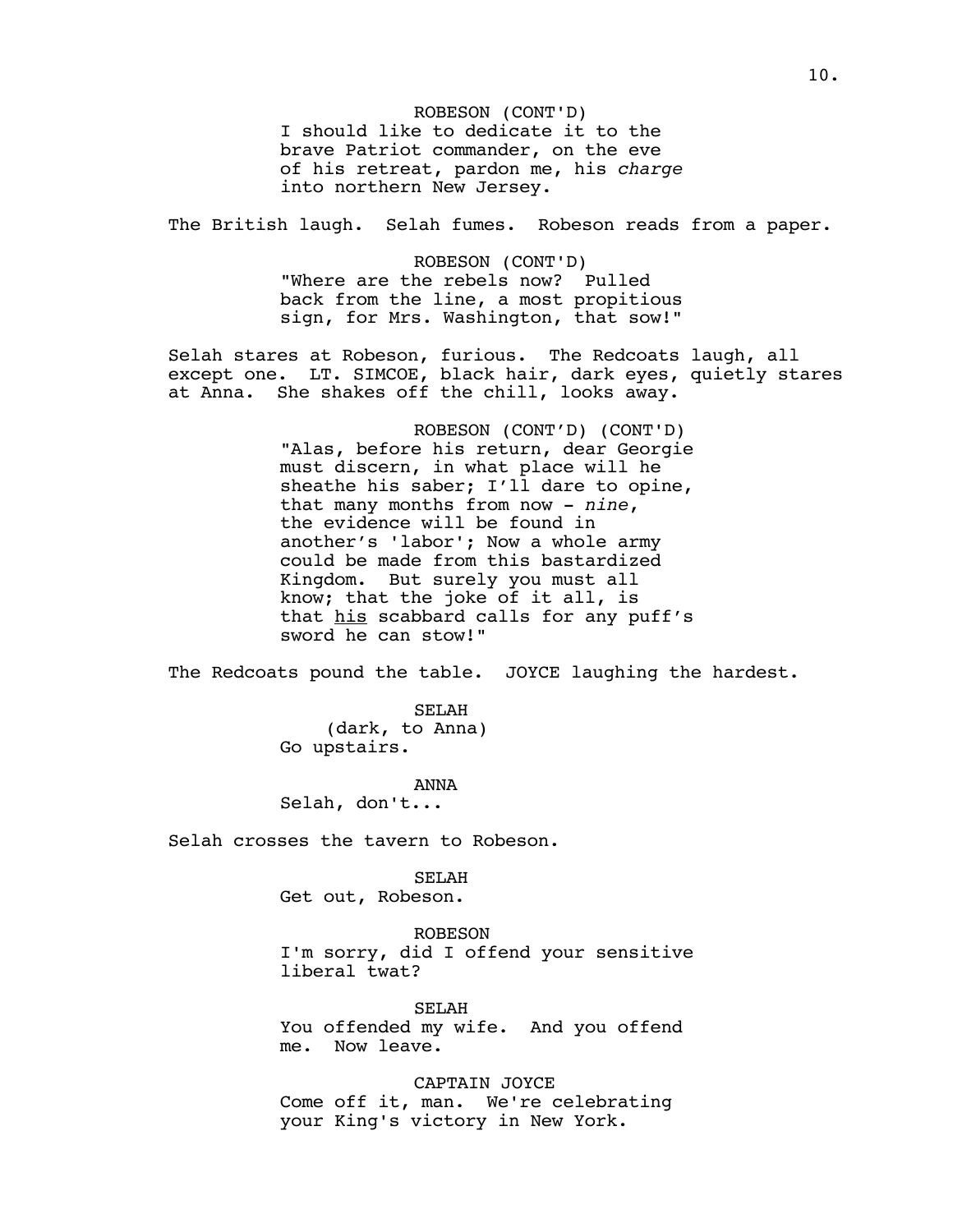Robeson jumps down from his chair, gets in Selah's face. Abe tenses, steps in front of Anna.

> ROBESON Though we understand how that might upset a certain *delegate* to the Provincial Congress-

#### SELAH

Drunk.

## ROBESON

*Whig*.

His breath wafts into Selah's nose. Selah grabs his wrist, crumpling the poem. Robeson swings with his beer clutching hand and Selah bats it away. The beer SPILLS onto Joyce's lap, staining his breeches. Joyce goes red in the face.

The Redcoats chuckle, taunting their comrade.

## SIMCOE (in an official voice) Uniform soiled: twenty lashings.

Joyce EXPLODES out of his chair and grabs Selah by the collar, pulls him close. Selah SHOVES Joyce with BOTH HANDS. He falls back onto the table.

Robeson swats at Selah who turns and PUNCHES his teeth out.

The table stands. Joyce flies into a rage at Selah, charging him. He knocks Selah off his feet. Selah lands hard.

Joyce draws his CAVALRY SABER. It sings out of his sheathe with the sound of no turning back. Anna SCREAMS.

Joyce rears his elbow back to run Selah through. Just then he is GRABBED from behind by ABE.

## ABE

## He's down! He surrenders!

Abe pins his arms back and Joyce grunts in pain, dropping his sword. Captain Joyce struggles but Abe pulls his arms tighter, draws him away from the fight. He backs right into a PISTOL pointed at the back of his head. Held by SIMCOE.

## SIMCOE

# Release the Captain. Please.

Abe does. Captain Joyce turns and gut-punches Abe. Simcoe looks disappointed - he might've blown Abe's head off if given another moment. Joyce throws Abe to the ground.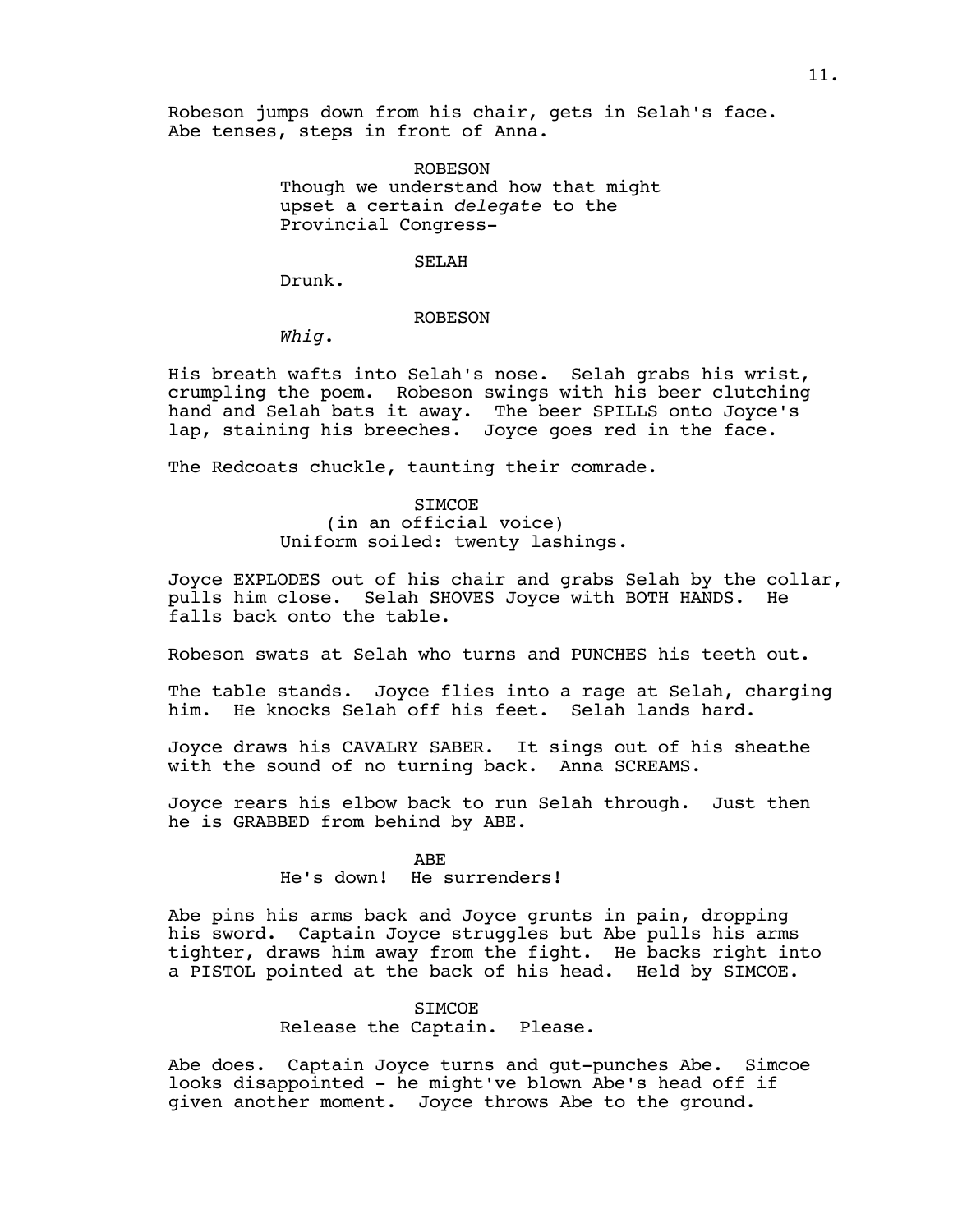Abe locks eyes with Selah. Joyce begins to kick the shit out of Abe as the Redcoats and Robeson CHEER AND ROAR.

CUT TO:

## EXT. SETAUKET - DAY

A noose is thrown over a tree, and the rope is fastened to the trunk by Will Robeson and three other TORY TOWNIES.

Behind them, a horse and RIDER canters into the village green. The rider wears a black coat, is a stern looking man in his forties, with deep set eyes and the bearing of a Dean or Professor. This is JUDGE MAGISTRATE RICHARD WOODHULL.

The Tories stop what they are doing and nod respectfully to the Judge. Richard fixes Robeson with a withering stare. He continues on toward the church.

Richard approaches the REDCOAT GUARDS at the church doors.

### RICHARD

Is the Major in?

One of the Guards nods, but gives a signal to wait. We recognize this man as the one who was billeted at Abe's farm.

INT. SETAUKET CHURCH - DAY

The pews and pulpit have been torn out so that horses may be stabled inside. MAJOR HEWLETT himself is calmly disciplining Captain Joyce, who stands at rigid attention. Hewlett is 37, confident in his intellectual superiority.

> HEWLETT Law. Order. Authority. We are the *beacon* of authority in these colonies, Captain. And we bear the burden of that authority.

### CAPTAIN JOYCE

Yes, Sir.

### HEWLETT

"Because authority, thought it err like others, hath yet a kind of medicine in itself that skins the vice o' the top." Do you understand?

CAPTAIN JOYCE (not at all) Yes, Sir.

Hewlett sagely nods. Self-satisfied. Then, briskly: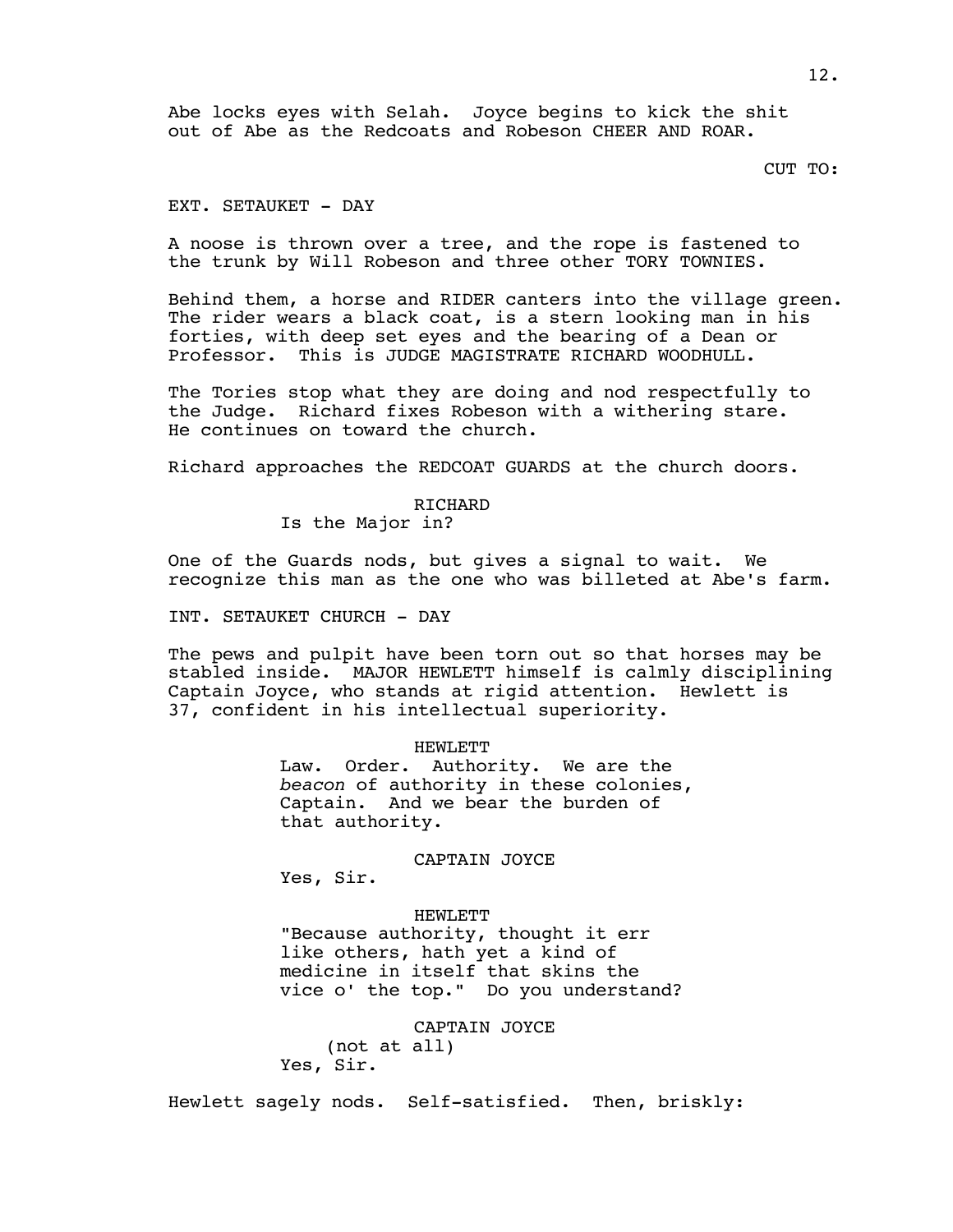HEWLETT

Conduct Unbecoming. One hundred lashes. Drunk and Disorderly. One hundred and fifty lashes. Colonel Price shall administer the discipline. Dismissed.

Joyce looks straight ahead, imagining the public humiliation.

EXT. SETAUKET CHURCH - DAY

Joyce exits quickly past Judge Woodhull, who is allowed entry.

INT. SETAUKET CHURCH - CONTINUOUS

Major Hewlett is attending to his dappled gray horse as Richard enters and removes his hat.

HEWLETT

I knew you would come.

### RICHARD

I just wished to offer my assistance, for whatever it may be worth.

### HEWLETT

This is not a matter for the provincial court. One of my men was assaulted, and this must be redressed.

### RICHARD

Without question. But by the look of Captain Joyce just now, I can tell there's more to the story. I thought I might be able to shed light on a few facts, in the service of clarity.

Hewlett respects Richard, considers him a near equal. He also knows why Richard is truly here. He sighs.

> HEWLETT You weren't there, Richard.

## RICHARD

True. Direct evidence and testimony matter most. But I thought I should... disclose what I know no matter how circumstantial or embarrassing it might be.

### HEWLETT

Embarrassing?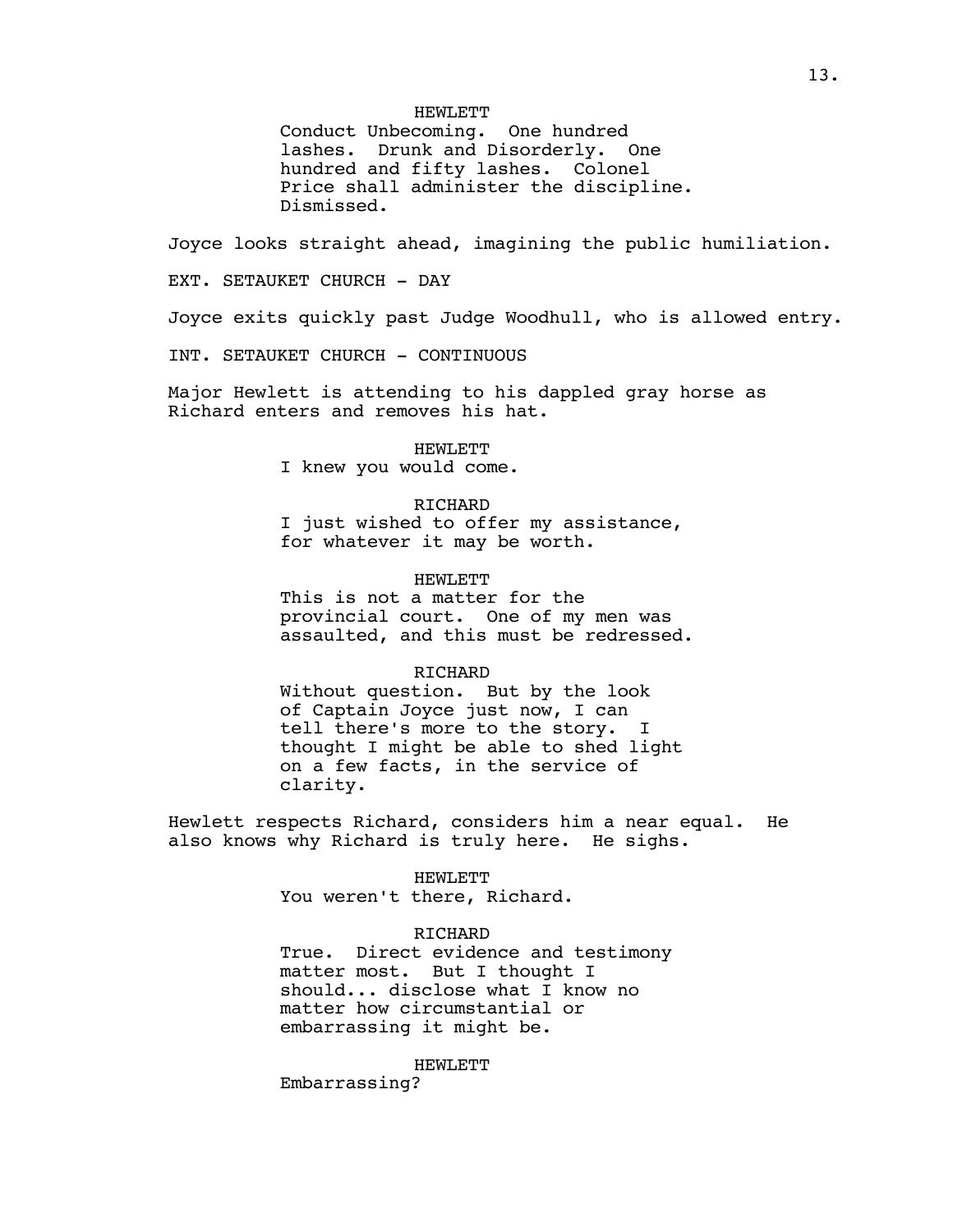## RICHARD

Well, it involves some social history of Setauket. Provincial ephemera, and the passions of young people. Probably worthless--

#### HEWLETT

What history?

Richard, a subtle manipulator, hesitates before moving on, letting Hewlett get more and more hooked on his lead.

## RICHARD

Anna Strong, the wife of Selah Strong, was engaged three years ago to marry Abraham Woodhull, when her name was Anna Smith...

HEWLETT

You mean Abraham your son.

## RICHARD

(moving right past it) Yes they were childhood friends, you see. And the Smiths were also good family friends. Until Joseph Smith's patriot politics drove us to disagreement. Anna, unfortunately, took her father's views to heart, and so broke the heart of my son, who was raised to love the law above all else. (beat) "Love will not be spurred to what it loathes."

Richard waits. Too far with the Shakespeare?

## HEWLETT

So then why would he rush to the aid of her husband? A suspected patriot?

Richard sucks his tooth. This is the embarrassing part.

#### RICHARD

Abraham has a... dreamer's heart. A romantic heart. His mother's heart, to be honest. And he keeps room in there for Anna, in spite of her betrayal.

Hewlett nods, finding kinship with that kind of character.

### HEWLETT

Chivalry.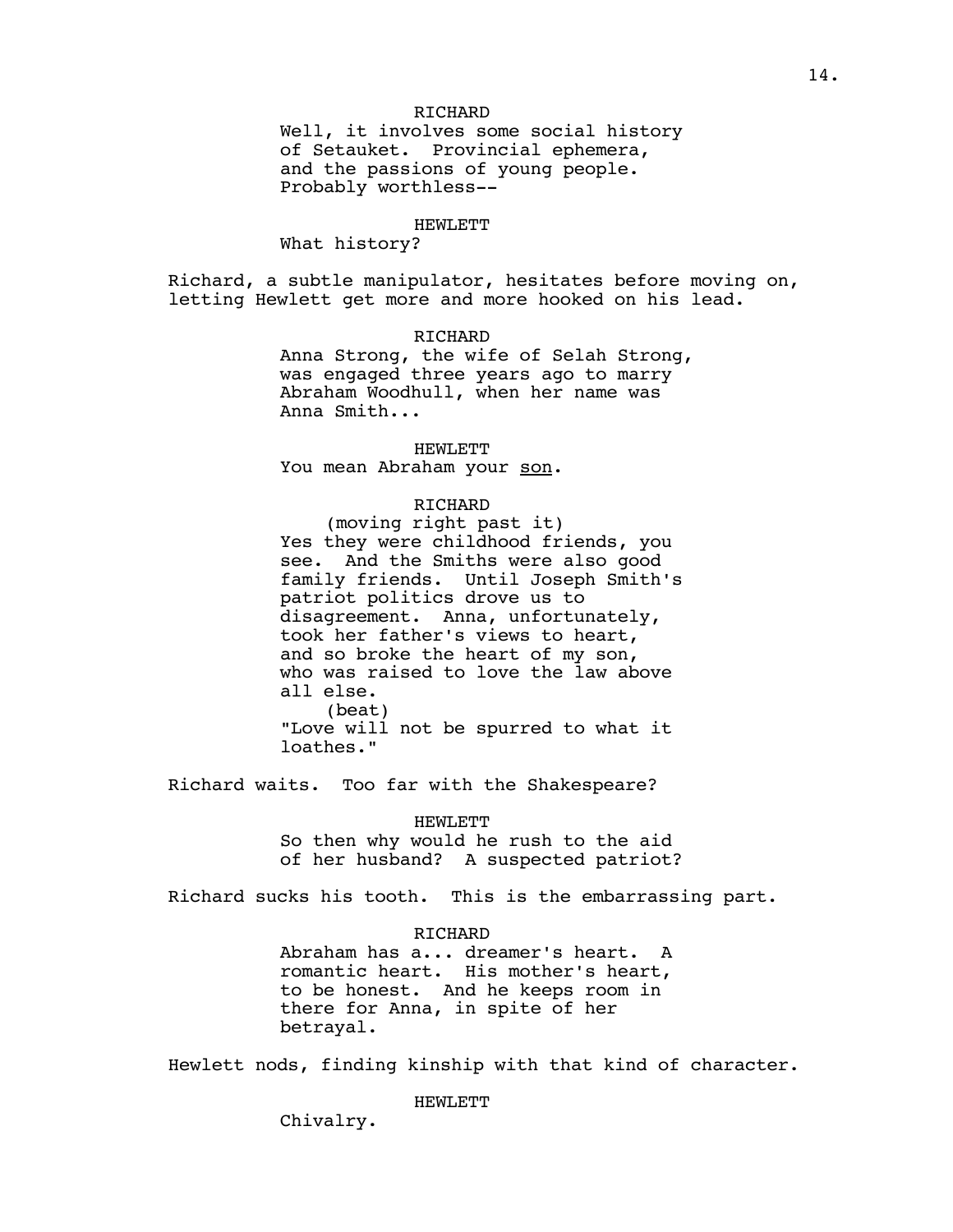RICHARD The passions of young people.

HEWLETT Alas, that love, so gentle in his view...

> HEWLETT *...Should be so tyrannous and rough in proof.*

RICHARD *...Should be so tyrannous and rough in proof.*

Not too far. Just right.

INT. ROE TAVERN - CELLAR - NIGHT

Abe and Selah are bound with rope, under guard.

The cellar door opens and boots stomp down. It is SIMCOE.

SIMCOE Your room is ready.

EXT. ROE TAVERN - NIGHT

Abe and Selah are marched out by four Tories. Suddenly, Abe is stopped, and Selah is pushed on.

Simcoe pulls a knife and walks behind Abe.

ABE What are you doing?

Simcoe cuts through his binds. Abe spins and backs away, but Simcoe just ignores him and follows the men marching Selah off into the night.

> ABE (CONT'D) Where are you taking him?

STMCOE. It's past curfew. Run home to your father.

Selah looks back at Abe with a terrified glance as he is pushed away into darkness.

END ACT ONE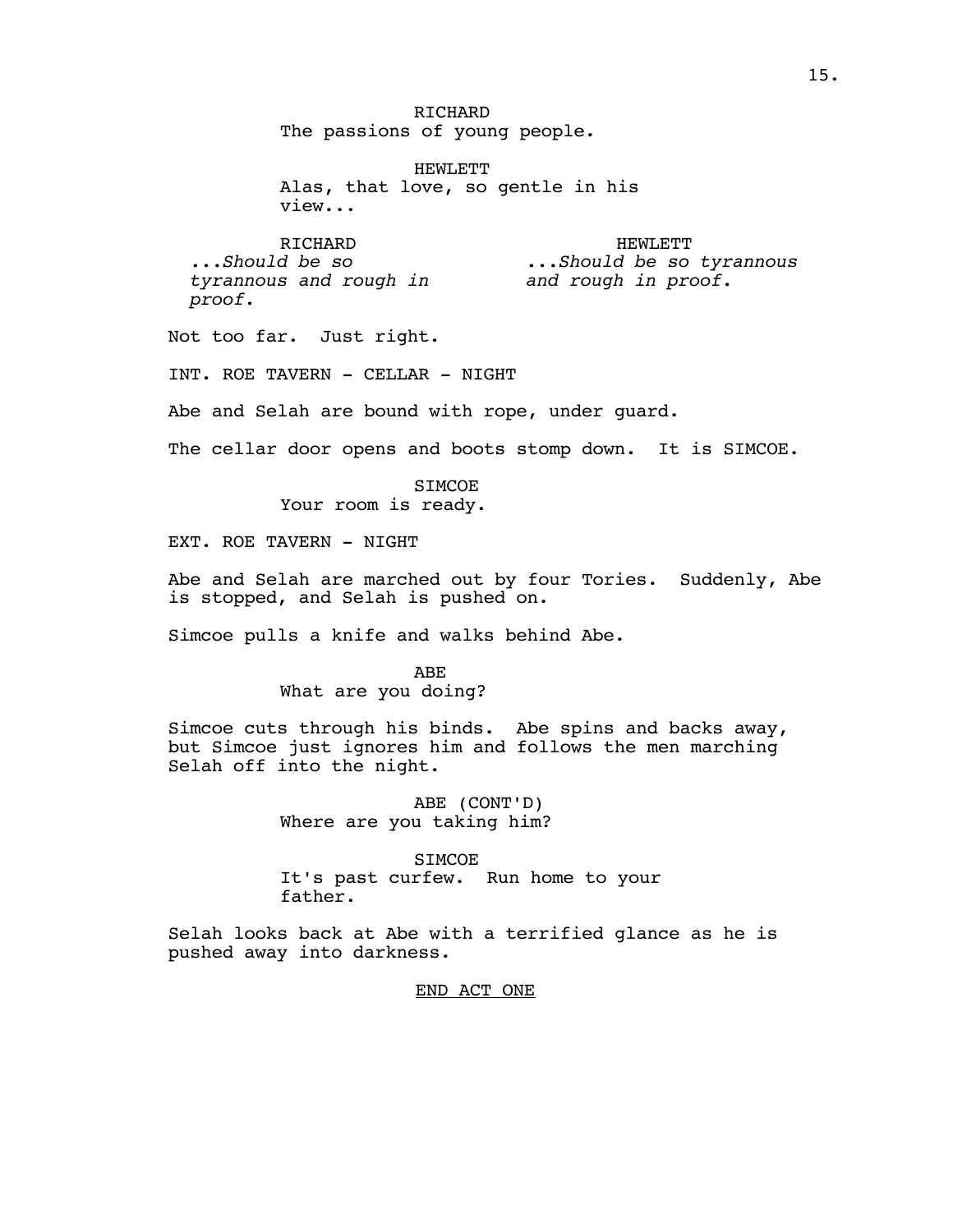## ACT TWO

EXT. WOODHULL FARM - NIGHT

Abe walks home under the moonlight. Candles flicker in the windows of his house. He holds his bruised rib cage.

Rain starts to patter on the cabbage leaves.

INT. WOODHULL HOUSE - NIGHT

Abe's wife Mary and his father, Richard, turn as Abe enters. Rain begins to hit the window panes.

### MARY

Let me see you.

Mary stands and quickly crosses to Abe. She impatiently checks Abe's damage as if inspecting a sick horse.

#### ABE

I'm alright. (to Richard) What are you doing here?

RICHARD I heard you'd been arrested....

ABE How did you find out?

RICHARD Mary sent for me. Should I not have come?

Abe grunts in pain as Mary presses on his ribs.

ABE I said I'm fine.

### MARY

I don't know how you're going to work in this condition.

## ABE

(to Richard) You didn't speak to anyone? Major Hewlett, perhaps?

## RICHARD

I spoke to your *wife*. She told me about the problem with your crop, and the way you chose to solve it.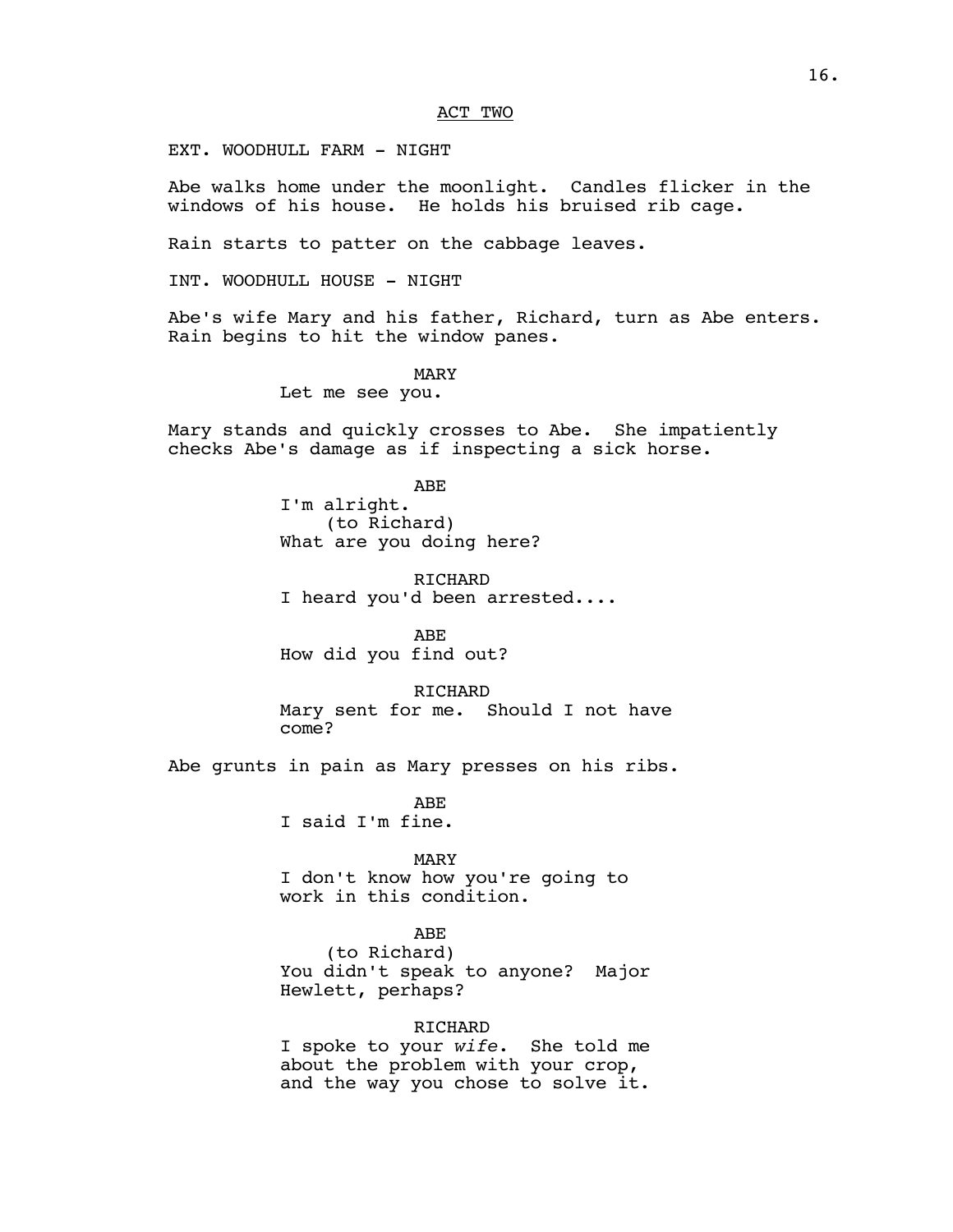Abe looks at Mary, angry. She returns his look, righteous and unapologetic. Abe needs to sit down.

He sags into a chair. Mary quickly goes to the stove and takes off a plate of warm food and puts it on Abe's lap.

> MARY I warned you about Selah Strong. He's choleric by nature.

> > ABE

He was defending Anna. He was defending his wife.

MARY I don't know why a woman would be in that house, at that hour...

ABE The Strongs own the Tavern. It's her tavern.

Mary makes a shrug, judgmental, infuriating to Abe.

ABE (CONT'D) It's her Tavern.

## RICHARD

Abraham. You should have come to me, if you needed specie or credit.

ABE

'Neither a lender nor borrower be.'

RICHARD

I wouldn't have lended. You would have worked. I know butchers on York Island who'd buy my hogs at double the market value. All I need is someone to run the product into the city for me...

ABE

That's your farm. This is mine. (beat, softens) Besides... I already owe you everything.

Richard notes his powers of deflection have been passed on.

THOMAS (O.S.)

Da da?

Thomas, hearing Abe's voice, has crawled into the room.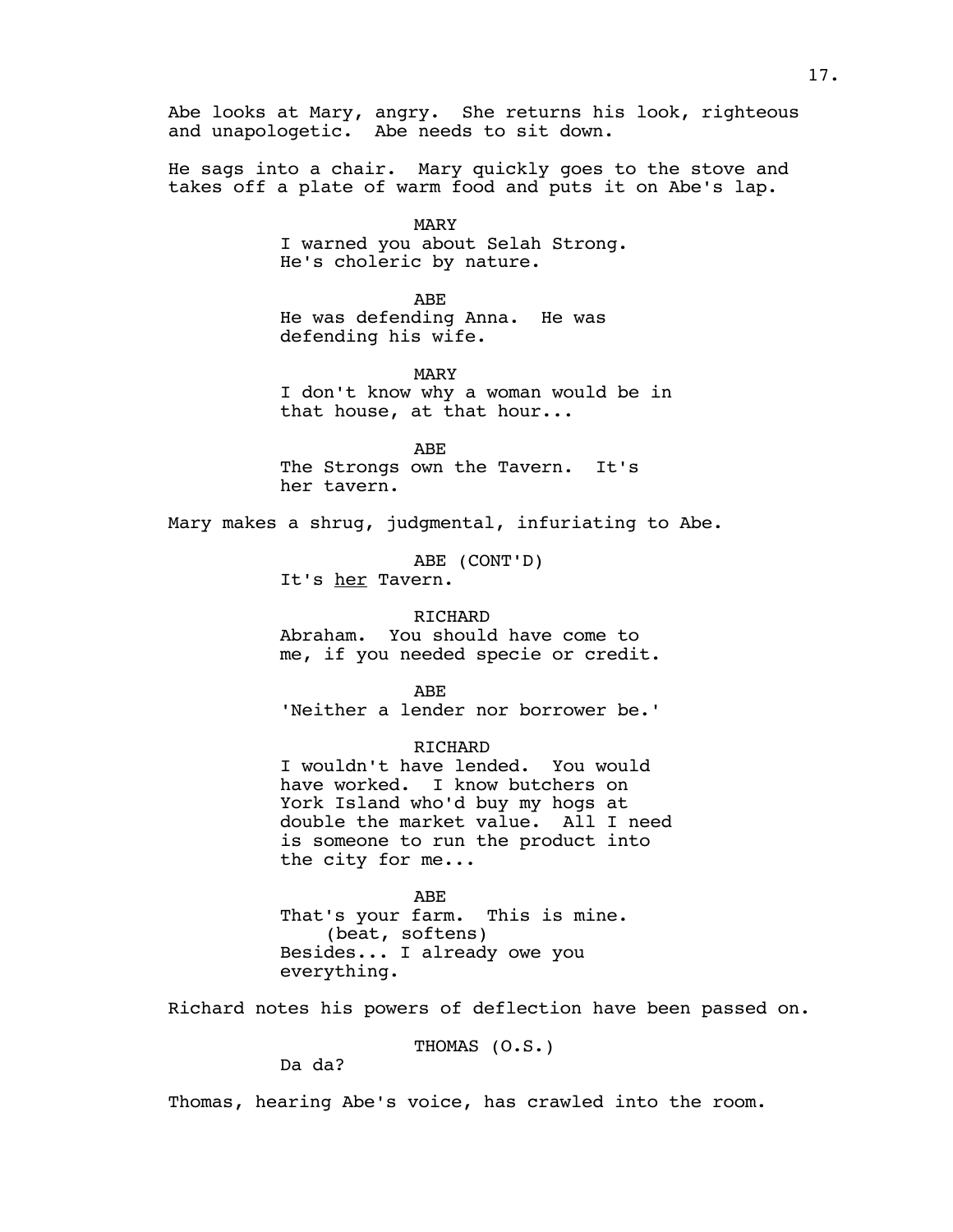Richard smiles, delighted to see his Grandson awake.

RICHARD You've been paying me back with interest.

Mary picks Thomas up, who calls for his Dad. Richard moves to hold him. Mary hands him over. Thomas WAILS in his Grandfather's arms, reaches for Abe.

Abe stands with a pained grimace.

ABE

Here.

He takes Thomas from his father. Thomas throws his arms around Abe's neck, holds him tight.

> MARY He must've heard your voice. He was asking for you earlier.

ABE Bed time. Bed bed time.

Thomas groans, having gotten what he wanted, transfers back to Mary, who exits to put him down, leaving the other father and son to face each other.

> ABE (CONT'D) Tell me what's happening with Selah Strong.

Richard sighs.

RICHARD Insurrection is a serious charge.

ABE Even without evidence...

## RICHARD

*More* serious is assault on an Officer. That is a matter for military court, I won't be involved.

ABE Assault?! The Captain was drunk. He attacked Selah.

RICHARD There were witnesses.

ABE I witnessed it. And I'll testify.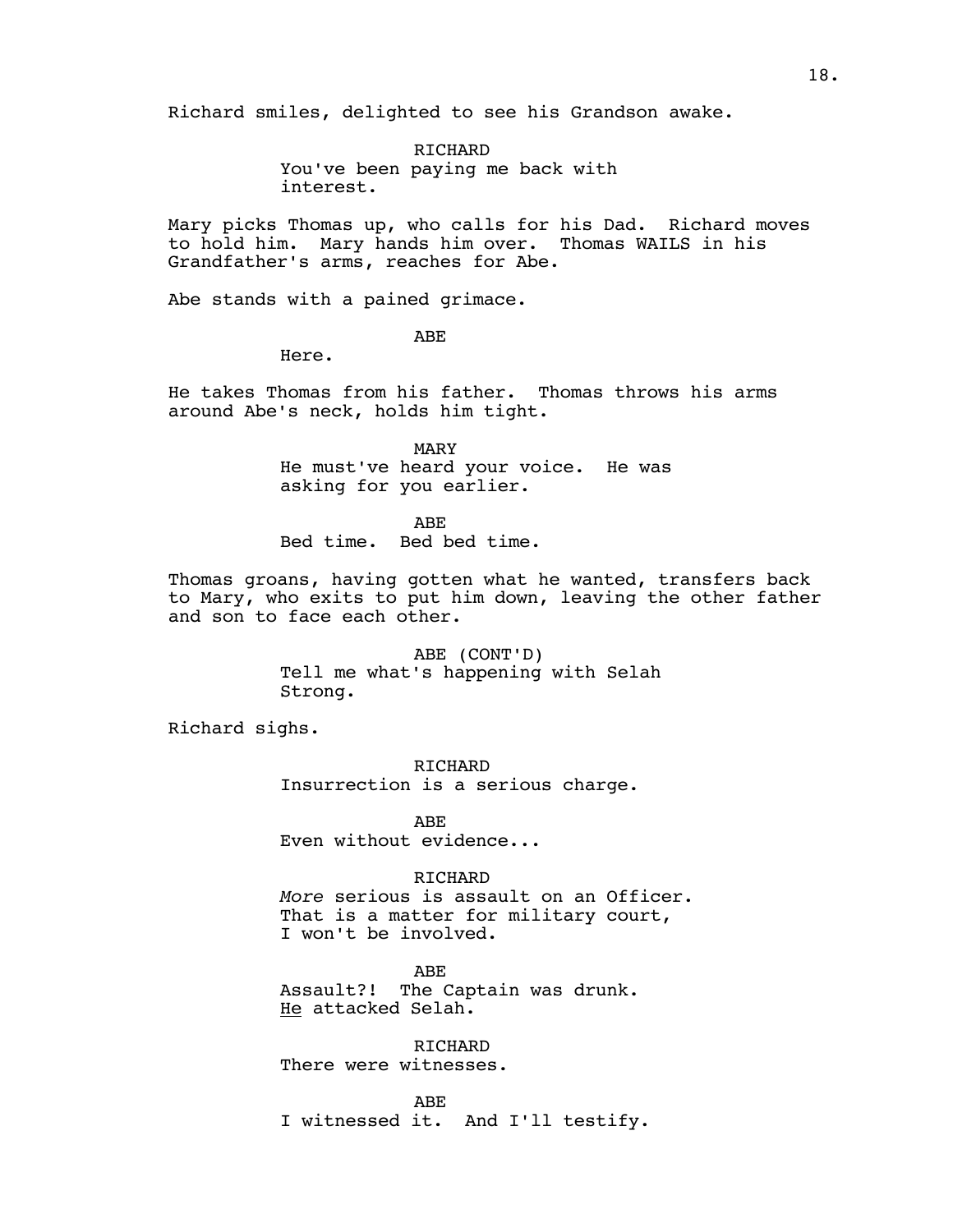No.

ABE

No?

RICHARD No. You will stay as far away from this as you can.

ABE The hell I will.

RICHARD I've already come to an understanding with Hewlett.

There it is. As Abe suspected.

RICHARD (CONT'D) They want Strong. They'll overlook your involvement.

ABE What understanding?

EXT. SETAUKET - NIGHT

RAIN POURS DOWN. Selah is locked into a wooden stockade, shivering to the bone.

He hears a faint splash behind him. Someone coming.

SELAH Who is that? Who's there?

Abe appears, clothes soaked. He kneels before Selah.

SELAH (CONT'D) What are you doing? There's a sentry-

ABE

He's staying dry. Listen well, we don't have much time. They are planning to charge you with insurrection.

SELAH I struck a Redcoat. That's all that matters.

ABE Not if you plead guilty to the first charge. (MORE)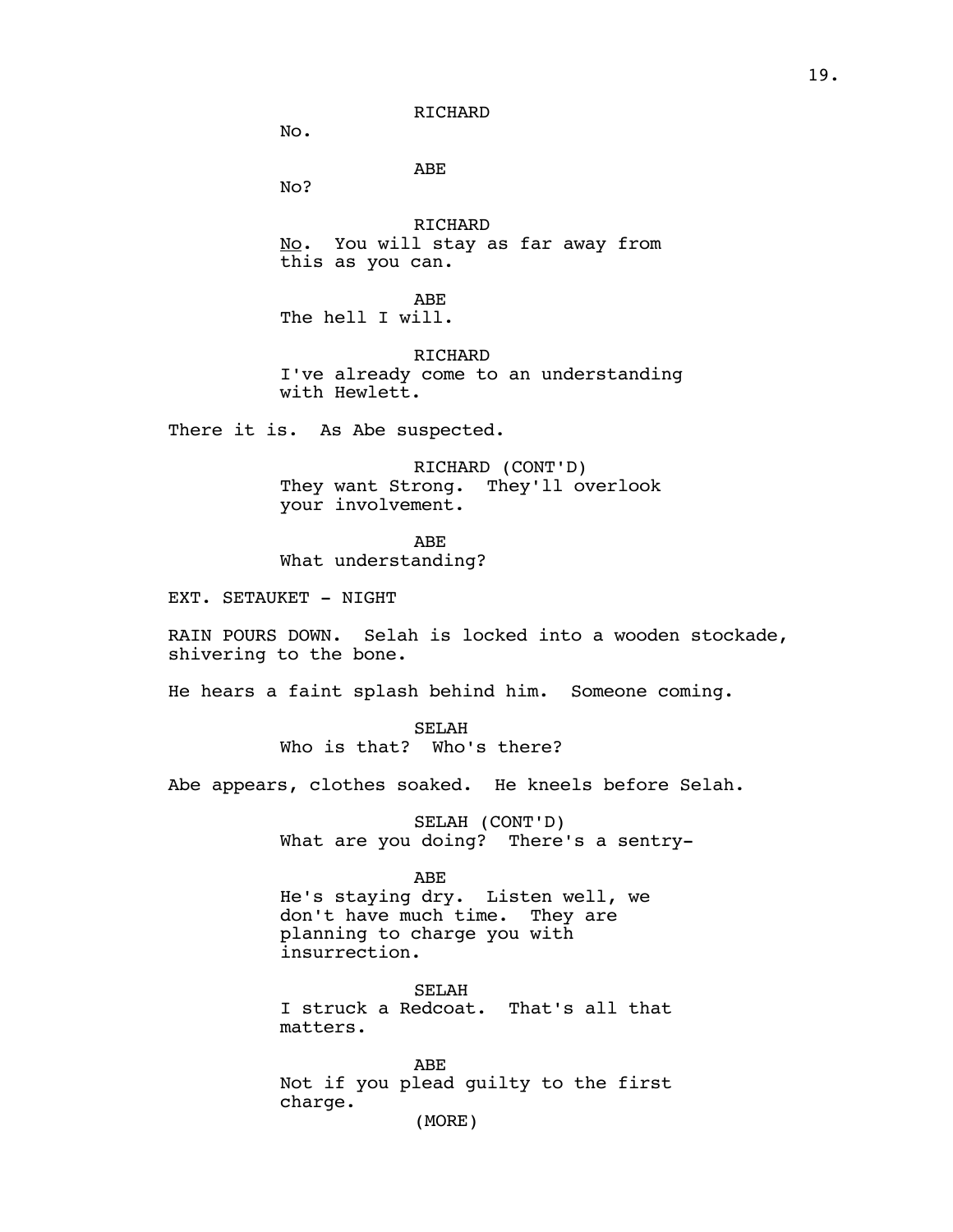## ABE (CONT'D)

Everyone knows Joyce is a brute. They don't want to hang anyone in Setauket. Not in "secure territory." They'll send you instead to the Jersey-

SELAH

The Prison Ship?

## ABE

Where you have friends. You know others who have gone, and others who have *gotten out*. If you bribe the right person-

SELAH Is that why you came here? To tell me this?

ABE I came to warn you.

SELAH And to have me forgive your debt, no doubt.

ABE I will repay my debt. In full.

SELAH

How? How when your crop is half dead.

ABE

The London Trade. Cabbage is in high demand.

SELAH On the black market?!

ABE I've already made arrangements with someone I trust.

SELAH It's too much risk.

ABE

Not your concern.

SELAH Yes, it is. I'll make you a new deal. (swallows) Take care of her for me.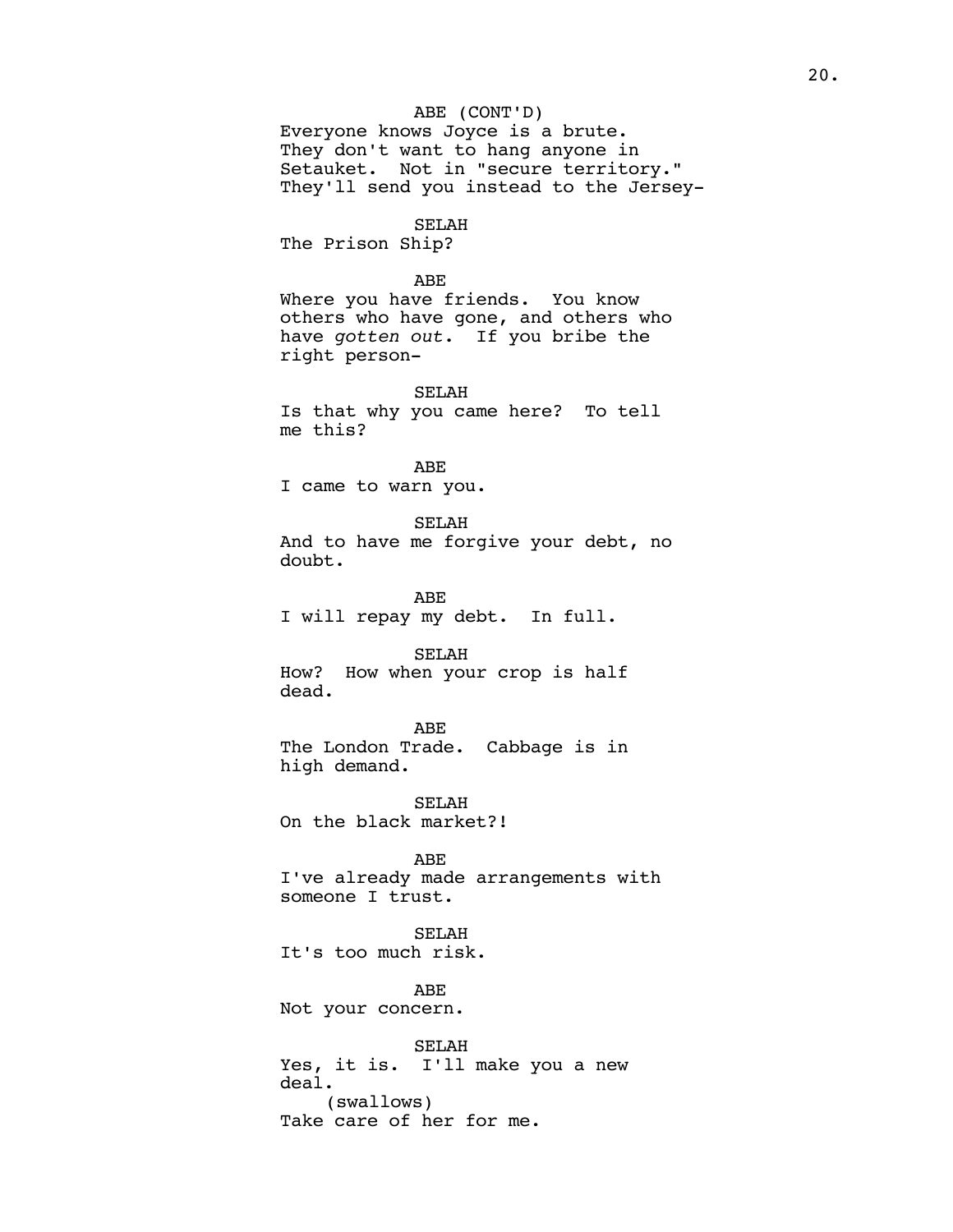ABE

What?

SELAH Take care of Anna when I'm gone, and I'll forgive you your-

ABE

I don't need your forgiveness.

Silence. The rain pours.

ABE (CONT'D) You are her husband, Selah. And I'm going to repay my debt.

Abe walks off. Selah hangs his head.

EXT. WOODHULL FARM - NIGHT

The rain has ceased. Water drips off cabbage leaves.

A sawing sound brings us to Abe, who cuts cabbage heads from their stalks with a harvest knife. He inspects the blade in the moonlight, breathing through his nose.

We begin to hear the chorus of a SPIRITUAL HYMN.

EXT. WOODHULL HOUSE - DAY

Mary's eyes flutter open. She sits up in her bed. Thomas sleeps beside her.

Abe's side of the bed is empty. The AFRICAN HYMN continues.

EXT. COVE - DAY

Abe pushes out in a boat across the Long Island Sound. It is a beautiful morning. His boat is stuffed with cabbage under a tarp. The AFRICAN HYMN continues.

EXT. FIELD - DAY

AFRICANS work the field. JORDAN, 25, walks up slowly to something in the tall grass.

As soon as he gets a good look, he reacts and runs.

Captain Joyce lies in the grass, eyes staring at nothing. His throat is cut and maggots swarm around the wound.

The African Hymn swells to an apex as we...

END ACT TWO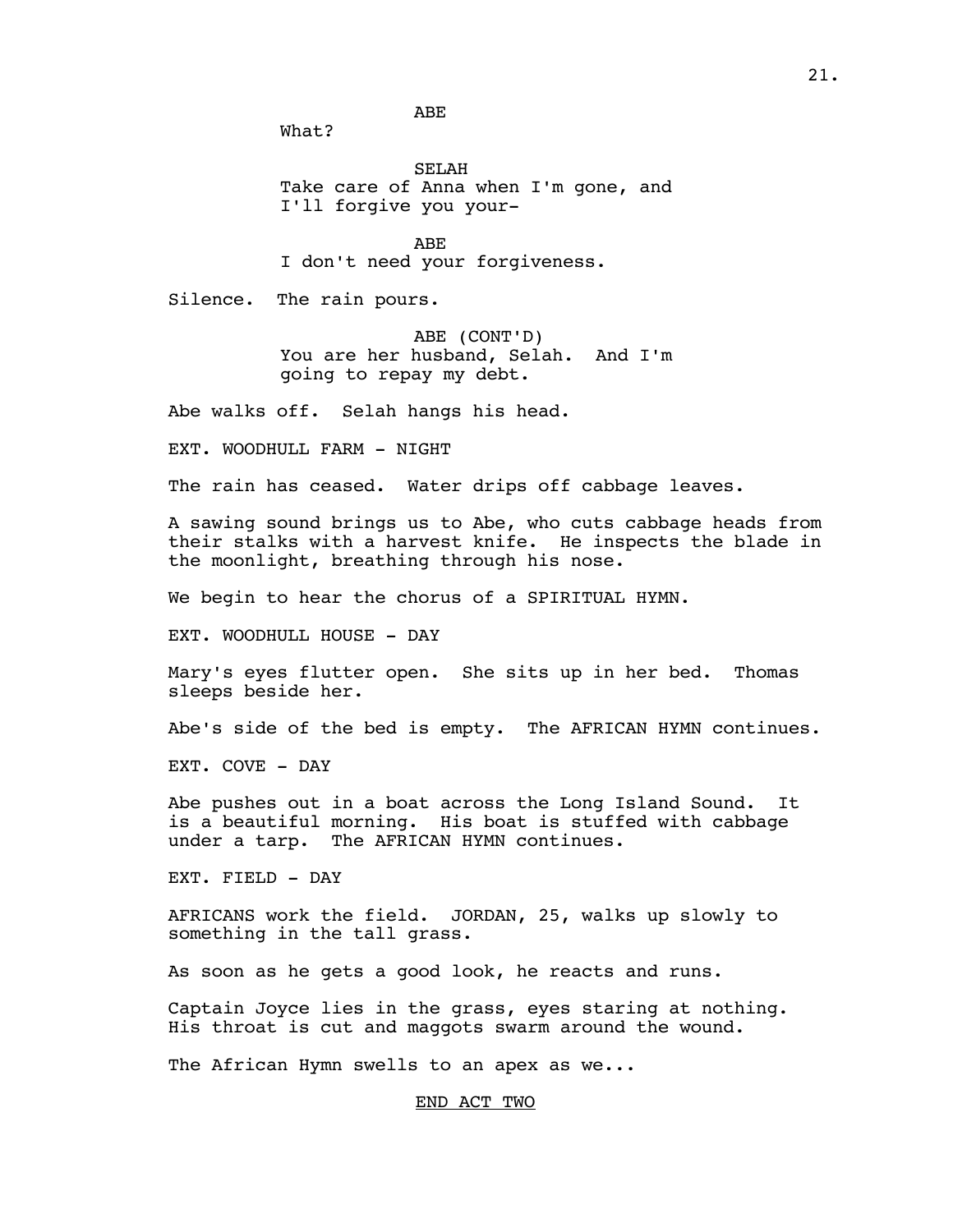## ACT THREE

EXT. BROOKLYN HARBOR - DAY

Several large WARSHIPS from the greatest naval power on Earth tilt like giants in the fog off the Sound. SUPER inks out:

Brooklyn Harbor, New Fork

On the dock, a trunk of money escorted by two Redcoats is inspected by Robert Rogers. He nods, and it's hefted by two Rangers up a gang-plank to the HMS VULTURE, an armed sloop.

One of the Redcoats whispers to Rogers, nods to a nearby alley. Rogers almost rolls his eyes, and struts over there. Tomahawk, powder horn and pistols rustling on his belt.

EXT. ALLEY - CONTINUOUS

Rogers materializes from the fog, mud and blood clinging from his clothes.

A British Officer, MAJOR JOHN ANDRE, distractingly handsome in an immaculate uniform, waits patiently down the alley.

> ROBERT ROGERS This is all *very* secret.

JOHN ANDRE This is war. You never know who's listening.

ROBERT ROGERS Some intelligence for you, John? (loud whisper) England controls the Harbor. Bunch of blokes in red out there. Big Navy behind them.

JOHN ANDRE Thank you. This is why you're worth every penny - no matter what General Clinton says.

Andre hands him a note.

ROBERT ROGERS What's this?

JOHN ANDRE

A test.

ROBERT ROGERS Not for me.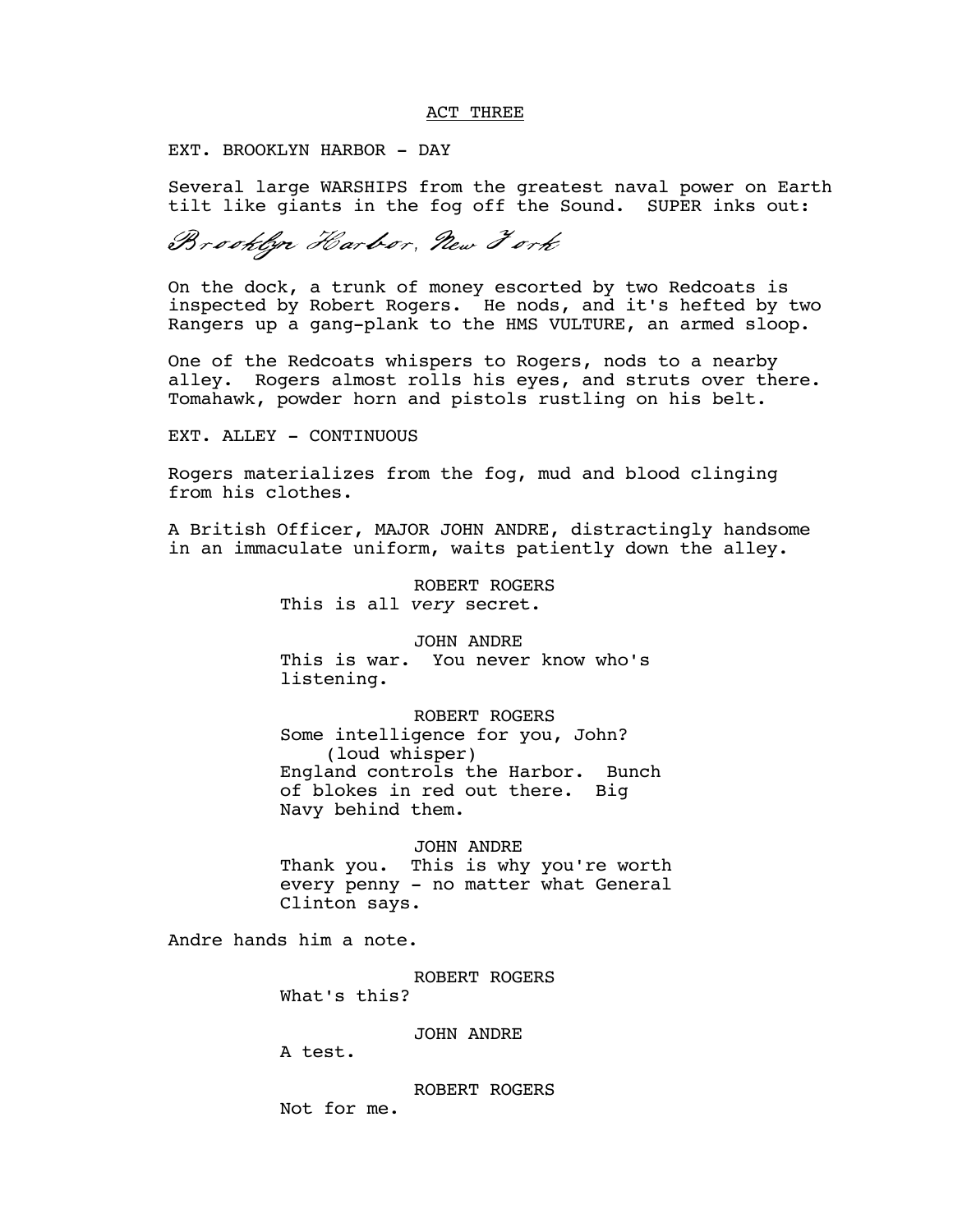## JOHN ANDRE

For my source within the rebel camp. It's the location of a secret store in Connecticut. A safehouse. We'd like you to give it the treatment you gave the Continental Dragoons.

Rogers hands the address back.

ROBERT ROGERS Scraps. Feed it to your Regulars.

He turns to leave.

JOHN ANDRE

If the intelligence proves true, I can trust his word on targets with higher value. Like Washington.

Rogers considers this. Something personal there.

ROBERT ROGERS Who is this mythical source of yours? Someone I know?

Andre is silent, enigmatic.

JOHN ANDRE You won't do it?

ROBERT ROGERS For double we will. Recompense for the last *test*.

JOHN ANDRE Recompense? You lost one man.

ROBERT ROGERS And a coat. And a bonnet.

No love lost between the Officer and the Mercenary.

EXT. CONNECTICUT INLET - DAY

Abe guides his little scow into a nondescript inlet. A WHALEBOAT, sort of like a reinforced canoe with a collapsible mast, is already "docked" on the shore. SUPER inks out:

Connecticut Coast

Abe splashes aground, drags his boat up. He whispers.

ABE Caleb?... Caleb?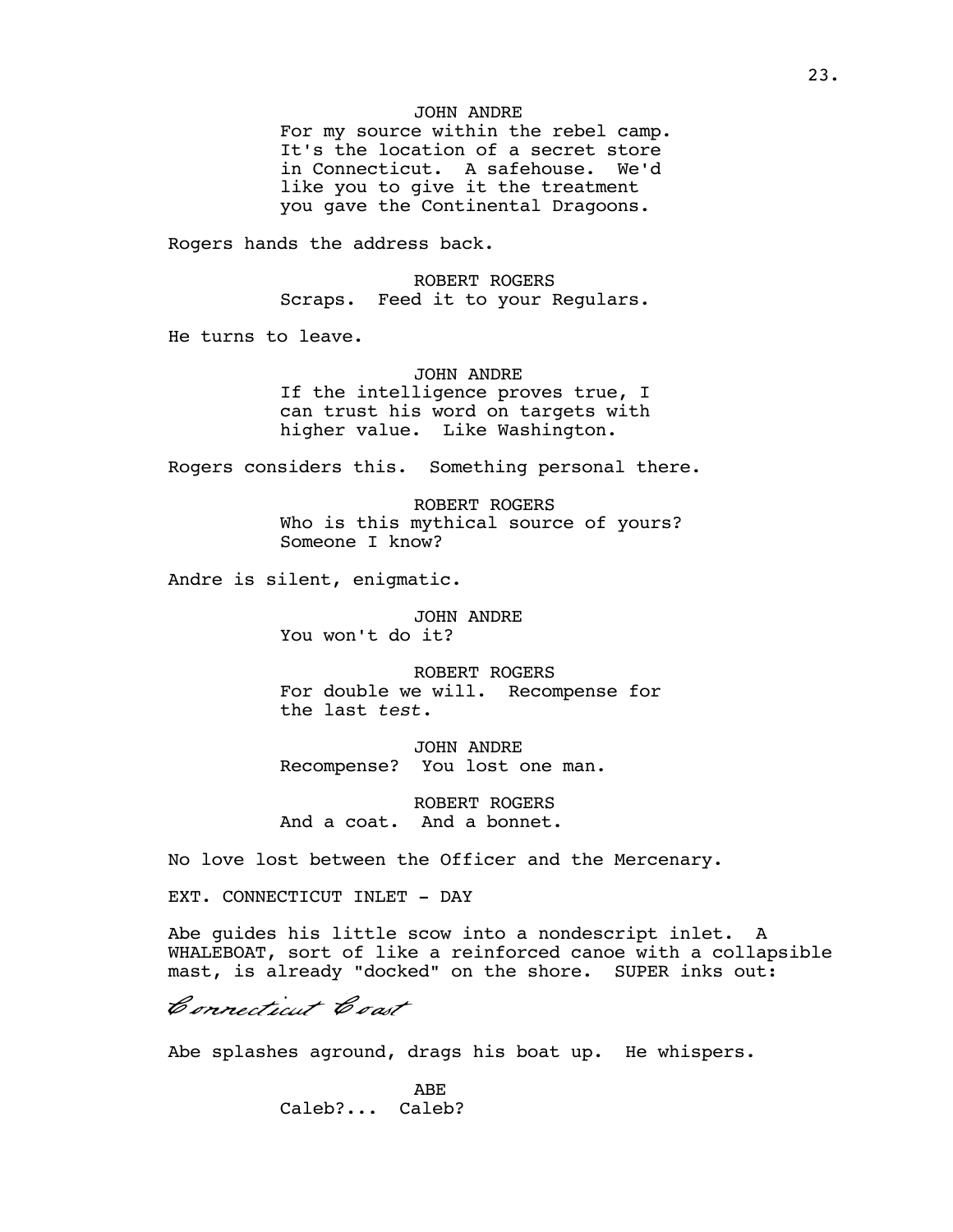Nothing. Abe tries to whistle... which is cut off as he is roughly grabbed from behind, a KNIFE on his throat.

### CALE<sub>B</sub>

## Give us a kiss.

Abe struggles to get free, but he's being held by a much larger man. The man laughs, and releases Abe. Scrambling around, he sees CALEB BREWSTER, 25 - burly, hair slicked back by salt water. A permanent grin plastered on his face.

> ABE Never do that again.

CALEB You always enjoyed a good laugh.

ABE You don't know me that well, Brewster.

### CALEB

I've known you your whole life, Woodhull! Never figured you for a black marketeer, though...

ABE

This is a one-time deal.

CALEB

Well, then let's see what we have.

He tears back the tarp on Abe's boat.

CALEB (CONT'D)

Cabbage! (tears off a piece) Mmm. Fresh. Heavily rationed. They'll pay top coin for this in the Bowery. All that fine china and no healthy greens to set on 'em.

ABE That what you have? Fine China?

Abe gestures to Caleb's whaleboat cargo.

CALEB Oh, ho. A challenge. Witness... (pulls back his tarp) Gloucester Cheese. Ceylon Tea. Cathay Silk, by way of London...

ABE

You said top coin, not top silk. My haul's worth twenty pounds sterling.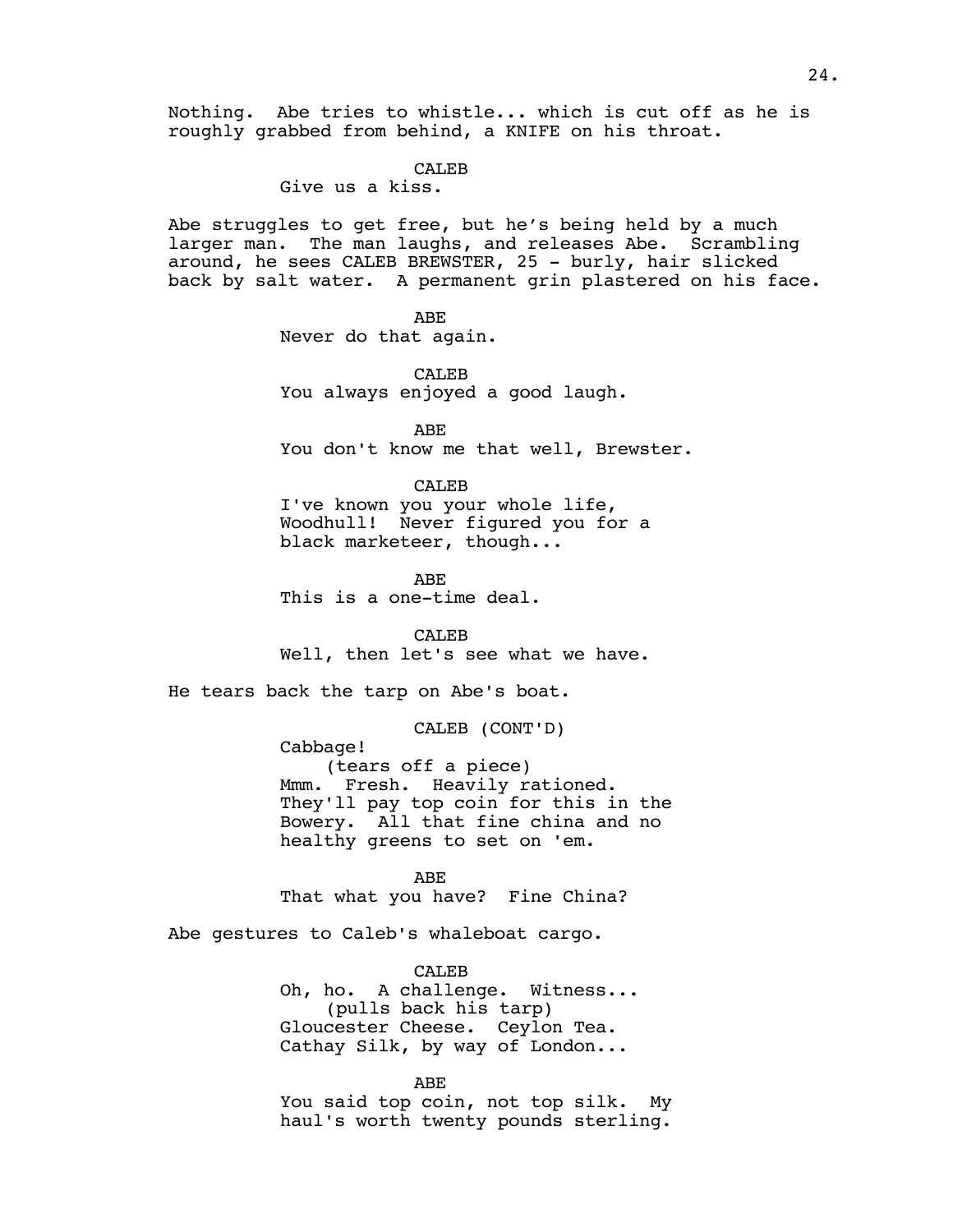CALEB That's funny, you don't look like King George. Do I look like King George?

ABE There are other buyers...

## CALEB

Ten.

ABE I have a whole bushel!

CALEB I can pay you double that in Continental Dollars.

ABE And I'd be the only idiot to take it. Pounds, Caleb. Fifteen-

CALEB Twelve. When did you get so *vicious*?

ABE Twelve, and that silk.

Caleb tosses him the silk, counts out the money from a purse.

CALEB Silk for the missus, eh? How are things back home?

ABE Thomas is almost starting to walk.

They start loading cabbage into Caleb's boat.

CALEB How old is he now?

ABE It will be one year, next month.

CALEB Is he bothered by all the new guests in town?

ABE

No.

CALEB They still maintain a full garrison? In Tallmadge's old church?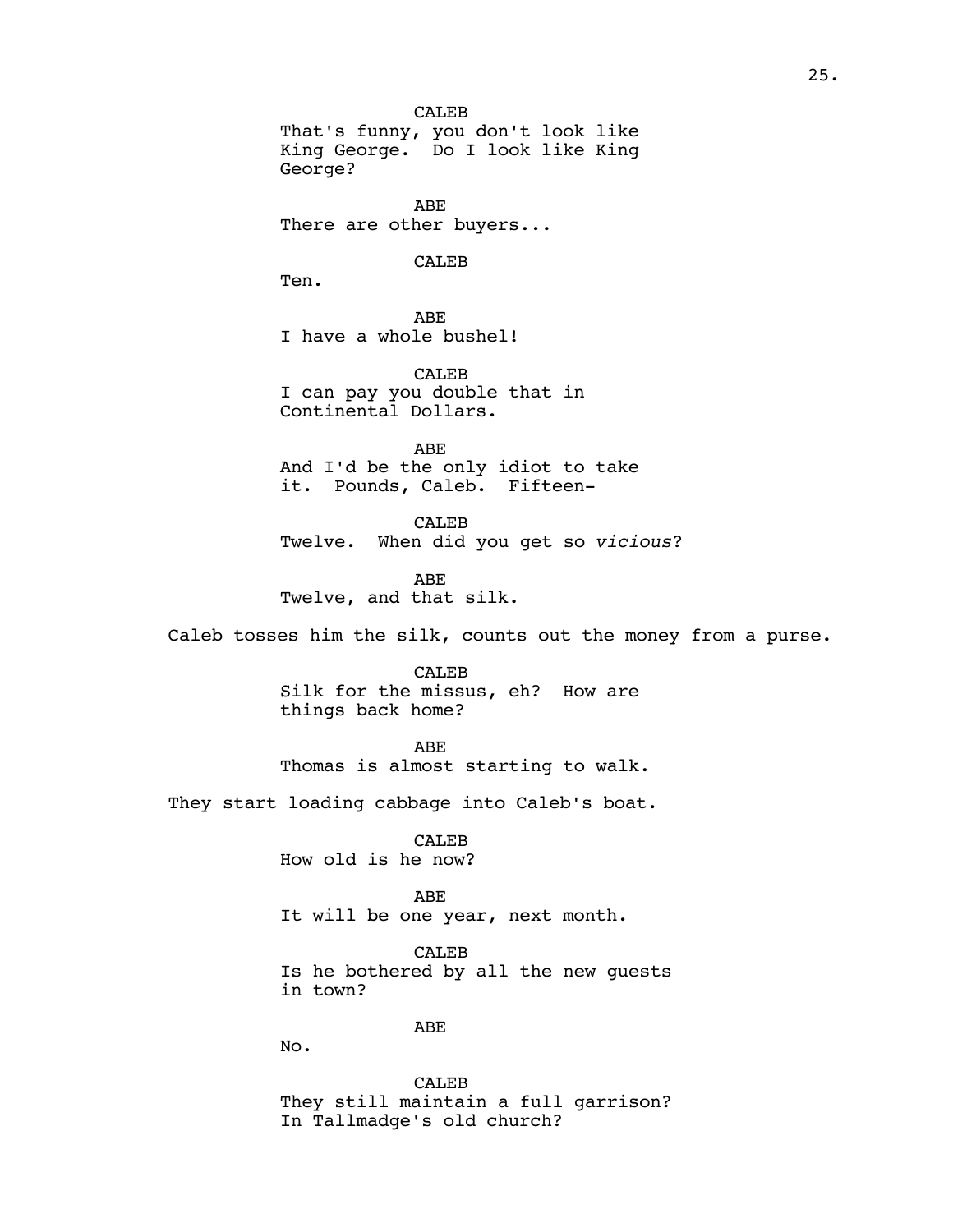Abe is silent.

CALEB (CONT'D) How many stationed there?

ABE I keep my eye to my crop.

CALEB When you're not smuggling it.

ABE This is a one-time deal.

CALEB I'm just making talk. I miss our old stomping ground, is all. Don't like the idea of those bloody-backs stompin' on it.

ABE They're no trouble.

Caleb watches Abe...

EXT. FIELD - DAY

The area around Joyce's body has become a crime scene of sorts. Major Hewlett stands by, supervising. An ARMY CHAPLAIN kneels over the body, administering last rites.

Richard Woodhull approaches Hewlett and Lieutentant Simcoe.

RICHARD Jonathan Lewis is the owner of this field. Claims he heard nothing. He's loyal to the crown. I believe him.

Hewlett looks down at the corpse with disappointment.

HEWLETT Captain Joyce led many successful raids, but had a reputation for brutality. He was an obvious target for assassination.

**SIMCOE** Sir, don't you wonder if this may be linked to the incident at the Tavern?

**RICHARD** Perhaps if Selah Strong was a suspect, but he was locked in the stockade all night. His wife, howev-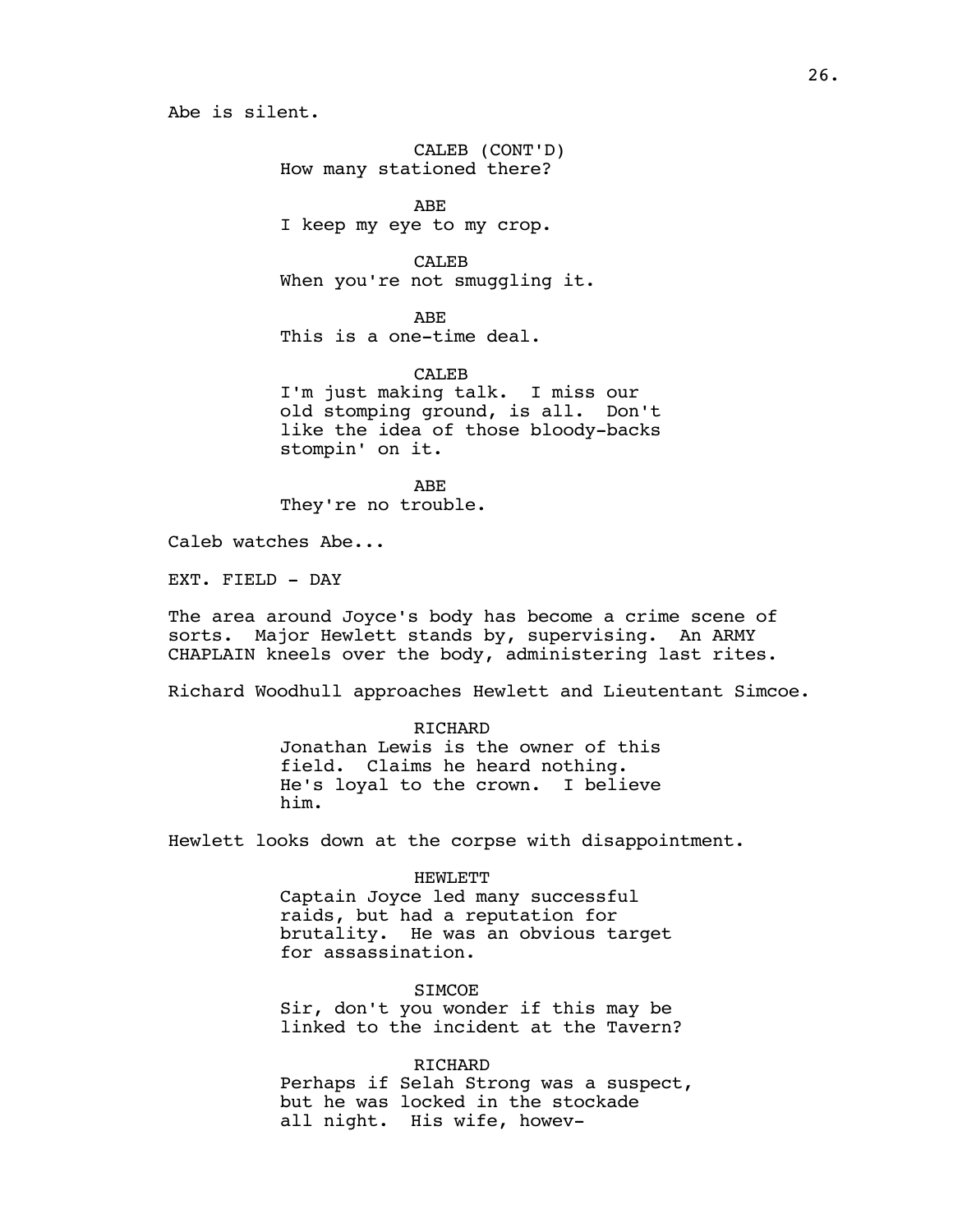## STMCOE.

I didn't ask you. (to Hewlett) What about the farmer, who was also there? Woodhull.

## RICHARD

Another question may be, what was Captain Joyce doing out of his barrack in the middle of the night?

HEWLETT Thank you, Judge, but this is a military matter. You may return to your duties.

Richard nods respectfully, fits his hat on his head and walks away. We TRACK WITH him, as he grows worried - knowing that Abe is nowhere to be found at the moment.

Hewlett turns to Simcoe.

HEWLETT (CONT'D) Captain Simcoe, any suspicious persons are to be brought directly to me. Is that clear?

**SIMCOE** 

Captain...?

HEWLETT Unless you wish to remain Subaltern. (nods to Joyce's corpse) There is a vacancy.

### **STMCOE**

Yes, Sir.

Hewlett mounts his horse. Simcoe stares down at Joyce.

EXT. CONNECTICUT INLET - EVENING

Abe waits for nightfall, chewing on a piece of contraband cheese. He watches the sun dip behind the horizon.

Abe gets up and begins to unmoor his sailing scow.

EXT. LONG ISLAND SOUND - ABE'S SCHOONER - NIGHT

Abe runs the Sound, the only sound is the water splashing against his hull.

He spots a shape out on the water. Dark. Hulking. A SLOOP. Sails snapping in the night.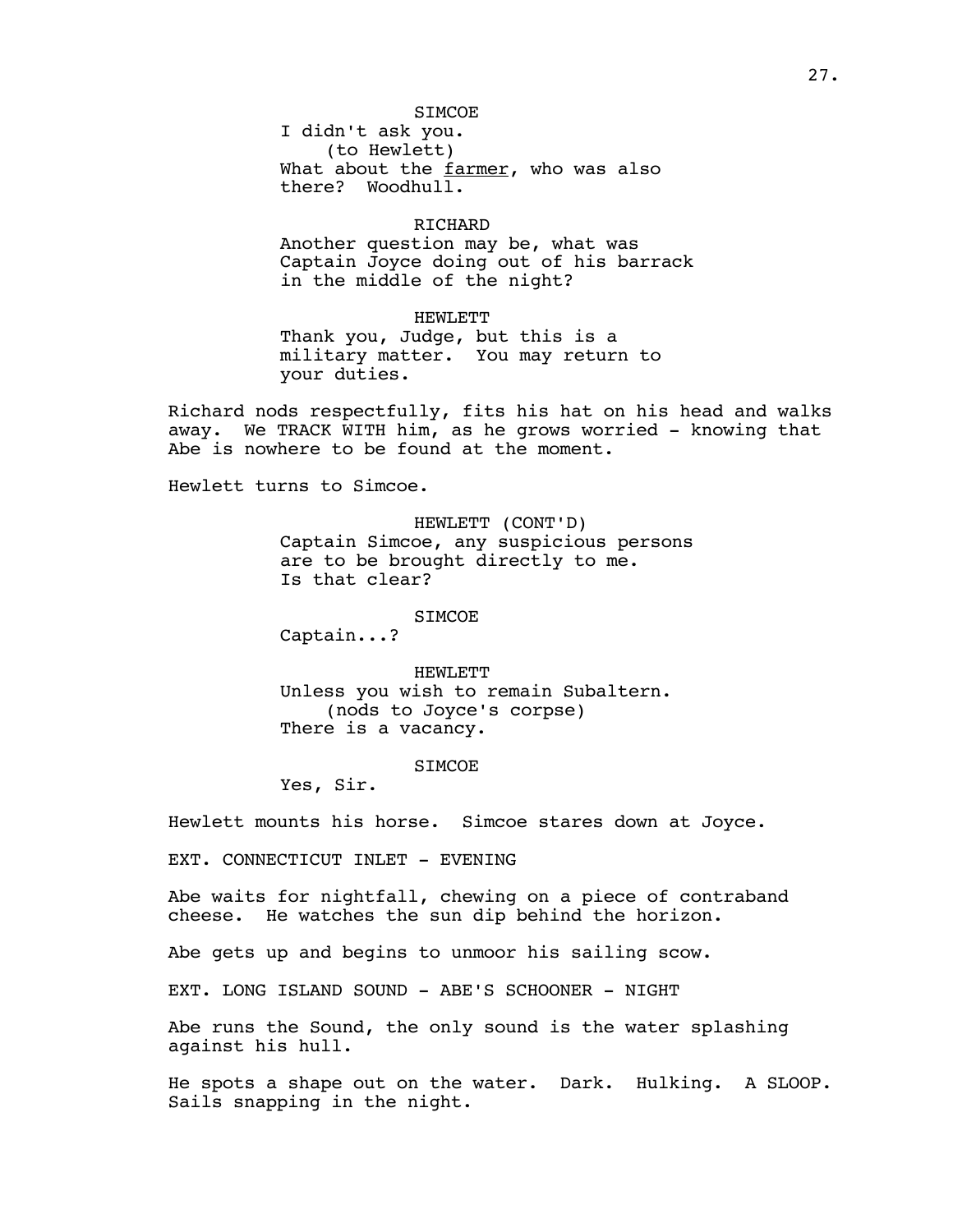Abe swallows and turns his tiller slightly, tacking to the dark and silent shore.

The Sloop is moving the other direction. Hundreds of yards away. Passing like, well, ships in the night.

And then it is fully past him. Abe exhales.

And then it begins to turn. Shit.

Abe heads into the wind and trims the sail to try and catch some speed. But the bigger boat is gaining, quickly, aiming straight on his stern.

A sound on the wind... a yell... faint... Abe ignores it.

A SPARK from the Sloop. CRACK! A HOLE is punched in Abe's sail. It begins to luff like crazy.

The armed Sloop pulls up next to him, its hull knocking his with bullying confidence. A LANTERN on board backlights THREE MEN pointing muskets down at him.

> ABE I'm not armed!

MEN Identify yourself.

ABE Abraham Woodhull. From Setauket.

MEN Nice night for a sail, Woodhull?

ABE

I thought so...

MEN What's under the tarp.

Abe hesitates. Knows he is screwed. Fuck it.

### ABE

Can I interest you gentlemen in a bolt of silk?

They throw him a rough rope.

MEN Yer under arrest, by order of the Continental Congress. Charge is illegal trade.

Abe has run straight into the Continentals.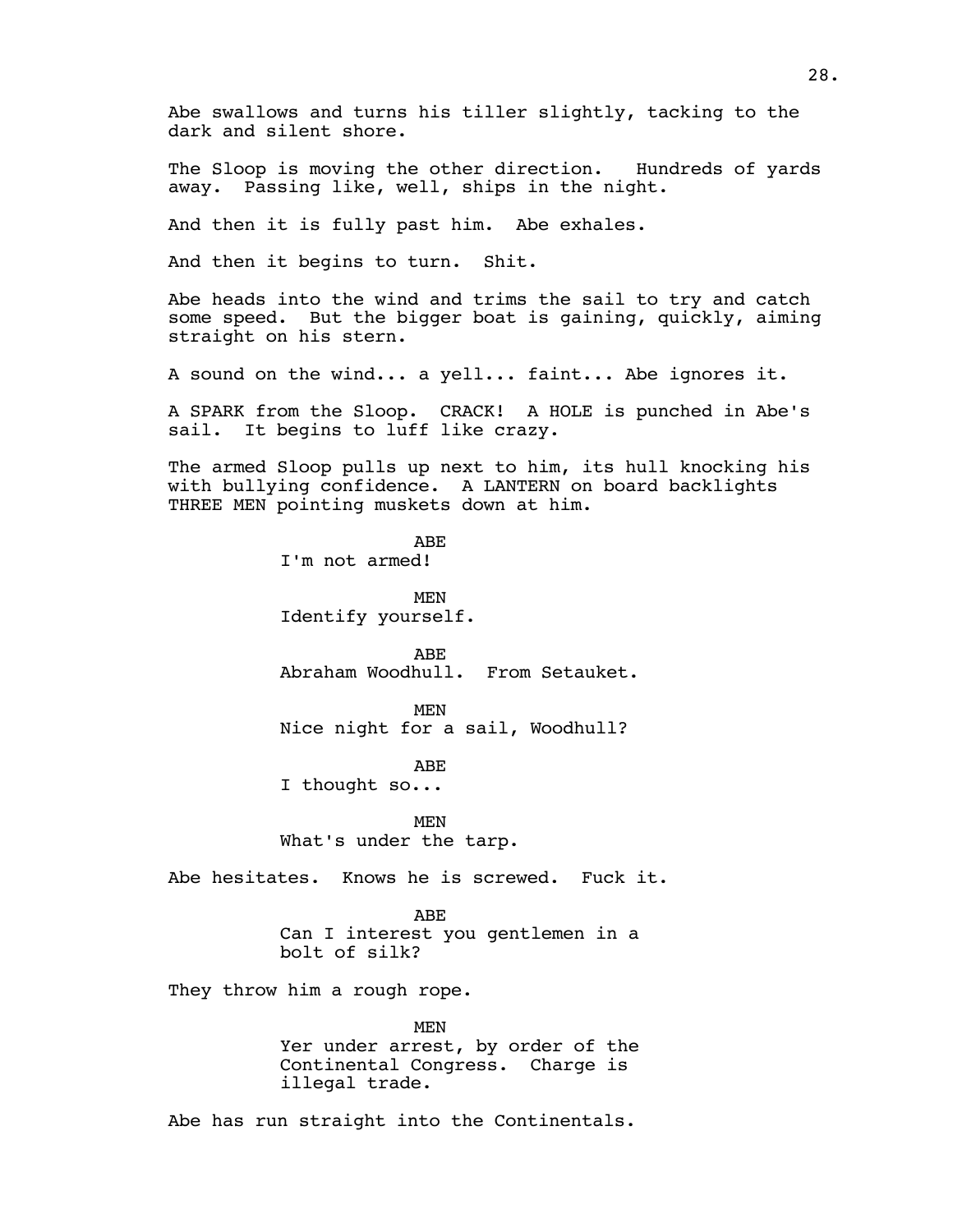## EXT. STRONG MANOR - DAY

The largest estate in town. A plantation surrounds a colonial manor house, which has been converted into soldier's barracks.

A REDCOAT rides his horse up the path to the manor.

EXT. STRONG MANOR - BACK LAWN - DAY

A giant black KETTLE boils with soap. Anna Strong pulls some soaking shirts out of it, doing laundry.

In a series of CUTS, she lays the shirts out on a long wooden table. She takes a washing stick (like a cricket bat) and begins to beat the laundry on the board. Anna is all business. No emotion.

What begins as a rhythmic beating becomes more intense as she pounds the stains out. She grits her teeth, pouring her anger into the task. THWACK THWACK THWACK THWACK.

We hear a voice from somewhere, but it's not clear. We are close on Anna's face, as she fights back tears while beating the hell out of Selah's clothes. THWACK THWACK THWACK.

SIMCOE (O.S.)

Mrs. Strong!

Anna turns, startled, to see SIMCOE standing there. She tries to catch her breath, bat the tear off her cheek.

> SIMCOE (CONT'D) Are you alright?

ANNA I'm sorry, Lieutenant, I didn't hear you.

**SIMCOE** 

Captain. (off her look) I've purchased Captain Joyce's commission, in the wake of his death.

ANNA

Death?

SIMCOE His body was found this morning, on the Lewis property, with his throat slit.

Shock, confusion, and relief course through her in waves. Simcoe catches every note.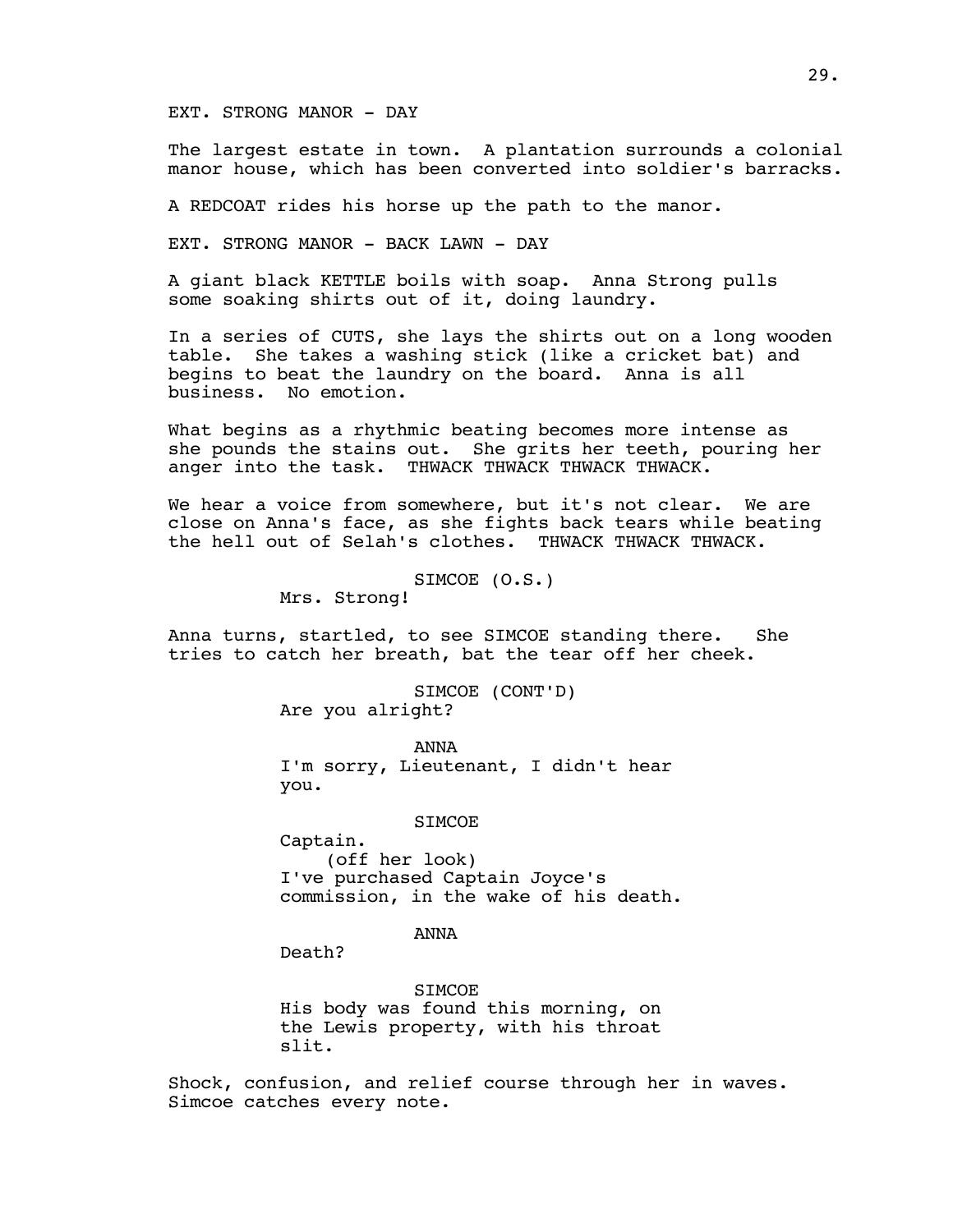She sets the laundry bat down.

ANNA I... I was here, in my bed. Where else would I be?

**STMCOE** Have you seen Abraham Woodhull?

ANNA

What? No... not since the tavern. Why are you asking me this?

**SIMCOE** 

An officer in his majesty's army is dead, following an altercation with your husband and Mr. Woodhull, and Mr. Woodhull is nowhere to be found.

Anna stares at him, trying to process this. Selah gone to prison. Joyce murdered. Abe vanished. The implications overwhelm her.

She turns away, begins to break down. Simcoe fidgets.

SIMCOE (CONT'D) Ma'am, I meant no...

She waves her pardon, and moves to retreat to her house. He stops her.

> SIMCOE (CONT'D) Wait. Accept my apology.

Still choking up, she nods her assent but still tries to move past. He stops her again, tight grip on her arm.

Simcoe is close to her now, intimate. She looks down, keeping her eyes on the grass.

> SIMCOE (CONT'D) I didn't mean to... (beat) I know how you must feel. With your husband gone. In your house alone. I can only imagine your distress.

Anna looks up into his eyes. He is giving her the same disturbing look that he did at the Tavern.

> SIMCOE (CONT'D) You need someone to protect you.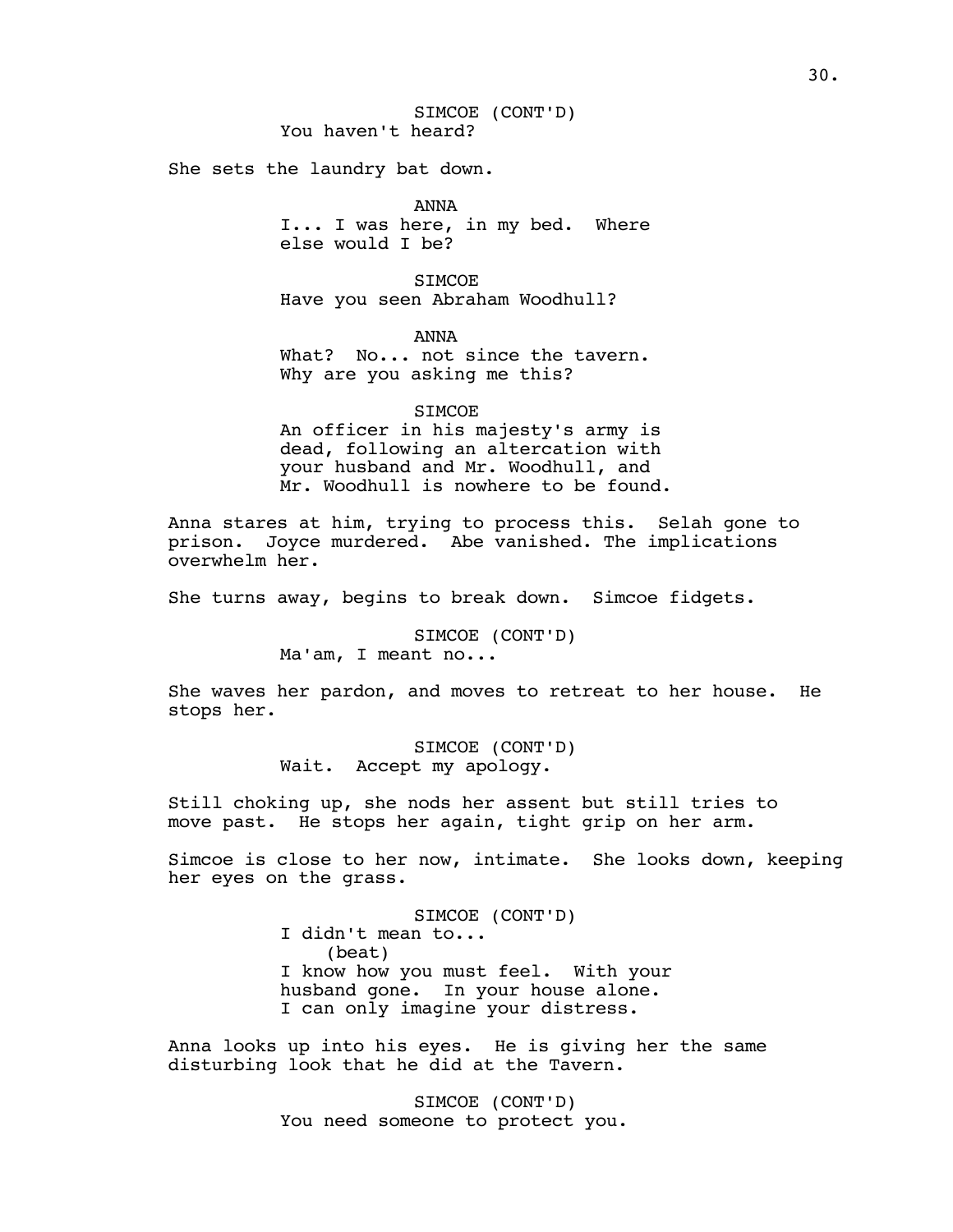ANNA Captain, I beg you. If you are a gentleman, let me attend to my house, in peace.

He can only press, or let her go. He lets her go, proving he is a gentleman, and hating every second of it.

ANNA (CONT'D)

Thank you.

She heads off. Simcoe is now cold.

**STMCOE** I shall have my laundry ready for you at week's end.

Anna stops. Turns back to look at him, confused.

SIMCOE (CONT'D) This is my house, too. I'm to be quartered here by order of Major Hewlett. I have already chosen which room.

His tone is flat. Inevitable. If he added "and no one will hear you scream" we wouldn't be thrown. He nods formally, then walks off. Anna watches him go, shaken.

INT. COLONIAL JAIL - DAY

Dark, claustrophobic. Iron-barred windows set in solid brick. Shafts of light strike through dank must, finding Abe on a bed of hay inside a jail cell. Miserable.

A KEY works a lock. A door opens, more light stabs in. Abe squints at the silhouette of man in a metal helmet with white horsehair plume sprouting from its crested peak.

> VOICE (O.S.) You look thin, Mr. Woodhull. Is the harvest that bad?

Abe recognizes the voice.

ABE

Ben?

A face emerges from the dark. Ben Tallmadge, our survivor from the opening. In full Dragoon battle dress.

> ABE (CONT'D) Tallmadge, thank God it's you!

Ben gives him the sign to pipe down.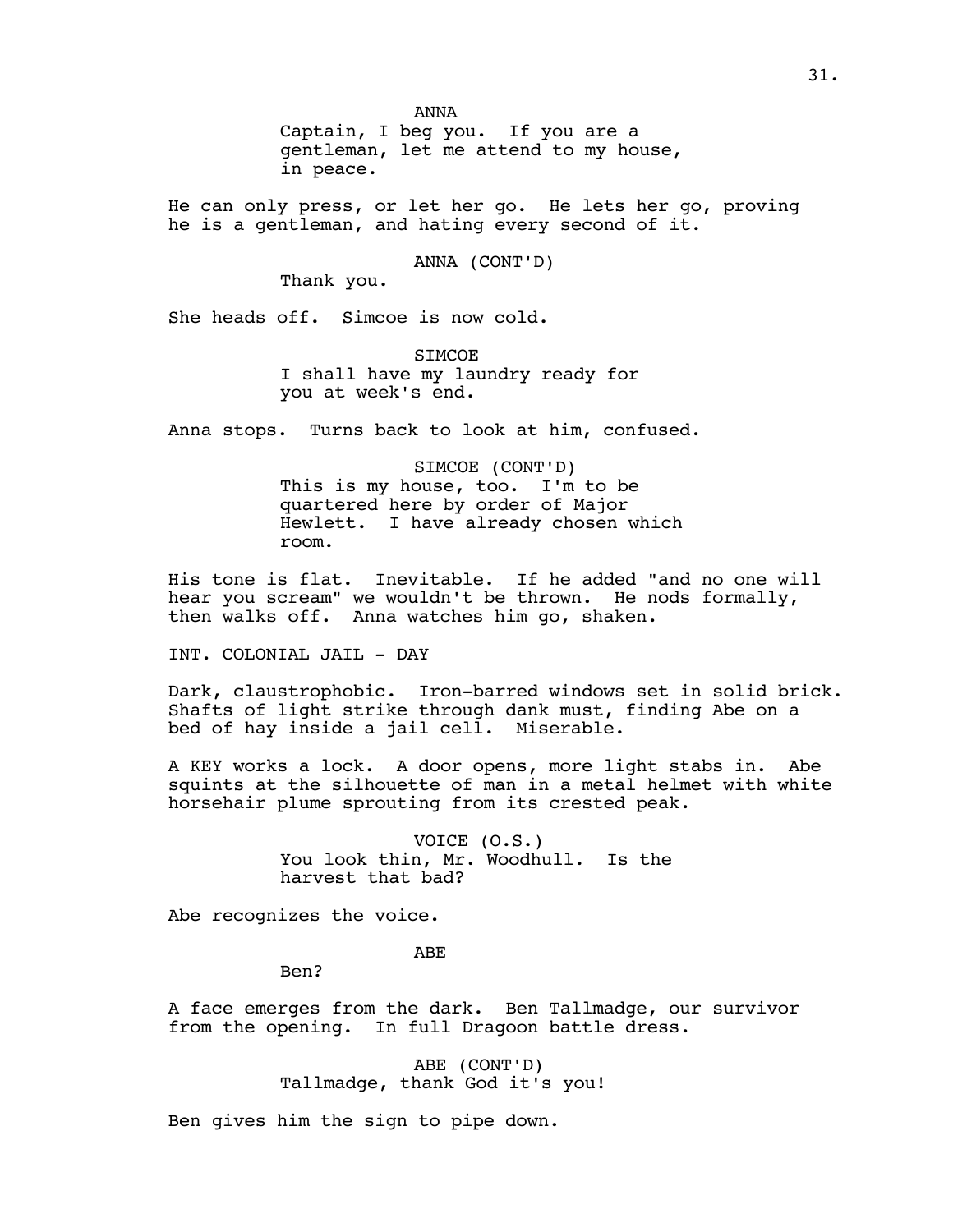**BEN** Your name came through on a dispatch. I set out immediately from camp.

ABE Can you get me out of this? Of course you can, look at you...

Ben takes off his helmet.

BEN

Slow down.

ABE Ben, you know me. I'm no smuggler. This is the first time I've ever...

BEN

I know.

ABE Even attempted...

BEN

I told them you were a man of integrity, and that you would make every effort to cooperate.

ABE

Thank... (beat) Cooperate?

BEN

They need to know who your contact was. To make sure you weren't giving aid to the enemy. I told them that you would never-

ABE

The enemy? Who is the enemy? The families in New York who are starved for fresh produce or the farmers outside who are starved for...

BEN

Fresh silk? I hope that's for you wife...

ABE

Oh, come on Ben, you know both sides close an eye to this trade. Trust me, the "enemy" did not benefit here.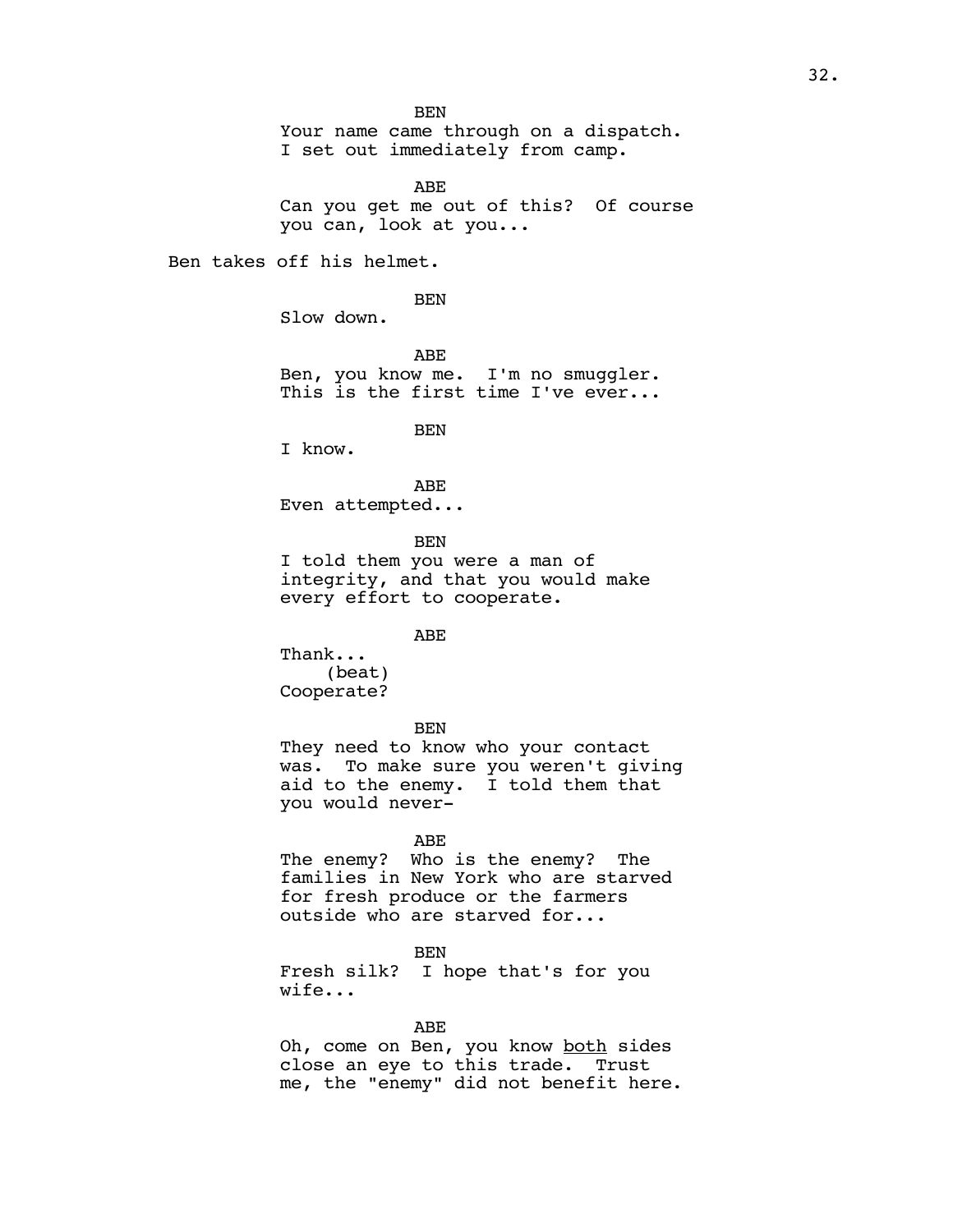BEN I do trust you, Abe. And I can get you out. Just tell me who your contact was at Frog's point.

Abe stares at Ben, grows suspicious. Paranoid.

ABE

What's your true purpose here? You didn't ride all this way just to get me out of trouble...

Ben produces a sheaf of paper. Oh, yeah?

BEN

This is a pardon, for your release. Signed by Governor Trumbull, who I convinced that you were a friend.

ABE If I tell you who I traded with.

BEN This shouldn't be a negotiation.

ABE

Good. Because I'm not giving the name of someone who's just trying to get by. And who doesn't deserve to be thrown in a cell by the same Congress that declares for our freedom.

Ben regards Abe, then nods to himself. Satisfied. Calculating. Abe can tell he's keeping a secret.

> ABE (CONT'D) Tallmadge. Why are you really here?

> > BEN

As I said, I have a permit signed from the Governor, for you to return home. He signed it after receiving word from General Washington himself.

Abe sits back. What the hell is going on here? Ben notes his reaction, and leans closer to the bars.

> BEN (CONT'D) We're of the mind that if you can smuggle cabbage, you can smuggle something more valuable. Information.

ABE You've come to *enlist* me?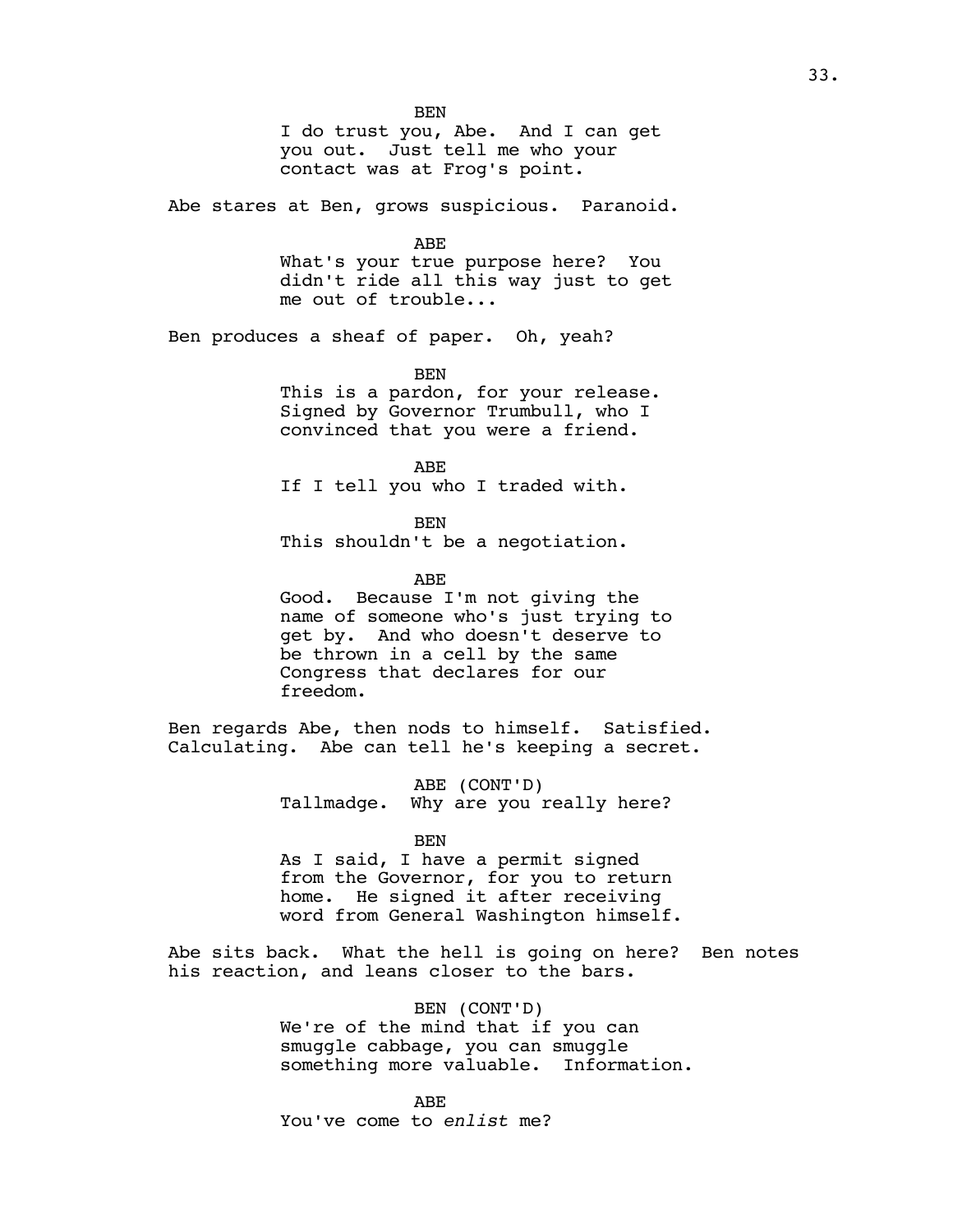BEN To recruit you. Congress doesn't just declare for your freedom, they fight for it. I fight for it. And men die for it.

Abe sees the real Ben now, his anger and pain.

ABE

I don't ask anyone to fight for me.

BEN

I ask you. We grew up together, Abe, and I remember who you are, even if you've forgotten. (off Abe's look) I remember three summers ago, sitting with you and Anna on the bay and watching you rage like a lawyer against the bloody Stamp Act. You went straight for two hours. No one can speak the way you did and not believe in the cause. I ask you to fight for what *you* believe in.

Abe is silent.

ABE

I don't know what information I could--

BEN

Military. Number of men, number of cannons. Naval transports, whether they're moving. If so, where. What arrivals. Whether with men, or provisions-

ABE

Ben-

**BEN** 

You won't have to risk crossing the Belt again. Instead, you'll signal for a courier. I have a system worked out.

ABE

Have you worked out how to explain my absence? I was supposed to be back yesterday, with no one knowing I was gone.

BEN

Use the truth. You were on the black market. Both sides close an eye...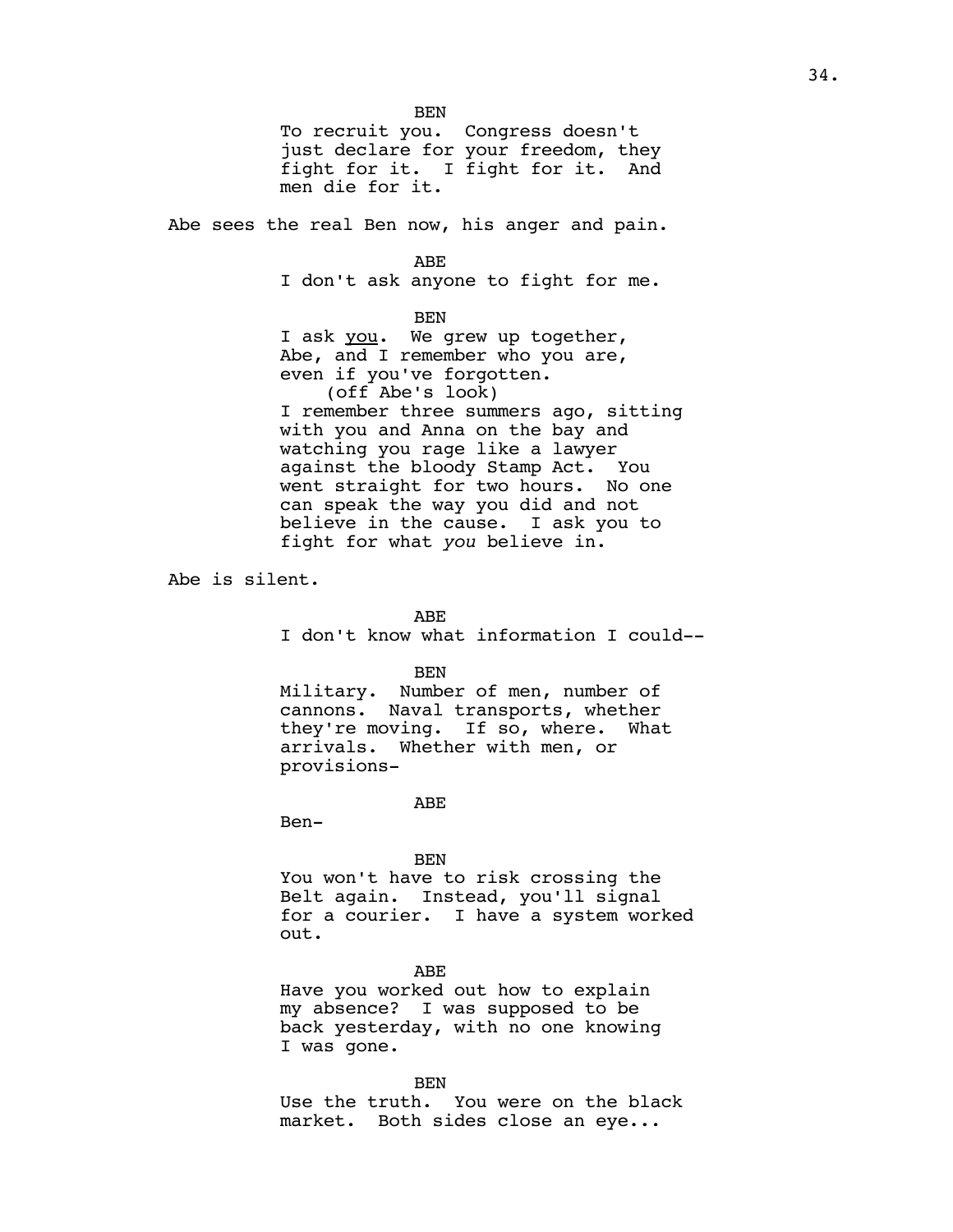ABE I'll need proof of that. The silk. And the twelve pounds.

Ben stares at Abe. Then stands, UNLOCKS Abe's cell, and tosses the money purse at his feet. It lands with a RATTLE.

> ABE (CONT'D) So that's it?

BEN (pointed edge) You're free.

The door stays wide open, but neither man moves his stare.

## END ACT THREE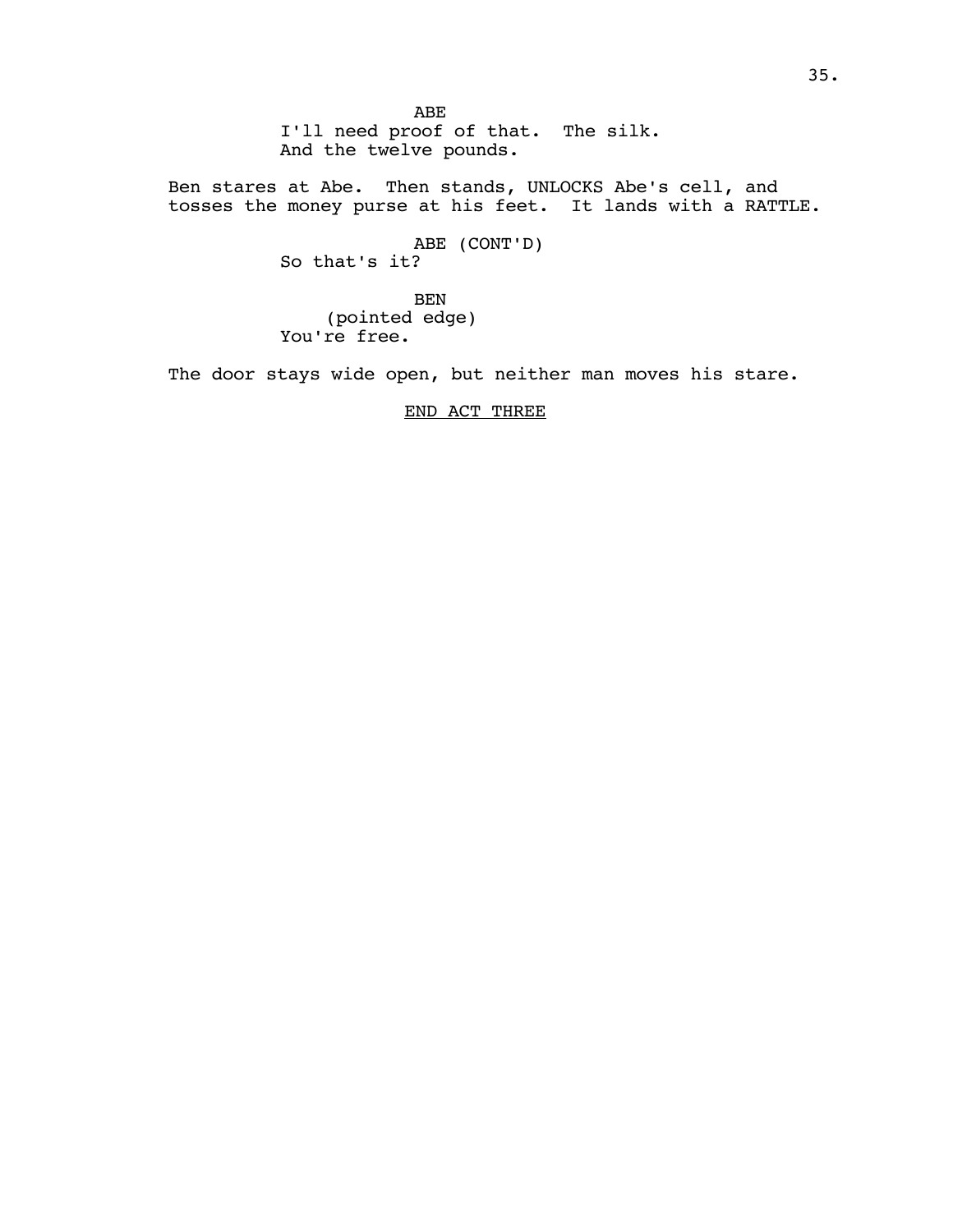## ACT FOUR

EXT. COVE - DAY

Abe lands his boat, splashes out. Looks down at his clothes... and then SUBMERGES himself under the water.

A beat later, ABE EMERGES from the cold water, soaked through.

TIME CUT TO:

ABE feverishly digs a hole in the sand near the reeds, drops his MONEY SACK in there, and begins to cover it up again.

Abe then pulls off his boot, stuffs the shimmering bolt of silk into it, struggles to pull it back on.

He stands, shivering from the cold water, working up his courage. What the hell is he doing?

Abe pulls out his knife, grits his teeth, makes a tentative CUT into his forehead. Blood runs down. He winces. Holding his hand to the cut.

EXT. SETAUKET - VILLAGE GREEN - LATER

Will Robeson, the Tory farmer, walks through the village with a net of clams over his shoulder. He slows as he sees-

Abe Woodhull limping up the way. Soaked, bleeding, fucked up. And he leans into it, acting dazed.

ABE

Robeson... help...

Robeson's eyes go wide, and he backs up, turns and RUNS.

Abe hesitates for a moment, doubting. That wasn't the reaction he expected.

He keeps walking, rounds a building, and sees Robeson leading a brace of REDCOATS his way, Simcoe among them. Robeson excitedly points to Abe. The Soldiers hustle toward him.

## **SIMCOE**

Stand fast!

Abe sure does, surprised and beginning to panic inside. Simcoe walks up to him.

> ABE I... I've been mugged...

Simcoe slams Abe against the building.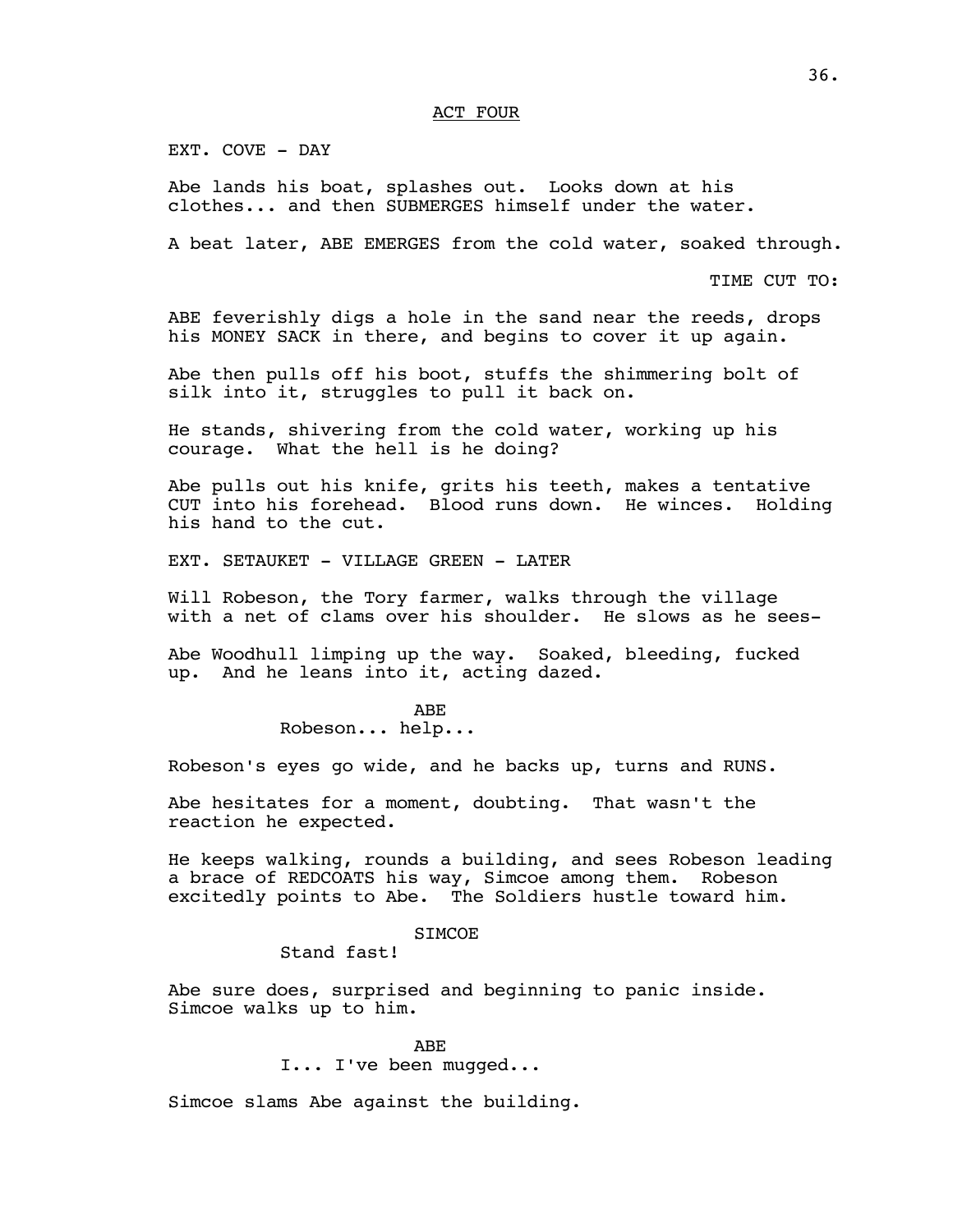## INT. SETAUKET CHURCH - DAY

Richard sits across a desk from Major Hewlett, as they go over a ledger together. Hewlett points to a name.

#### HEWLETT

Floyd. To Colonel Floyd we should give at least ten. He's always first to volunteer service.

## **RICHARD**

Ten...

(checking a list) There are only fourteen field hands at Strong Manor. Plus two house boys and two Maids.

## HEWLETT

So?

## RICHARD

So if we're to divide up property amongst friends, we must be fair and even in the giving. No favorites.

HEWLETT I suppose that's wise...

RICHARD

We also need to leave some labor to work the confiscated property.

WHAM. The door guard, BAKER, hurries in.

BAKER Sir, Captain Simcoe at the gates. With a Prisoner, Sir. Related to Captain Joyce... er...

HEWLETT (to Richard) We'll finish this over dinner.

Richard nods, rolls up the ledger. Hewlett motions to Baker. Simcoe marches in with Abe and four Redcoats.

Richard rises from his chair, stunned.

**SIMCOE** We found him wandering. Looks like he's been in a fight.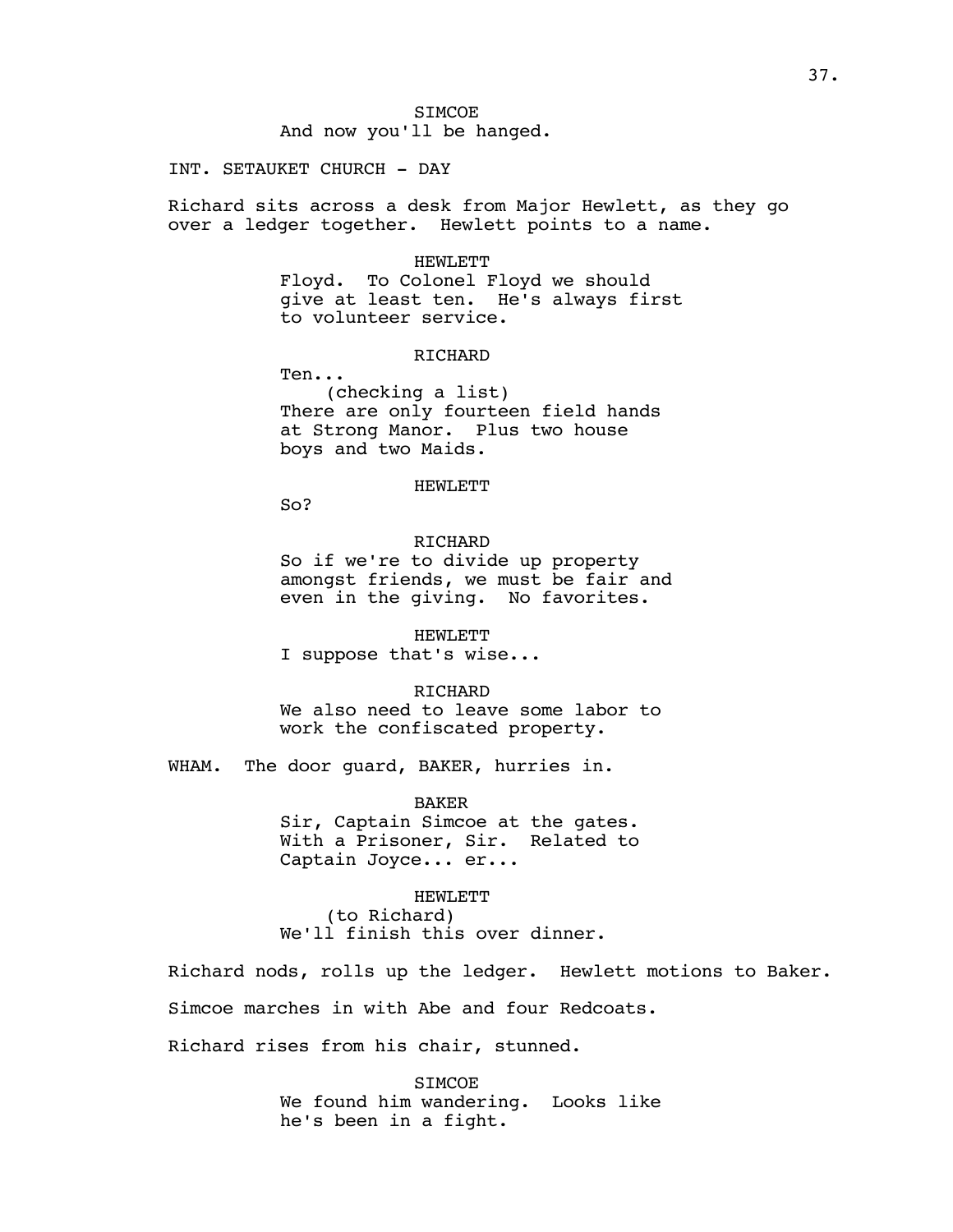### HEWLETT

(dubious) From three days ago?

RICHARD Abraham, where have you been? I've been looking all over for-

SIMCOE We'll ask the questions, Judge.

HEWLETT I'll ask the questions. (to Abe) Captain Joyce was found murdered this Tuesday morning. And you haven't been seen since...

He looks to Simcoe.

**SIMCOE** 

Monday evening, when he was released from holding.

HEWLETT Can you explain your absence?

ABE Captain Joyce is dead?

HEWLETT I'll ask once more. Where were you?

ABE

With the Americans, Sir.

Surprise all around. Richard goes pale. Somehow this is worse than admitting to murder. Abe hangs his head.

### ABE (CONT'D)

I set out early Tuesday, before dawn, to cross the Sound with a cargo of cabbage from my field. I aimed to... barter on the London Trade, and did so for twelve pound sterling and a bundle of cathay silk. On my return that night, I was overtaken by a brig sloop off the coast. The crew claimed they were Patriots, and that I defied the authority of Congress. Their justice was to beat me, rob me, and throw me overboard.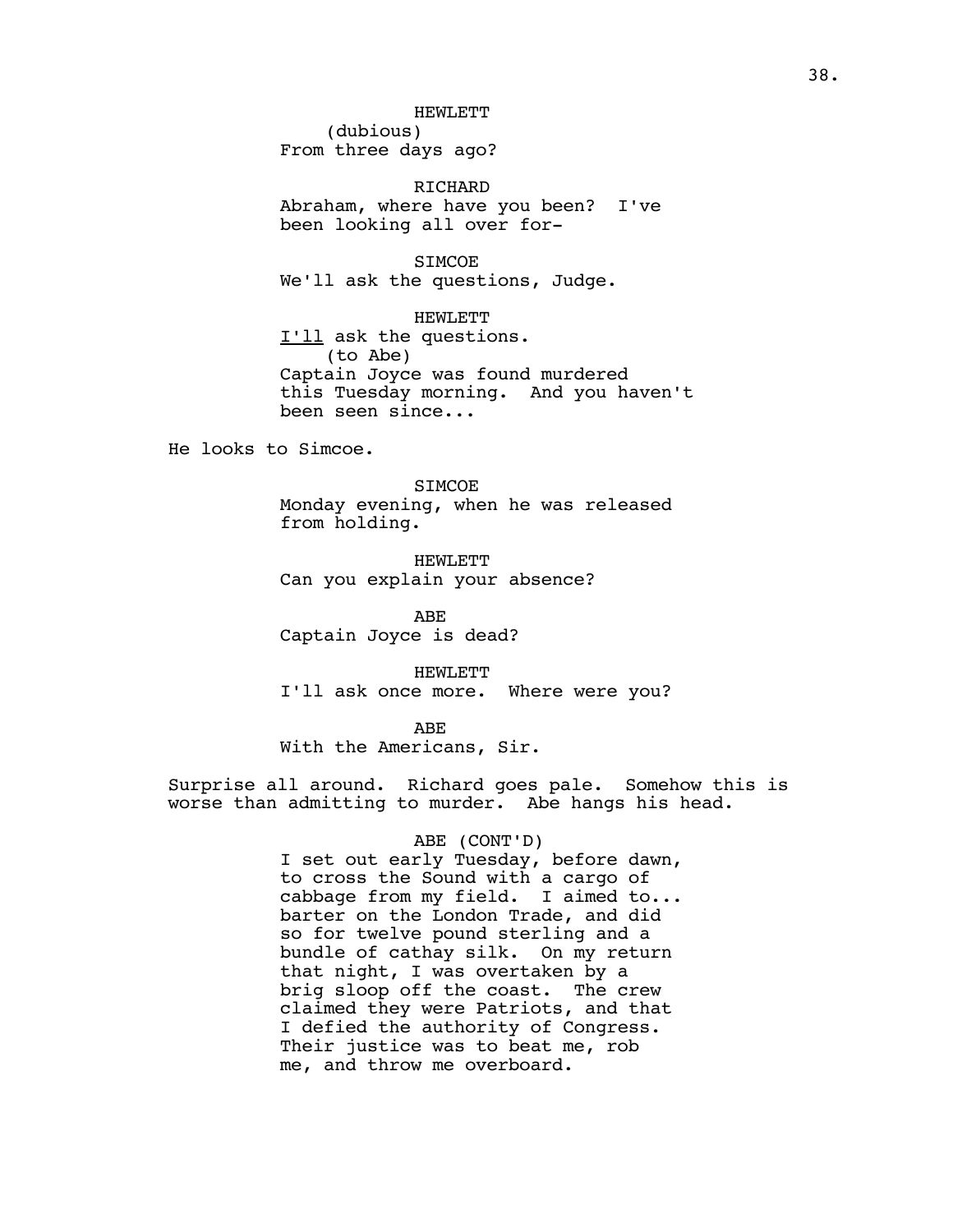Abe takes a beat, then begins to reach for his boot. The Redcoats close in. He pauses.

> ABE With your permission, Sir?

Hewlett nods. Abe painfully takes off his boot, reaches in and pulls out the long stash of silk.

> ABE (CONT'D) I concealed it before they boarded my scow. The money they took.

Richard bows his head in shame. An Ensign walks the silk to Hewlett, who inspects it. Simcoe glares at Abe.

#### HEWLETT

Why not just sell your cabbage direct to stores on York Island? The market for healthy greens favors the seller tremendously.

ABE Because the prices are even higher on the black.

RICHARD You damned fool. Given to greed, and deserved what you got.

Abe can't meet his Father's eyes - not because he's ashamed, but because he's pretending to be.

Baker enters again, breaking the tension.

BAKER

Sir. Marked dispatch just arrived for you.

Hewlett grunts. Busy day. He nods, distracted. A COURIER, red-faced from his ride, but buttoning up his exhaustion, walks across to Hewlett and hands him a sealed dispatch. Hewlett's eager to read it, but first...

> HEWLETT Did you take note of the identity of your assailants?

ABE I know some of them...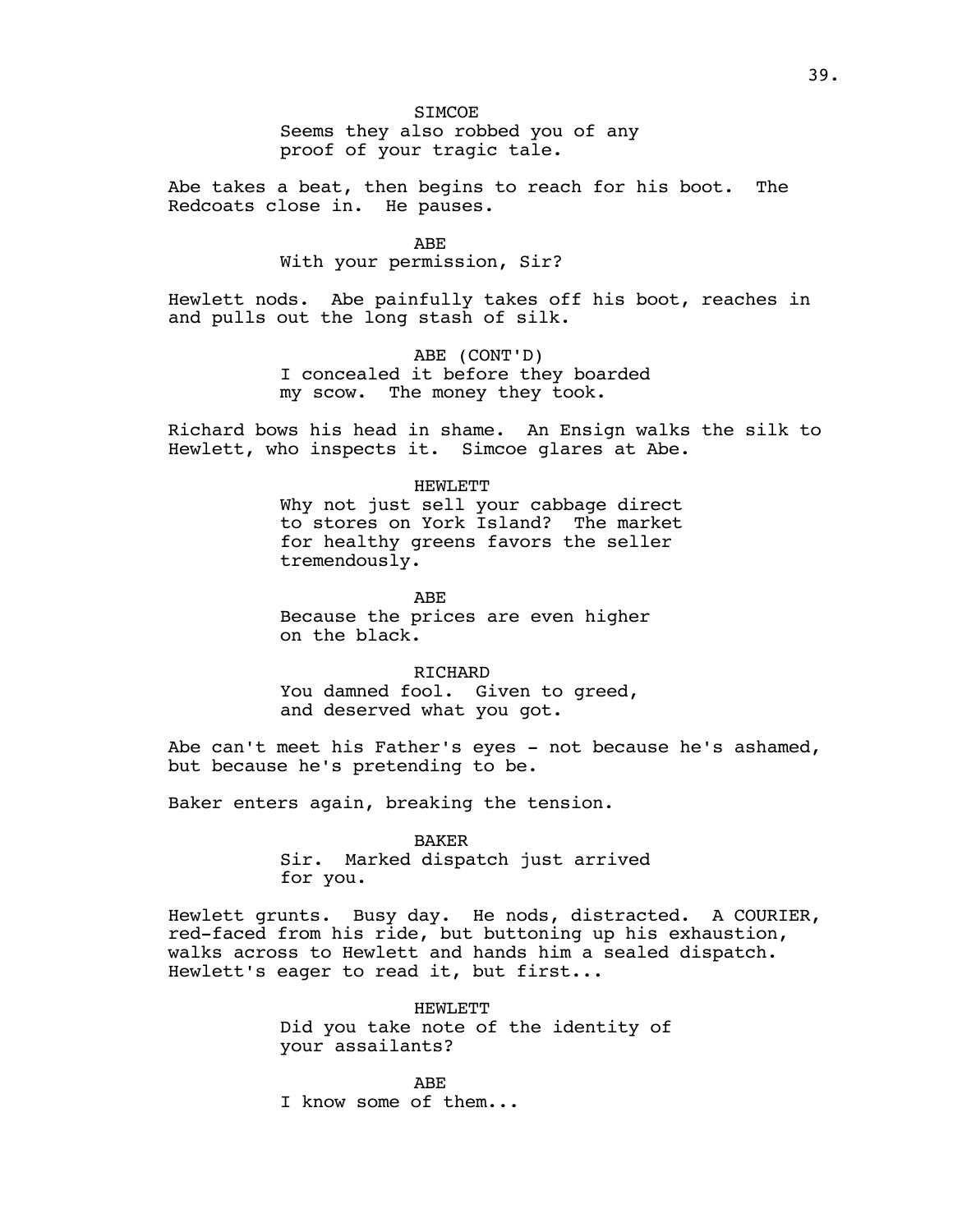Hewlett holds up his hand. Abe shuts up.

HEWLETT Smuggling is a crime, and you *will* answer for it. But more pressing are the activities of these privateers.

### RICHARD

Major...

Richard whispers something low to Hewlett, who nods.

HEWLETT

(to Abe) Return to your home, see to your family, then report to your father's at seven o'clock. There we'll discuss names, and other details. (to Simcoe) Captain, escort Mr. Woodhull out of the fort. Unmolested.

**SIMCOE** 

Yes, Sir.

Simcoe walks Abe out. Abe looks at Richard who looks away.

Hewlett sits down and slices open the dispatch. He reads it with interest (we may recognize it as the same piece of paper that Andre tried to hand Robert Rogers in the alley).

EXT. SETAUKET CHURCH - DAY

Simcoe marches Abe out of the fortified Church, and across the green. Curious NEIGHBORS mill about with raised eyebrows. Simcoe speaks casually to Abe.

> SIMCOE Very clever, but all really you did back there was prove you're a criminal.

> > ABE

Pardon?

**SIMCOE** Just 'cause you confess to smuggling doesn't give you an alibi for Joyce.

ABE I've never killed anyone.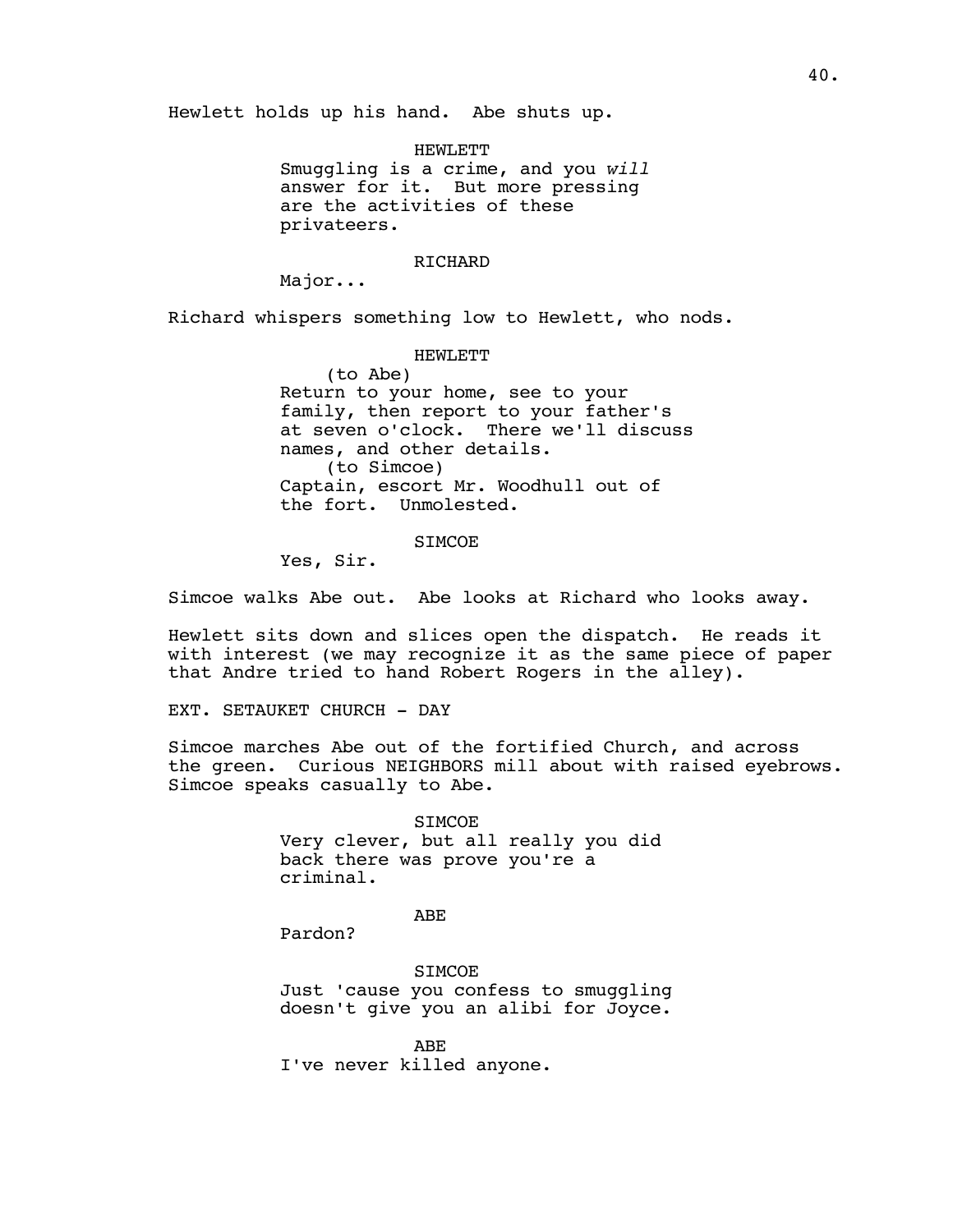Simcoe stops, and lets Abe walk on. Louder, for everyone else, he call out...

SIMCOE (CONT'D)

Travel safe.

STAY with Abe as he walks on, his desperate mood now matched to his ragged appearance.

EXT. SETAUKET BAY - DAY

STRONG MANOR as seen from the shimmering water of the Long Island Sound. The brilliant white colonial home looks peaceful and private at this distance.

Several colorful lines of laundry in the back lawn bob in the wind off the bay.

EXT. STRONG MANOR - BACK LAWN - DAY

Abe hides in the trees ringing the perimeter of the vast estate. He watches a Soldier heading for the ice house, a small octagonal shed on the manor grounds. It's a hot day.

Abe finally spots Anna. She is too far away to signal or yell to without attracting attention. He watches her for a moment, as she scoops water from the ewer and splashes her face. The Soldier enters the ice house.

Abe cups his hands over his mouth, and mimics a raven call.

Anna slows, then stops, wondering if she heard what she did. Abe smiles to himself, does it again.

She turns, knows exactly where to find him. He keeps his eye on the ice house as she crosses the grounds to the trees. She finds him in the thicket underneath the tree shadows.

> ANNA What are you doing here?

ABE Giving you this.

He presses the purse into her hands. It's dirty from where he dug it up. She looks inside, gasps.

> ABE (CONT'D) It's what I owe Selah. You could use it to buy his parole. I have to go.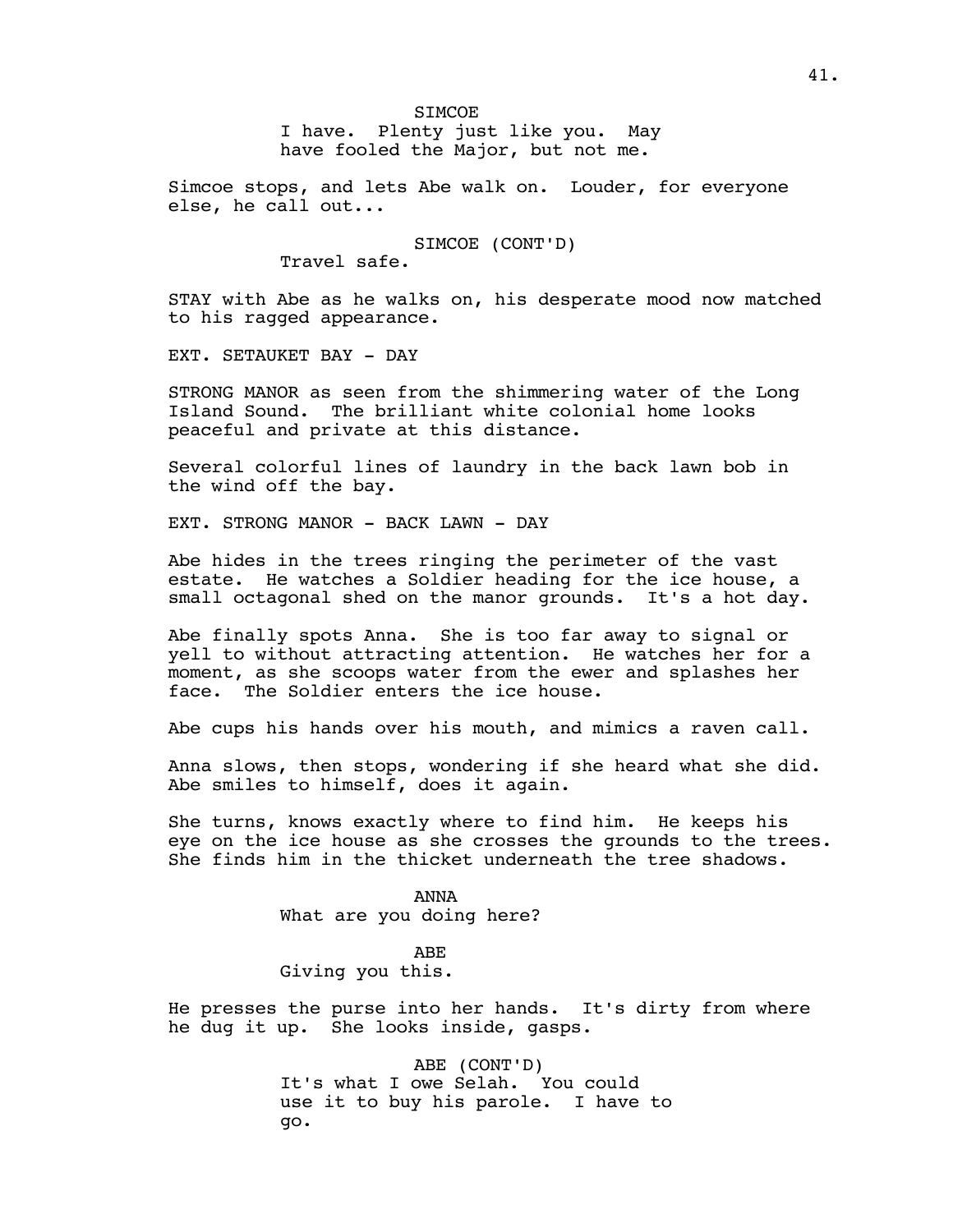ANNA Wait. I can't take this.

ABE

Yes, you can.

ANNA I can't take this, he'll find it!

He's halfway gone. He turns back.

ABE

Who?

ANNA Simcoe. The Welshman. The one who put a pistol to your head.

Abe begins to nod. He knows him. Too well.

ANNA (CONT'D) He's been billeted here, and...

ABE What's he done to you?

ANNA

He... I can hear him outside my door at night. And he's been in my room when I haven't, I'm certain of it. If he finds I'm hiding silver you took off a dead soldier, then he--

ABE Wait... dead Soldier?

Anna searches his eyes. Abe registers what she's thinking.

ABE (CONT'D) Anna you don't think I killed Captain Joyce? (she doesn't answer) Also, what soldier do you know carries twelve quid on his person?

ANNA None. And no farmer, either. Where did you get it?

He looks at her for a long beat.

ABE Caleb Brewster is running a shop out of his whaleboat, on Devil's Belt.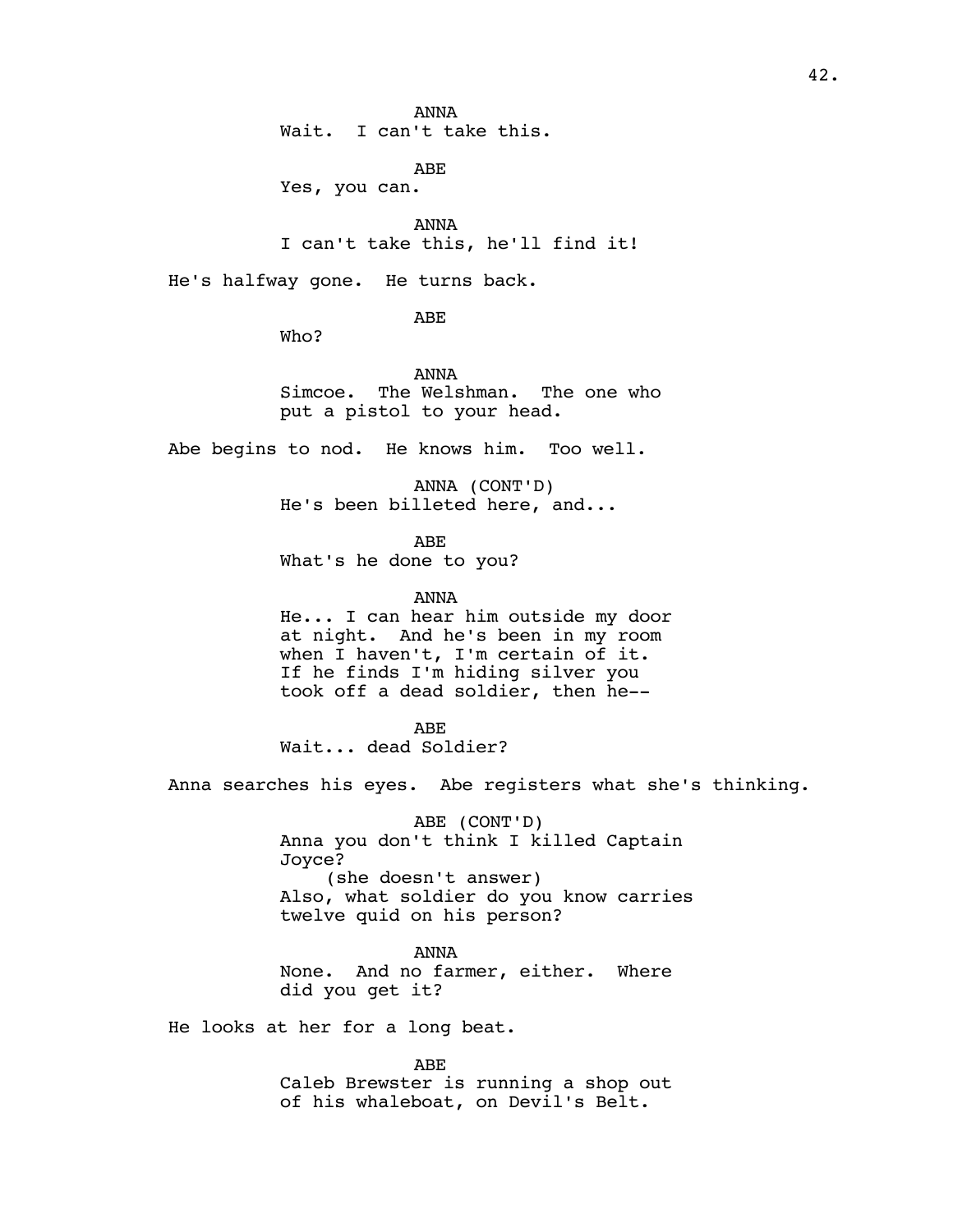ANNA

Caleb? (her face lights up) You saw him? How is he?

ABE Giant. Crude. The same. (beat) I saw Ben Tallmadge, too.

The truth comes as a relief to him. Anna is excited.

ANNA They were together?

ABE No. No, Ben's a Connecticut Dragoon now. Shiny helmet and all. Tried to recruit me for a secret mission.

ANNA Against the British?

ABE Don't worry, I won't do it.

ANNA

Why not?

That takes him by surprise. Anna presses, quietly outraged.

ANNA (CONT'D) *What are you waiting for*? What more do they need to take from us?

The "us" is raw, intimate. Abe stares at her. THUNK-

The Soldier exits the ice house, cold wisping out after him.

Abe presses the money back into her hands. Then quickly darts out the way he crept in.

Anna watches him go, then looks down at the money purse. Biting down on her anger, she finds a hollow in the tree and stuffs it in there to conceal it.

EXT. JUDGE WOODHULL'S HOUSE - NIGHT

A Two Story Colonial. Candles flicker in the windows. TWO REDCOATS stand guard outside the front door.

INT. JUDGE WOODHULL'S HOUSE - DINING ROOM - NIGHT

Major Hewlett, Richard Woodhull, and Abe are finishing dinner (roast pork). Abe has cleaned up, wearing a black coat,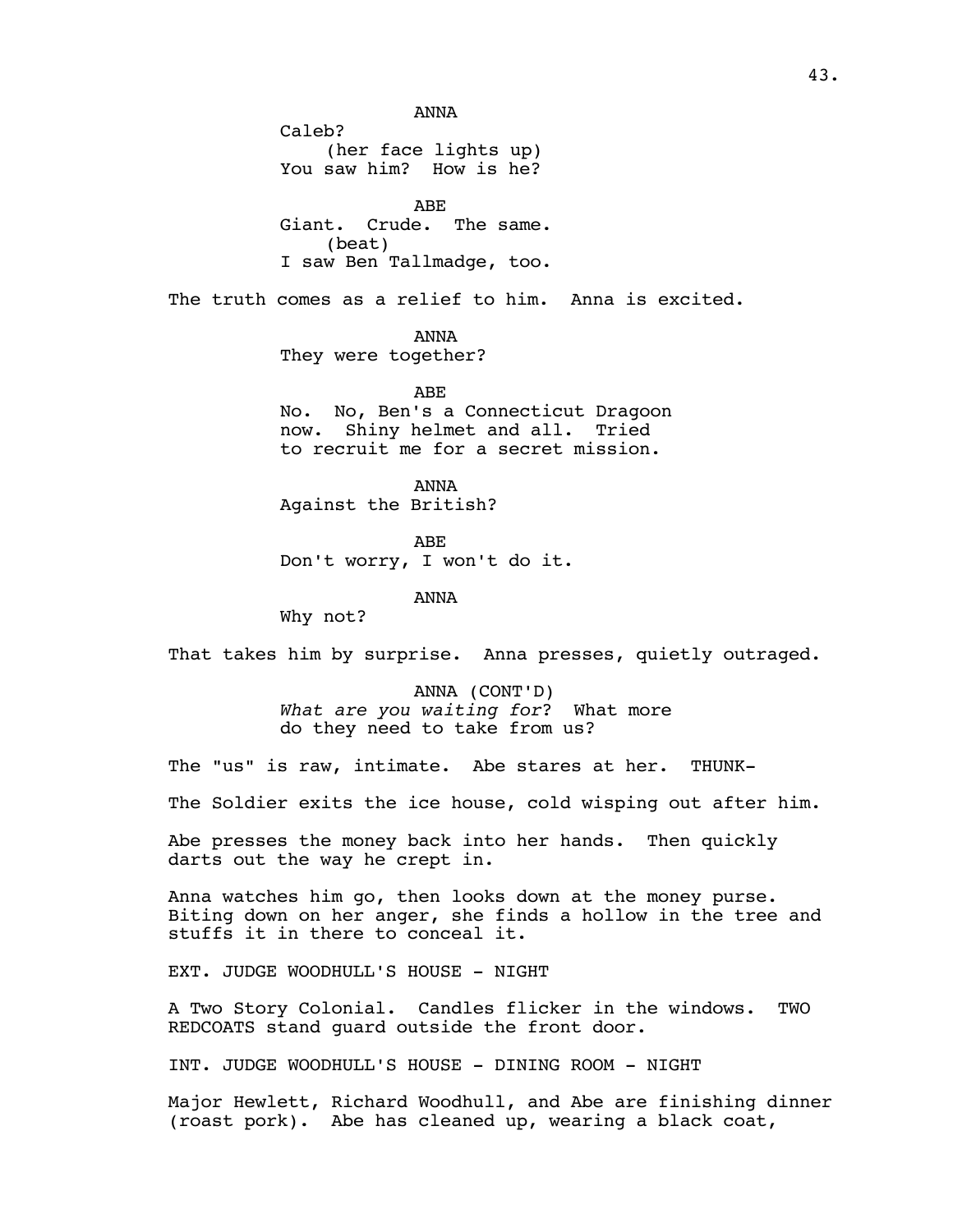black breeches, and a lace band at his throat. He stares at his plate. Hewlett pushes back from the table as a HOUSE SERVANT pours from a cask of Madeira wine.

## HEWLETT

Excellent, as always.

## RICHARD

Credit goes to Aberdeen. I merely raise the pork, she performs the alchemy.

#### HEWLETT

(to Abe) You've hardly touched yours.

ABE

Hard to eat on a guilty stomach, I suppose. My apologies.

A glance is exchanged between Richard and the Major, who nods "let me take this." He leans forward, paternal.

### HEWLETT

Abraham. This is what I could not say earlier from my... pulpit, as it were. I view your crime as a mere symptom of a more serious disease afflicting these colonies. Anarchy.

ABE You mean self-rule?

### HEWLETT

I mean chaos. Masquerading as freedom. An excuse for criminal activity, and every-man-for-himself.

### RICHARD

Well said. And it is an illusion. Because if these upstarts were truly concerned for your liberty they wouldn't encourage smuggling with one hand and then roll you with the other.

Abe nods along.

ABE

We all must pay a tax, the question is just who will collect.

Hewlett wonders if he should like that response. Richard takes a gulp of wine, looks out across the room.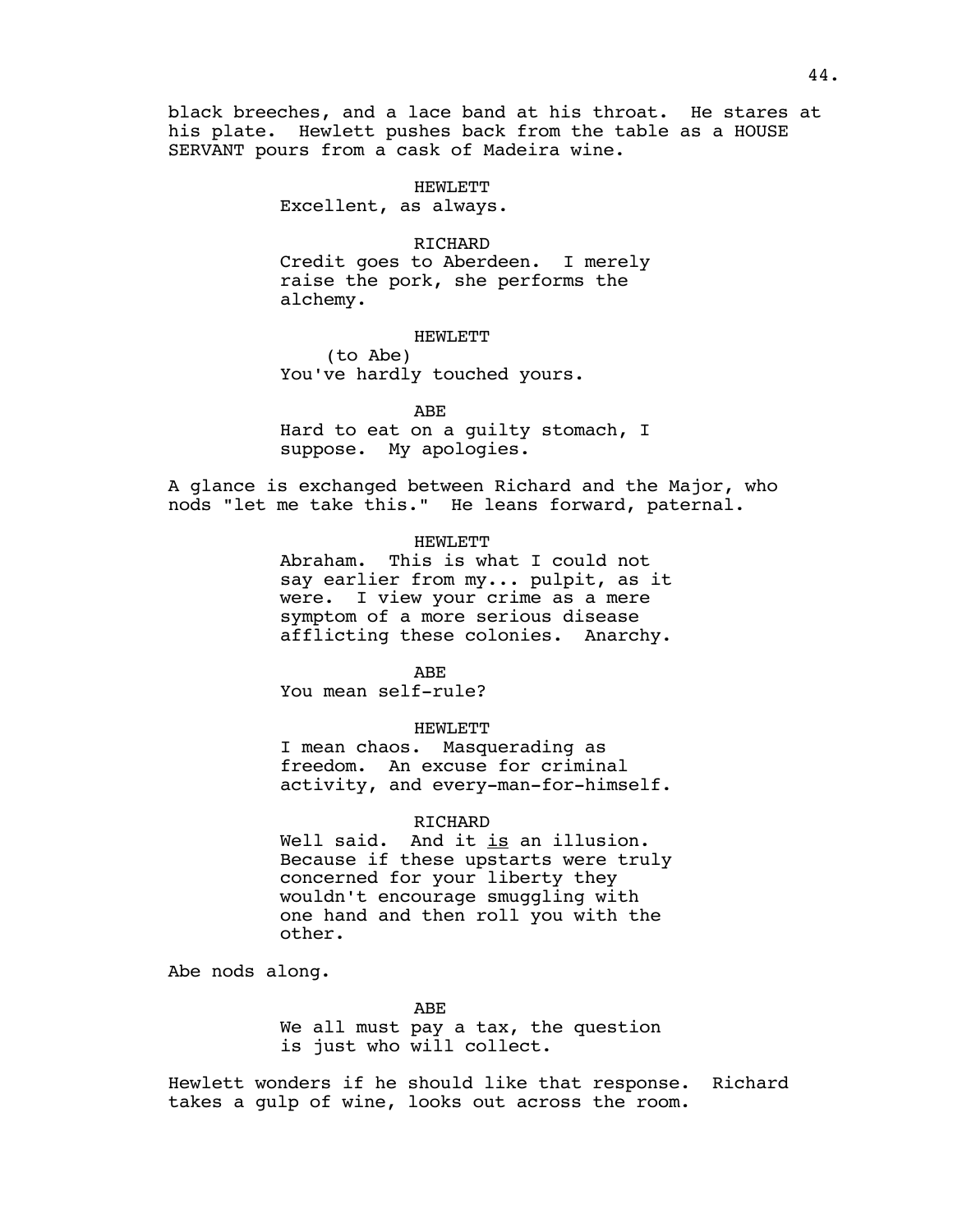## RICHARD

'O God... that one might read the book of fate, and see the revolution of the times make mountains level. And the continent, weary of solid firmness, melt itself into the sea...'

Hewlett smiles.

HEWLETT

Your father is the only man I can find here with an affection for the humanities. (to Richard)

Did you pass your trivium onto your son?

### RICHARD

Abraham had to concern himself with the business of our land, after his Mother passed, and his brothers...

Richard trails off.

ABE No man is above the law. (to Richard) That's what you taught me. (to Hewlett) And I'll gladly accept whatever punishment you deem fit for my forgetting it.

HEWLETT I doubt you can afford to pay the fine. It pains me to recommend imprisonment, but... (to Richard) We must have no favorites.

Not a dig. More of a "help me out here." Richard ponders.

### RICHARD

There may be a... temporary salve. The Carlisle Commission has decreed all those who swear an oath to their sovereign will be pardoned after Congress' defeat. Which appears imminent.

HEWLETT

A public oath. Yes. That is ideal.

Abe looks at his father, who smiles genuinely.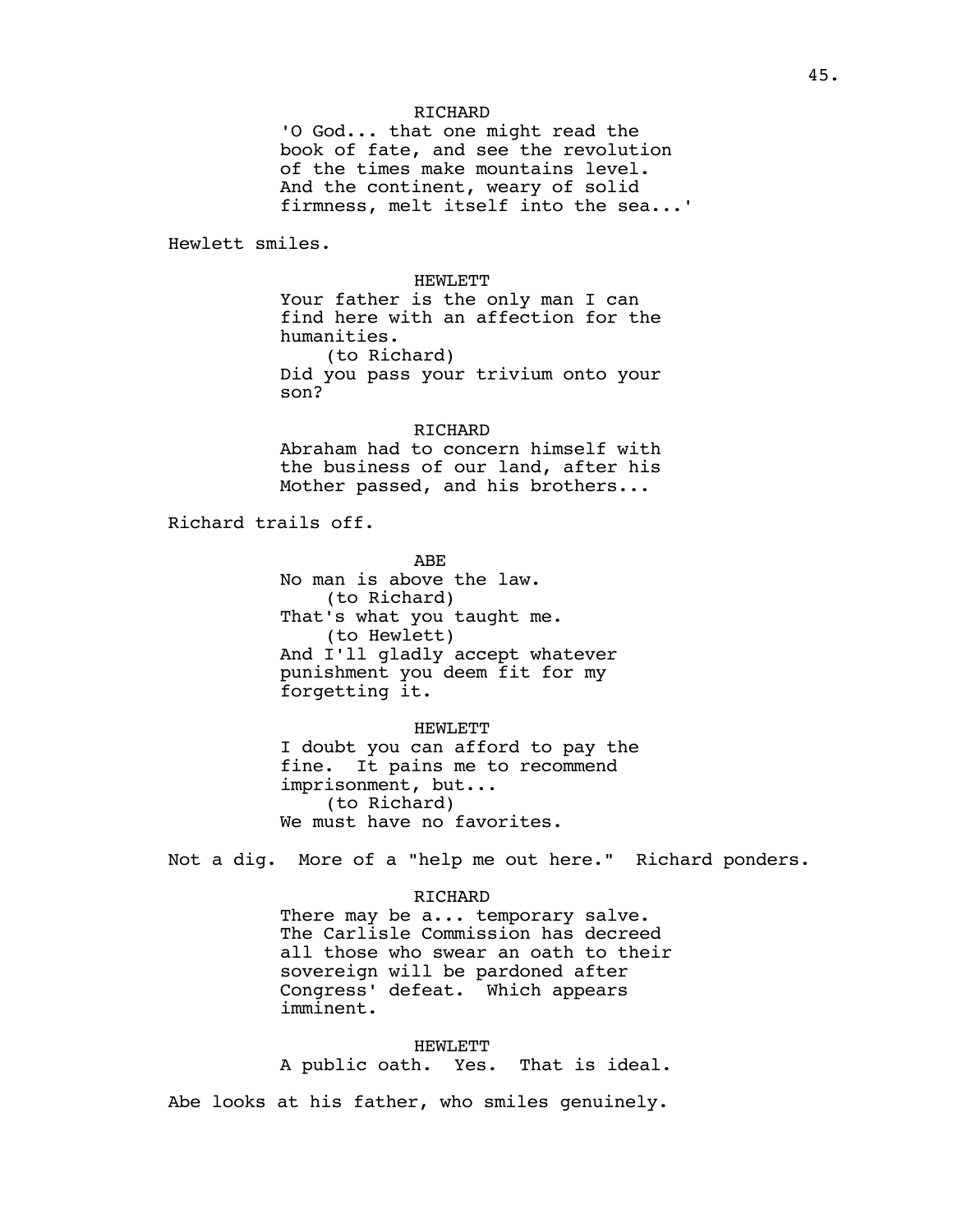HEWLETT (CONT'D) And when it's made clear your cooperation assisted in the capture of the enemy, any doubt among your neighbors will be put to rest.

ABE

Sir?

HEWLETT The names. Of the men who attacked you. Remember?

Hewlett beckons to a servant, who brings him paper, and quill and ink. Richard nods his encouragement to Abe.

ABE

They were boys from Hempstead. Presbyterians. They used to trade at Betts Tavern near the Jamaica<br>Pass. Matthew Mitchell, William Matthew Mitchell, William Washburne, Daniel Taylor. And then another one they called... Simon, I didn't catch his family name, but he was a fat one. Mean. With his head shaved to the scalp.

While Abe reports, Richard's smile slowly fades, as he realizes that his son is lying. He alone is attuned to what that sounds like. Hewlett is busy scribbling down the names.

#### HEWLETT

Excellent. I shall pass this on to Captain Simcoe, with instructions that if he should encounter these men on his raid, he will give them no quarter.

Both Abe and Richard are surprised.

## RICHARD

Raid?

Hewlett sits back and swirls his wine.

### HEWLETT

The dispatch I received today was from headquarters. Intelligence regarding a rebel safehouse across the Sound, where the insurgents are launching their attacks from.

Abe starts to feel sick as Hewlett goes on, excited.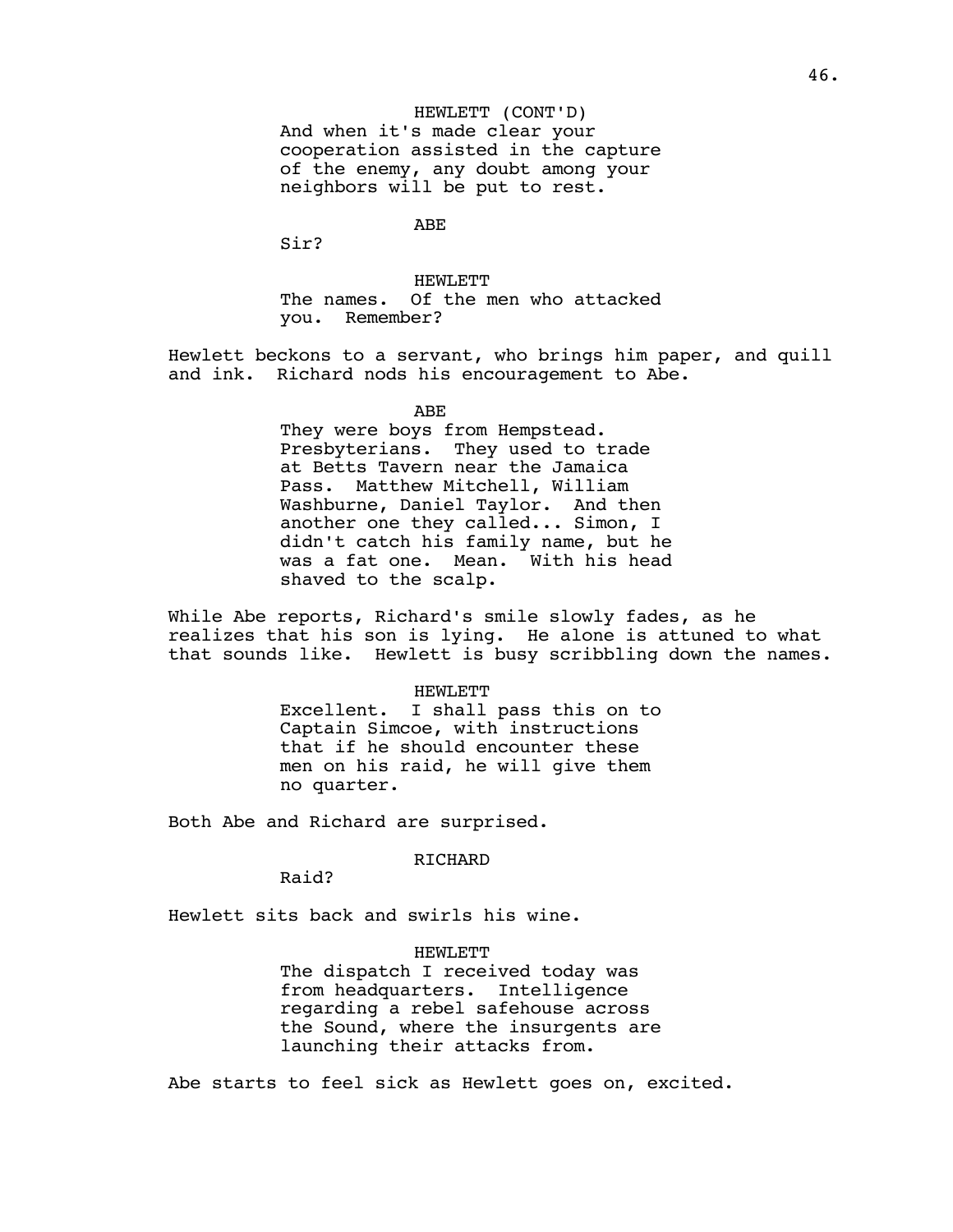HEWLETT (CONT'D) We'll cross at night, just like your attackers. Silent approach, bayonets fixed. Give them their own medicine.

RICHARD Are you alright, son? Not feeling true?

Abe looks at his Dad. Knows that he was lying.

ABE Just exhausted... from the whole ordeal.

HEWLETT Recalling it can't be of help. Why don't you get home to your bed?

Abe nods his thanks, queasy. Maybe he better. Richard watches him shuffle out, saying nothing.

EXT. JUDGE WOODHULL'S HOUSE - NIGHT

Abe trudges down the porch steps under watch of the Redcoat Guards. We can still see the dining room, lit up.

Abe shuffles down the path into darkness. When he is farther down the path, he straightens up - not sick at all - and darts to the side, keeping low, and circles around the back of the house.

EXT. JUDGE WOODHULL'S HOUSE - BACK - NIGHT

Abe creeps to the side of his Father's house, below the windows. He feels along the house, as if from memory, and finds a loose sideboard. He pries it back a bit, and removes a rusted old CALIPER TOOL.

He smiles. Hasn't had to use this since he was fourteen.

Abe approaches a dark window, and uses the Caliper to access a well-worn hole just below the latch.

If there's one place Abe has experience breaking in and out of - it's his old childhood bedroom. He slides up the sash, stashes the Caliper, and climbs in the house.

INT. JUDGE WOODHULL'S HOUSE - ABE'S OLD ROOM - CONTINUOUS

Abe sets down lightly into his childhood room. His old bed is still here. He sneaks through, and then stops.

Stares at a few TOY SOLDIERS on a dresser, along with a CHESSBOARD. He has a sudden pang of guilt.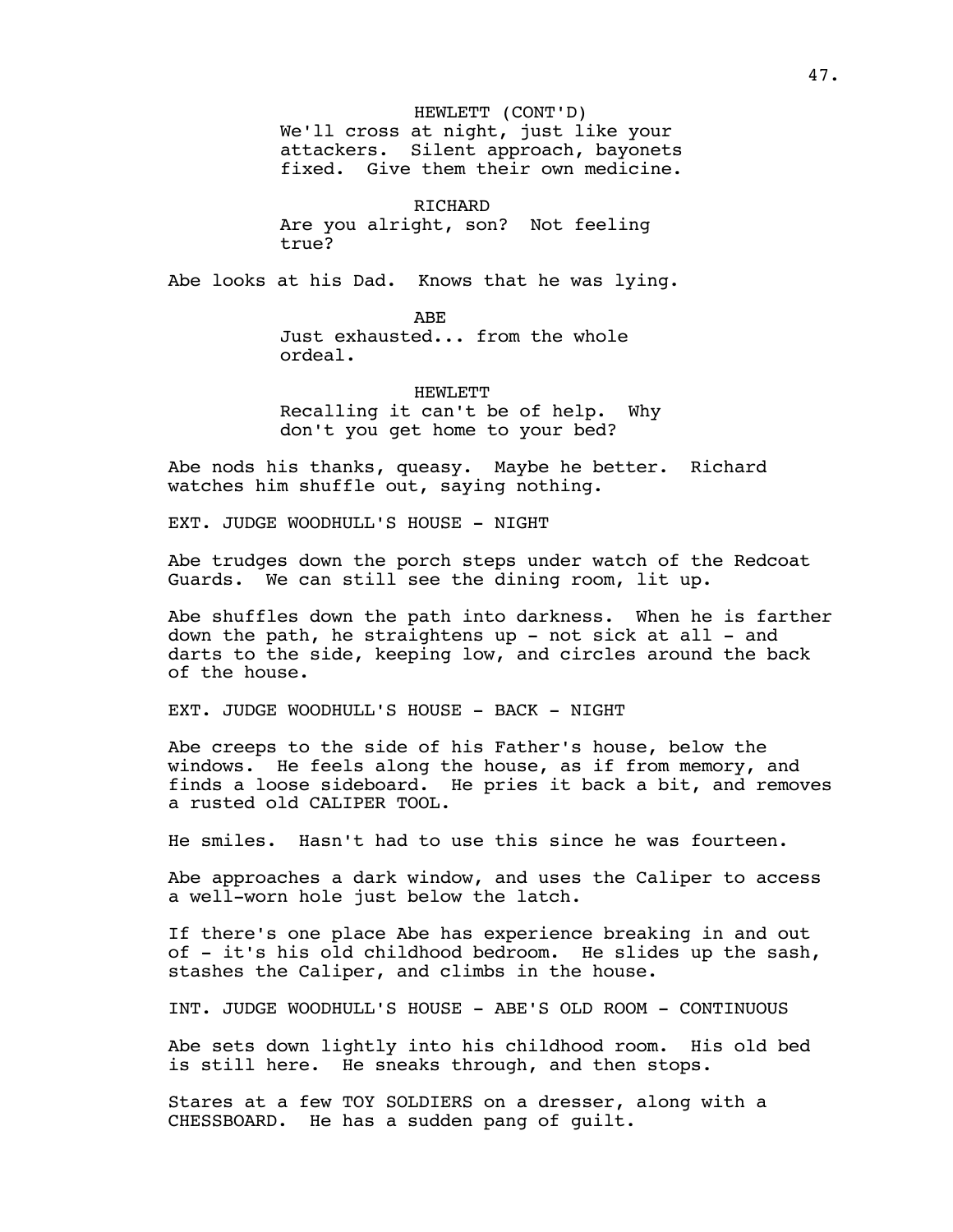INT. JUDGE WOODHULL'S HOUSE - HALLWAY

Abe peeks out into the hallway. He can hear the conversation between his Father and Hewlett from down the hall. They're still in the dining room, now onto dessert.

Abe steps out carefully, then snaps back as a SERVANT crosses through the hall on the way to the kitchen.

Now he creeps down to his Father's room...

INT. JUDGE WOODHULL'S HOUSE - HEWLETT'S ROOM

...Which has now become the Major's room, as Richard has moved upstairs. The Major's wardrobe is in trunks.

Abe crosses to a desk, pulls the drawers. Finds the DISPATCH. He carefully opens it, and moves to the window, unfolds it, begins to read and memorize it by the moonlight, eyes searching out the details...

SMASH CUT TO:

EXT. TREES - NIGHT

Abe is a shadow RUNNING through the trees, a mirror to Ben Tallmadge's run from the opening. His breathing fades UNDER-

As we hear a drunken chant RISE:

REDCOATS (V.O. PRE-LAP) *Don't want the Sergeant's shilling, Don't want to be shot down / I'm really much more willing / to make myself a killing...* 

INT. ROE TAVERN - NIGHT

DRUNKEN REDCOATS revel in coarse song.

REDCOATS *Living off the pickings of the Ladies of the Town!*

Anna, running the place on her own, collects pewter mugs to clean, tries to ignore the dregs of North London or worse. And Captain Simcoe, who comes here just to watch her work.

> REDCOATS (CONT'D) *Don't want a bullet up my bumhole / Don't want my cobblers minced with ball / For if I have to lose 'em then let it be with Susan / Or Meg or Peg or any whore at all!*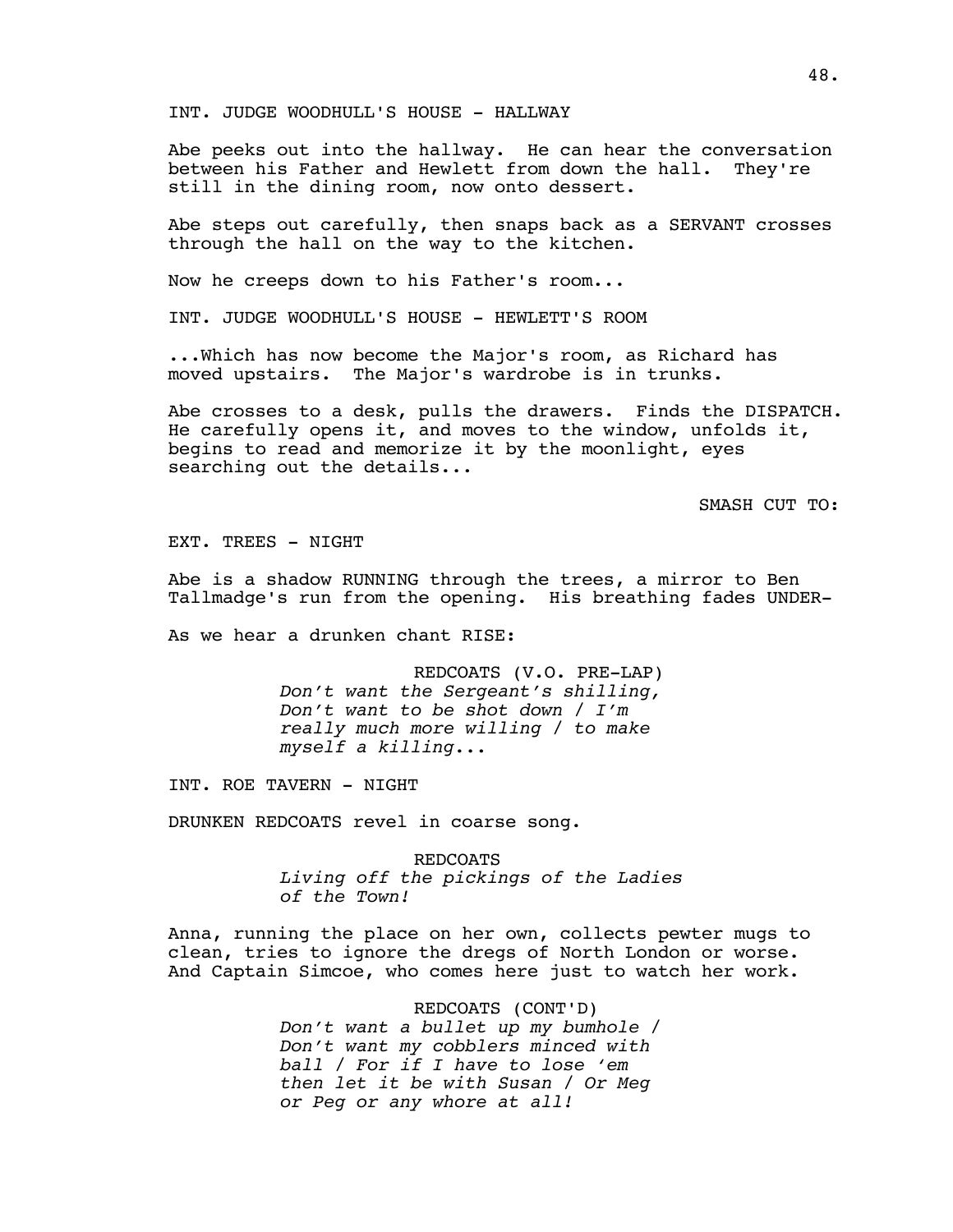They laugh and cheer. Simcoe catches Anna's attention.

STMCOE. Another round of cider for my boys.

Anna forces a smile. Simcoe watches her go into the back.

INT. ROE TAVERN - CELLAR

Dark. Anna creaks down the steps, sets her candle on a cask. She goes to grab a quarter barrel of cider...

When a HAND grabs her wrist and another CLAMPS over her mouth before she can scream.

> ABE Shhh. It's me. It's me.

Abe holds Anna until she nods. He turns her to face him.

ABE (CONT'D) You only have a few moments to bring that cider back so listen close.

ANNA

Yes.

Doesn't even know what she's saying yes to. She's ready. It trips Abe up for a second, and then he presses on.

> ABE Tallmadge devised a way so we could signal him in secret.

ANNA He's coming here?!

ABE He'll send a courier. We'll meet on one of the coves along the bay.

ANNA

Which one?

ABE Whichever one is not being watched.

ANNA How will he know?

ABE You signal him. Your home can be seen from the bay. (MORE)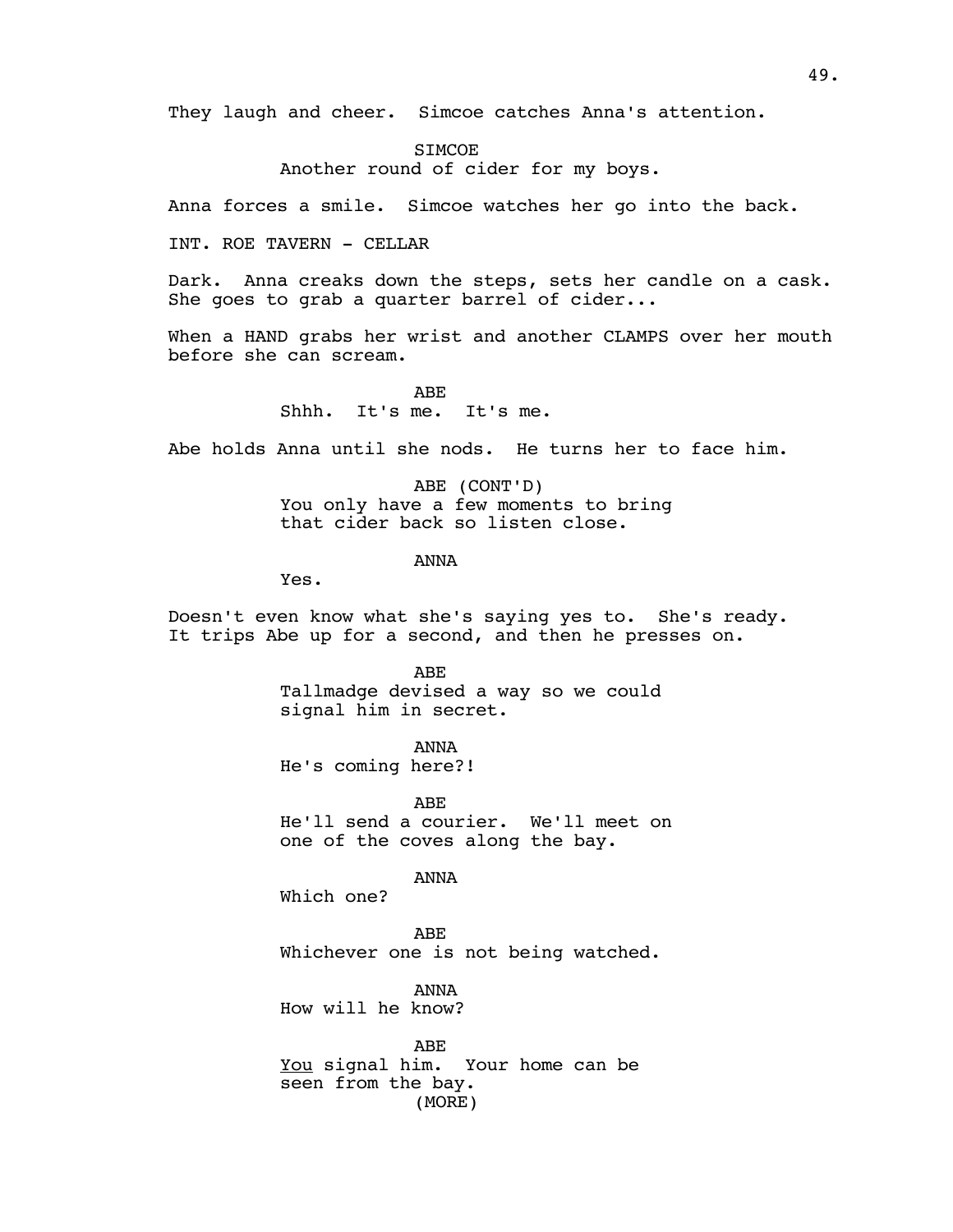ABE (CONT'D) When you hang a black petticoat from your peg-line, they'll know I'm ready to meet. Six coves, left to right. You'll pin up white handkerchiefs to designate the safe one. That's where they'll sail. Tomorrow you'll put out four. (beat) And Hope to God someone's watching.

Anna is thrilled and scared at the same time.

The stairs CREAK.

SIMCOE (O.S.) Need help down there?

Abe shows Anna FOUR fingers, then ducks back behind the barrels of rum, cider, and beer. Anna smooths her dress as Simcoe steps down into the candlelight.

> ANNA Yes, Captain, thank you. A bit heavy for me...

She puts the barrel in his arms and quickly heads back up the stairs. He glances around the cellar, then follows.

A moment later, Abe sneaks out and heads for the trap double doors to the surface.

FADE TO:

EXT. STRONG MANOR - BACK LAWN - DAY

CLOSE ON A BLACK PETTICOAT being pegged to the laundry line.

Anna looks out to the water, squinting, as she pins up four WHITE LINEN HANDKERCHIEFS on the line next to it.

ANGLE ON A MAID

ABIGAIL, watching her from the porch, troubled. CICERO, a House Boy, steps next to her, curious.

CICERO

'She doin'...?

Abigail's concern begins to slide into suspicion.

EXT. WOODHULL FARM - DAY

Abe works his field. The sun is hot, but the full moon still hangs in the blue sky. Abe stares at it.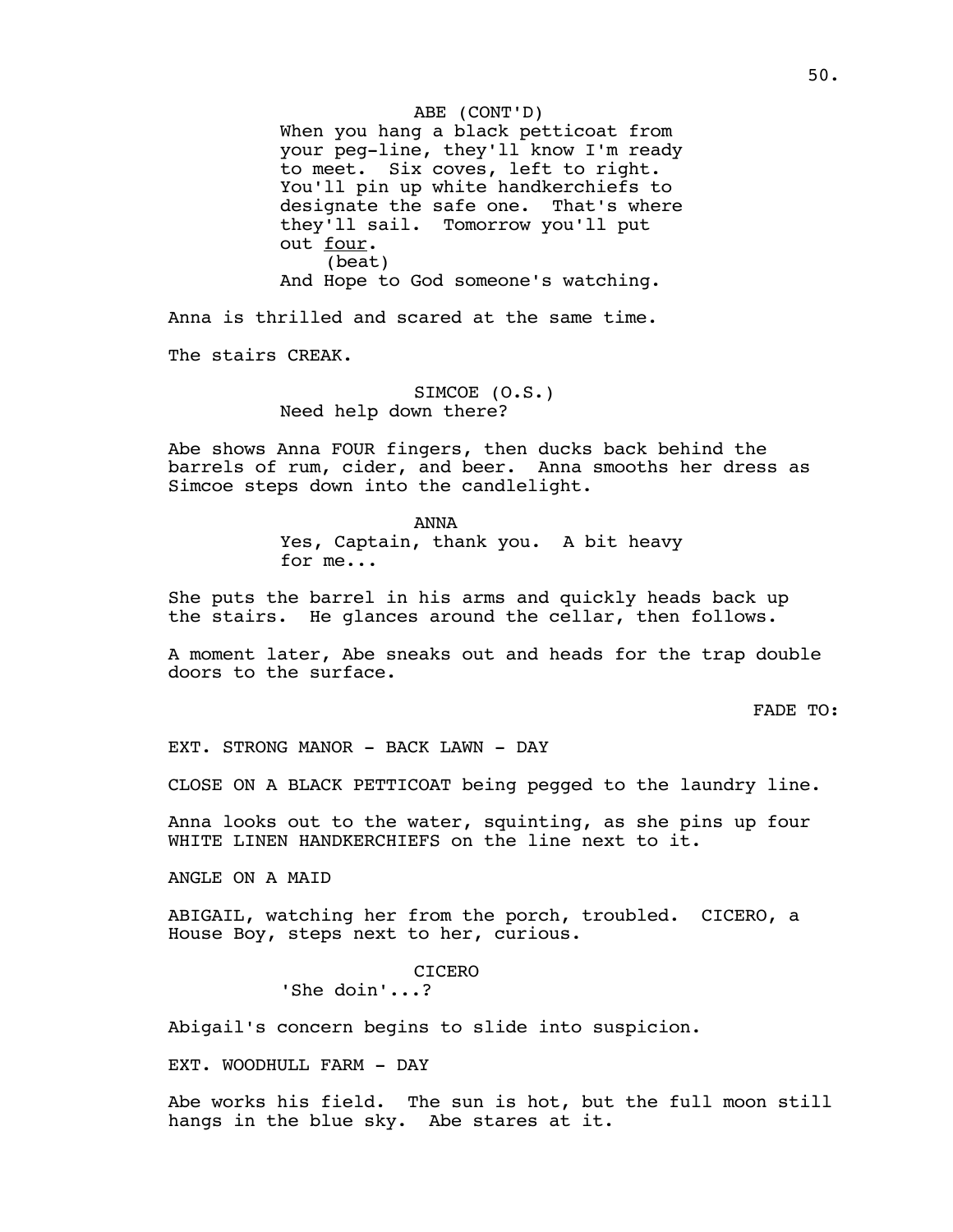Behind him, Mary exits the porch door, sets a bowl on a bench, and walks back in, giving a quick tug on the cast iron dinner bell as she goes, pointedly never looking at Abe.

He turns at the CLANG, in time to see her enter the house.

MOMENTS LATER - Abe picks up his supper. Cold cornmeal mush.

INT. WOODHULL HOUSE - DAY

Abe walks inside with it. Mary is sitting near the stove, nursing Thomas.

ABE

I'm sorry.

MARY

Whatever you're doing... don't. We can't afford to lose you.

ABE

We?

#### MARY

I can't.

She turns to look at him, with a flicker of vulnerability. Then turns back to the heat of the stove. Abe watches her.

INT. WOODHULL HOUSE - NIGHT

Abe lies in bed, staring at the ceiling, counting the seconds.

He turns his head, looks at Thomas, sleeping. Mary too, turned away from him. He runs a finger across Thomas' cheek.

Abe carefully extracts himself from bed.

EXT. COVE - NIGHT

Abe stealths down to the shore, stops when he sees...

A familiar WHALEBOAT pulled into the reeds. Empty.

Abe recognizes it, surprised. Then confused. Then angry. He quickly pulls his hop knife, WHIRLS to face--

CALEB BREWSTER sneaking up on him, with a cheshire grin.

CALEB Quicker this time.

ABE You. You're the courier?!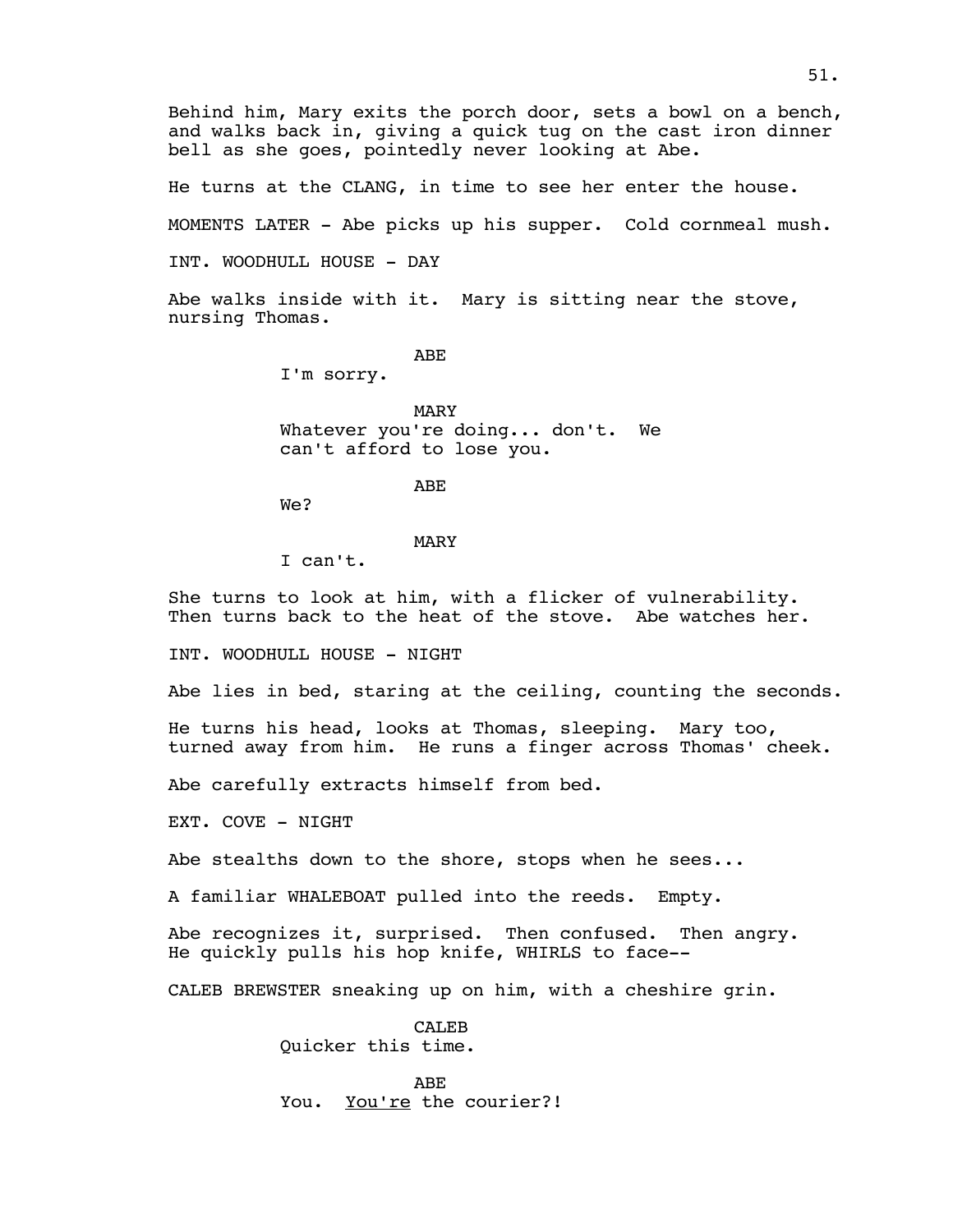CALE<sub>B</sub> Lower that butter knife, will ya?

ABE Did... did Tallmadge catch you? How did he find you?

CALE<sub>B</sub> He didn't find me. We found you.

Abe stares at him, mind racing.

ABE Back at Frog's point...

CALE<sub>B</sub> That was the first interview. Second was Ben's. You passed muster when you refused to give up my name. Just want you to know I was touched by that.

ABE You set me up? You're a... you're a devil. A liar, a--

CALE<sub>B</sub> Lieutenant. Second Continental Artillery, assigned to Captain Tallmadge for special detail. (steps closer, menacing) Who the hell are you?

ABE Someone tricked, now expected to trust.

CALEB Whatever you give me goes straight to Ben. No one else knows your name. No one.

ABE

Or hers.

CALEB Of course. Now she hung out that Petticoat for a reason. What?

ABE A detachment's being readied, to strike a safe house on Meeg's Harbor. Kensington's farm.

Caleb nods, blood pumping.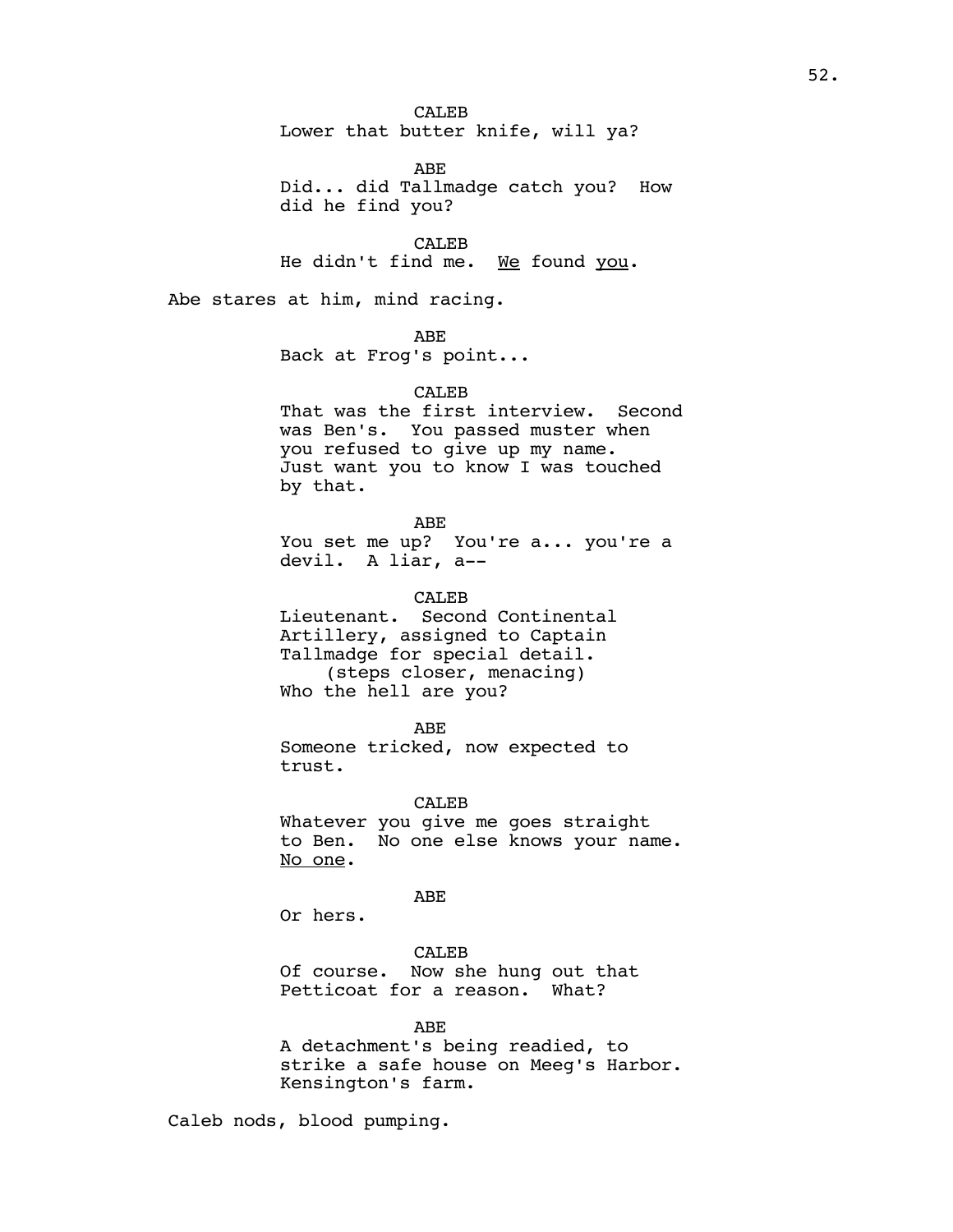CALEB

When.

ABE Tomorrow. There was a dispatch, from York Island, signed by a Major Andre.

CALEB

Anything else?

ABE

The man leading it is Simcoe. Captain. I think he suspects me.

CALEB Simcoe. I'll keep an eye out. (grins) Trust me, Woody. Once you get a taste for boiling these lobsters, you'll want more.

ABE Don't call me that.

CALEB

An' after I pass this up the ladder, *they'll* want more. Washington's been trying to get a man inside the city since Clinton took it over.

ABE

He'll have to find someone else. I don't have any business that would take me to the city.

CALEB Then maybe you make some.

ABE This is a one-time deal.

Caleb smiles.

CALEB Just like the last time.

Caleb hops into his boat. Pushes off.

Abe stands there for a moment, watching him disappear. Then turns back and heads into the reeds.

## END ACT FOUR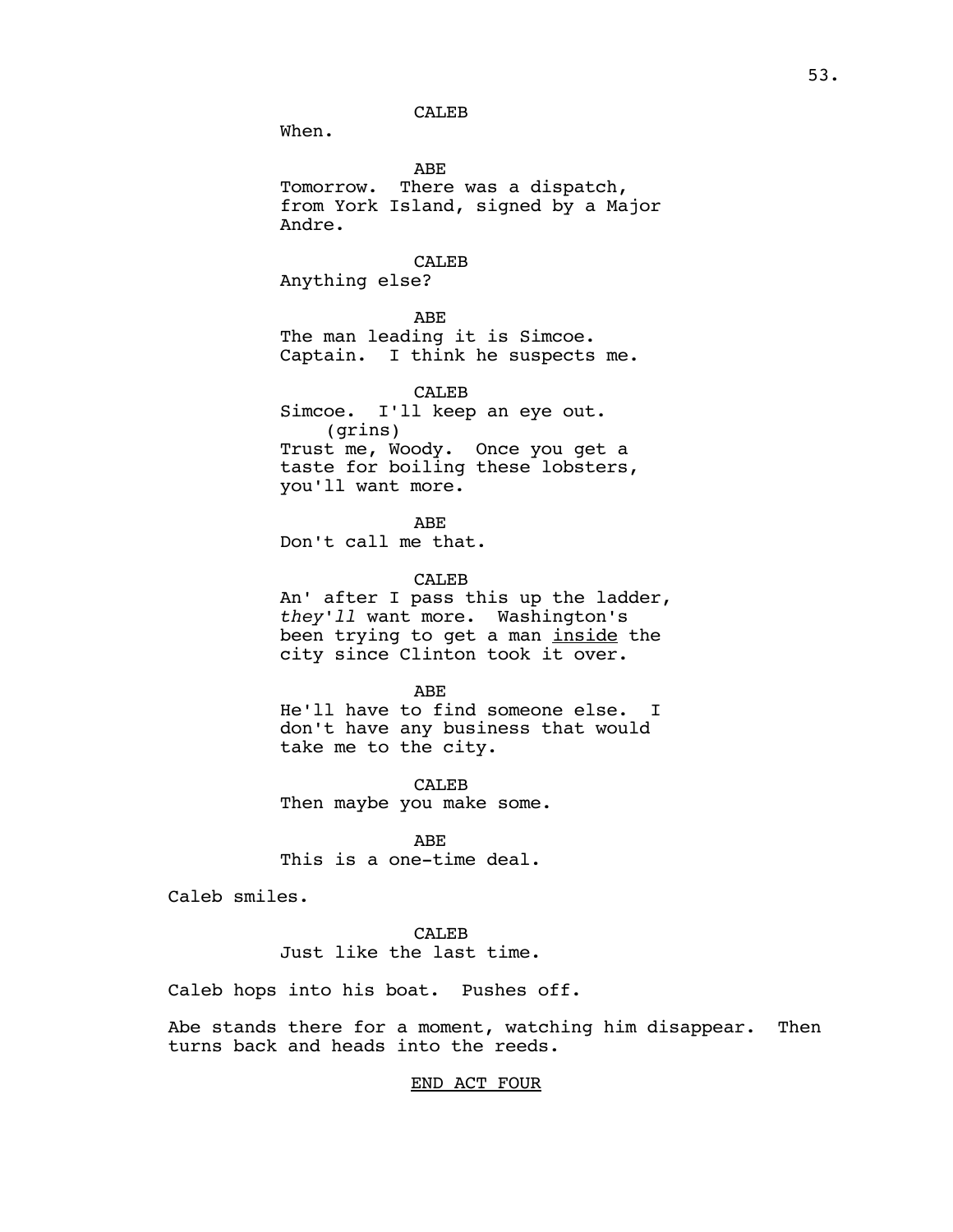### ACT FIVE

EXT. SETAUKET - VILLAGE GREEN - DAY

A SMALL CROWD is gathered near the Church, and the Stockade, to witness Abe swear his oath of allegiance. MAJOR HEWLETT and FIVE REGULARS are the only military presence. Mary is dressed up, and holds Thomas in her arms. Will Robeson watches, and Judge Woodhull administers the oath to his son.

Abe puts his hand on his father's bible.

ABE

I, Abraham Woodhull, do sincerely and faithfully promise and swear that I will bear true allegiance to His Majesty King George the Third.

EXT. CONNECTICUT FOREST - DAY

A WOOD HOUSE sits back in trees, hidden from view.

ABE (V.O.) And that with heart and hands, life and goods...

SIMCOE leads a detachment of 30 REDCOATS through the trees, quietly. He gives them the sign to drop into firing position.

> ABE (V.O.) (CONT'D) ...Maintain and defend His Majesty's Government.

The first line takes a knee.

EXT. SETAUKET - VILLAGE GREEN (INTERCUT)

Abe's eyes wander to the left, making contact with ANNA in the back of the crowd.

> ABE And the laws of the Province of New York...

Mary follows his look to her.

SIMCOE (V.O.)

FIRE!

IN CONNECTICUT - a volley EXPLODES out. Shattering windows and blasting the hell out of the building.

The front line primes and loads while the back advances and waits to let loose ANOTHER burst.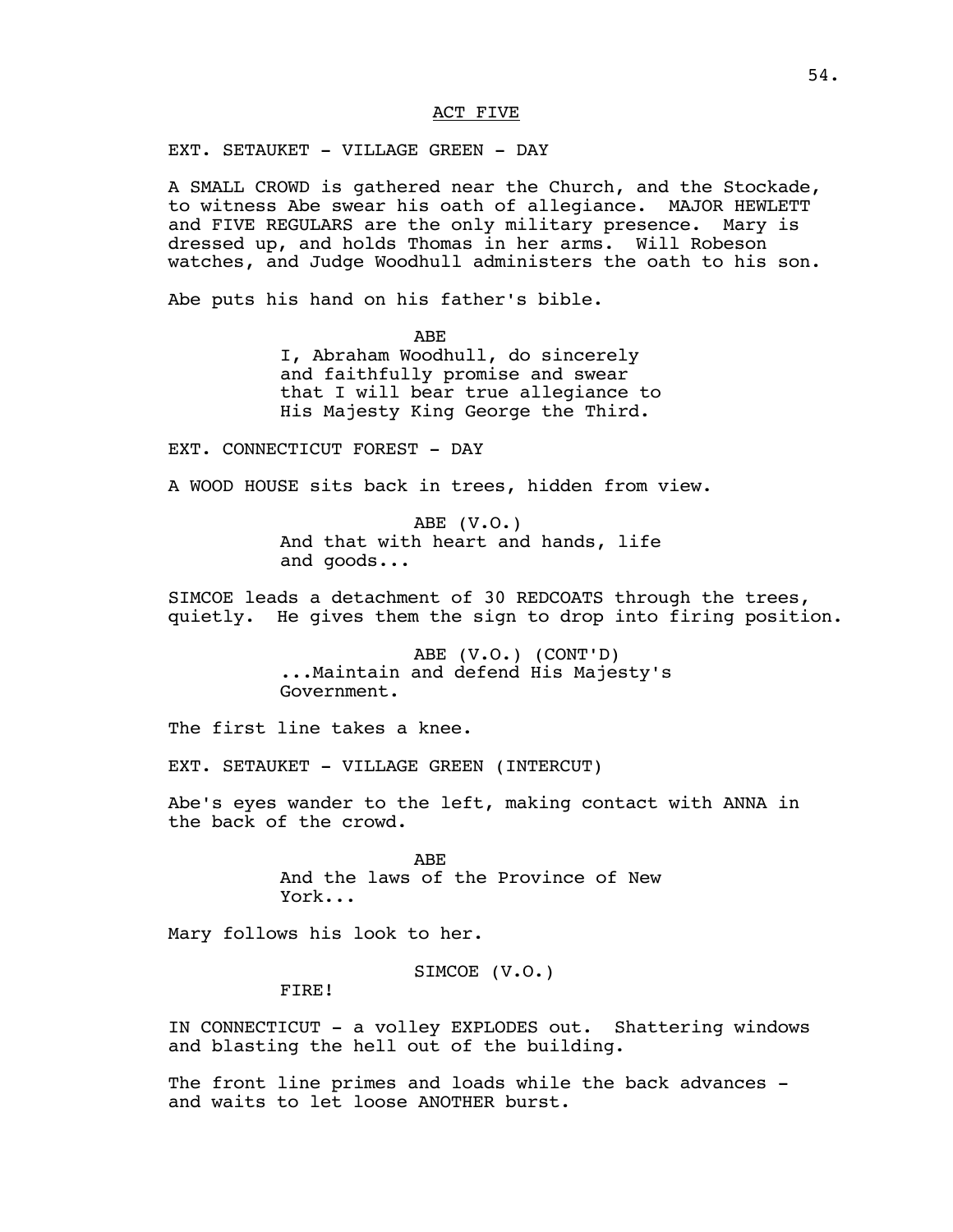ABE (V.O.) Against all traitorous conspiracies and attempts...

Both units CHARGE toward the house. An ENSIGN kicks in the front door... it's EMPTY.

> ABE (V.O.) (CONT'D) ..Which shall be made against his person, Crown or Dignity.

BOOM! MUZZLE FLASHES light up the trees all around them. Several Regulars FALL, caught in an AMBUSH.

Redcoats scramble and die in the CROSSFIRE. Simcoe PULLS HIS SWORD.

BEN TALLMADGE leads his Dragoons and some Connecticut Militia including CALEB in a charge out of their hiding spots.

They engage the Redcoats at point blank range, FIRING pistols and STABBING with bayonets. It's a slaughter.

> ABE (V.O.) (CONT'D) And I will do my utmost endeavor to disclose and make known to His Majesty and his Successors...

EXT. SETAUKET - VILLAGE GREEN (INTERCUT)

ABE All treasons, and traitorous conspiracies, which I shall know to be against, or any of them.

Richard looks on his son with grave, official scrutiny.

EXT. CONNECTICUT FOREST (INTERCUT)

Powder smoke in the air. Dead King's Men litter the ground.

SIMCOE, shot in the stomach and knee, pulls himself on his belly. His new "Captain" epaulette dangling off the uniform. A pair of muddy boots stop in front of him.

> CALEB (O.S.) Captn' Simcoe?

He looks up to see Caleb looming over him. Pistol leveled.

CALEB (CONT'D) Abe Woodhull says hello.

Caleb's SHOT echoes through the trees.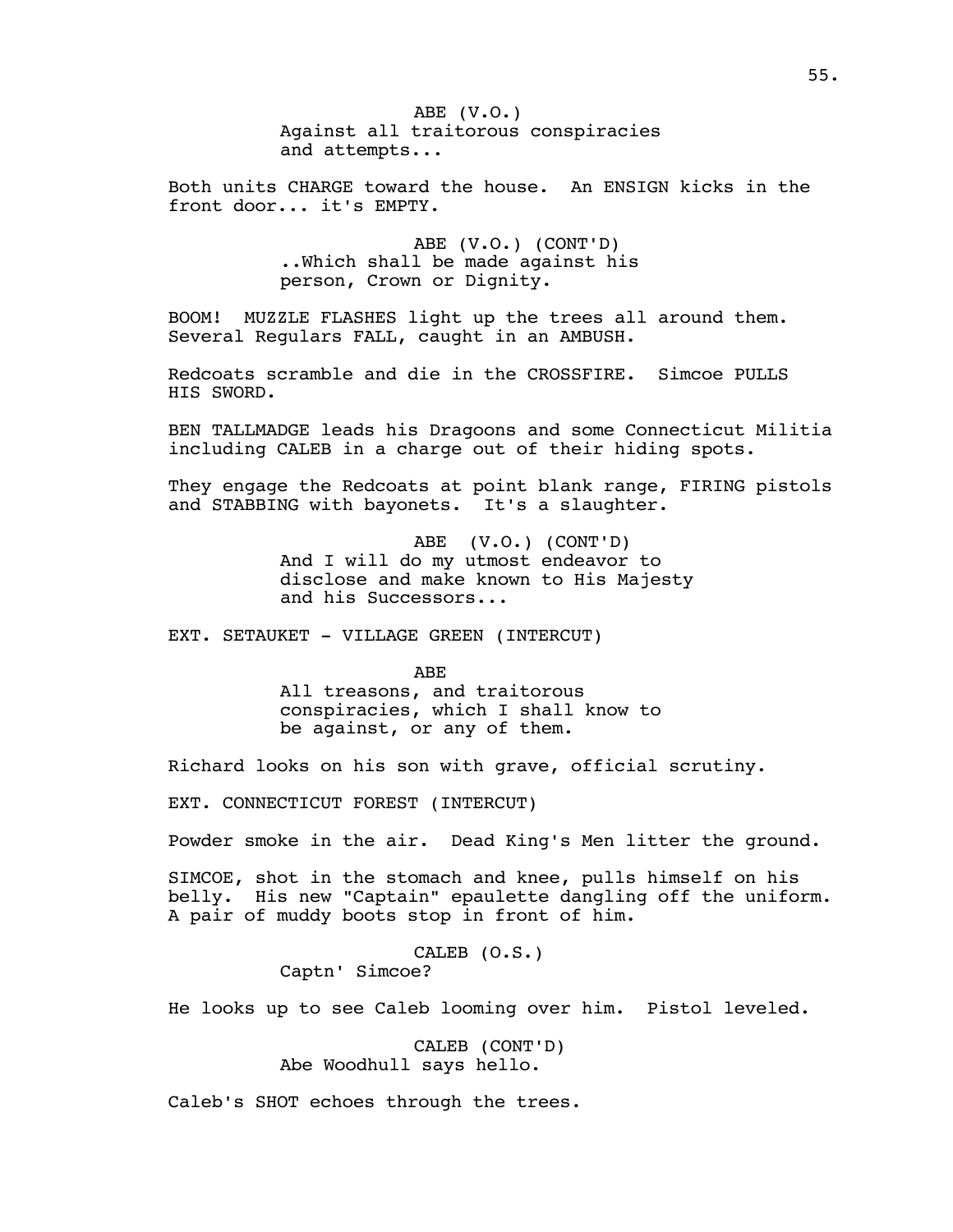EXT. SETAUKET - VILLAGE GREEN - END INTERCUT

ABE

God save the King.

The neighbors give cheers. Some are half-hearted. Robeson, staring at Abe, turns and quickly walks away.

EXT. CONNECTICUT FOREST - DAY

The Continentals search the dead. Caleb approaches Ben, who still looks like he's in a rage.

**BEN** 

Regulars.

CALEB Just like we expected.

BEN Thought they might send Rangers to link up with 'em. Was hoping for Rogers.

CALE<sub>B</sub> We'll get him soon enough.

Ben looks at Caleb, nods. Then reaches into his shirt and takes the RANGER BONNET out. Tosses it on Simcoe's corpse.

> CALEB (CONT'D) What's that for?

**BEN** Send my regards.

Ben walks off. Caleb looks down. PUSH IN on the green woolen Ranger Bonnet on Simcoe's chest...

EXT. SETAUKET - ROAD - DAY

Cicadas sing as Abe drives a wagon back to his farm, with Mary, Thomas, and Richard in the wagon seat.

> MARY I thought you presented yourself well.

Abe looks at his wife, surprised. An olive branch?

ABE Thank you. I thought Thomas did well.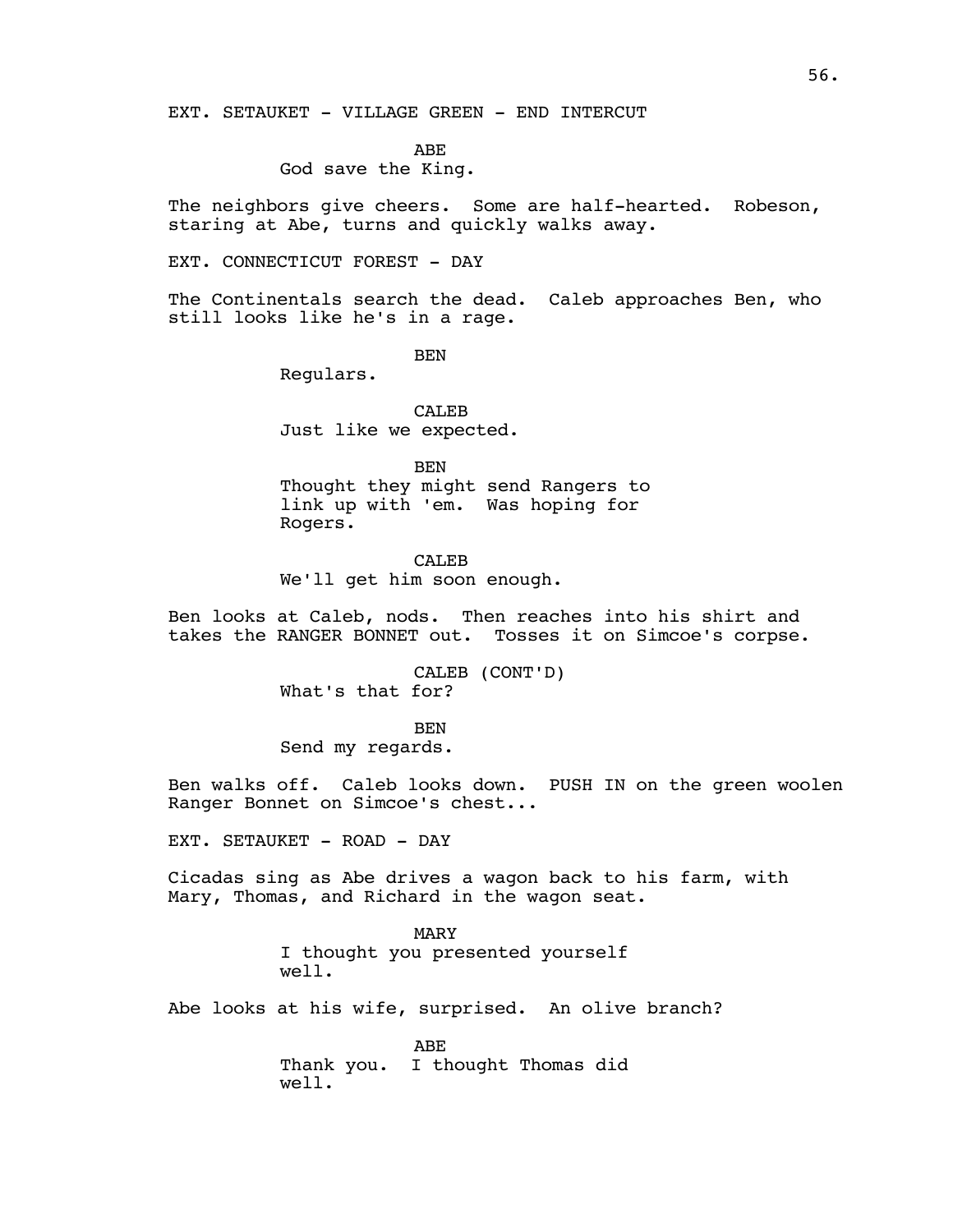RICHARD Not so much as a peep.

ABE

That's my boy.

MARY Well, there was everyone quiet while you went ahead and said more than two words. (hugging Thomas) He likes to listen to his father.

## **RICHARD**

A lost art.

Abe shakes his head, as they bump around the bend...

EXT. WOODHULL FARM - CONTINUOUS

Where they are confronted by a horrific sight: his cabbage field TRAMPLED by someone (or a group of someones).

> ABE What... what...

> > RICHARD

Dear God.

Abe yanks the reigns. The horse stops. Abe hops off and runs into the rows of sabotaged crop. The entire crop.

### MARY

Abraham! Abraham!

Mary is in a panic, running toward Abe, holding Thomas.

MARY (CONT'D) What happened? Why is this happening?

## ABE

Mary, go inside.

### MARY

No! This is... everything!

She spins to take in the field, then turns back too fast. Thomas begins to cry. Abe steadies her, then grabs Thomas gently into his arms.

> ABE Go inside and wait for me. Now!

Mary suddenly imagines *inside* and then picks up her dress and runs for her house.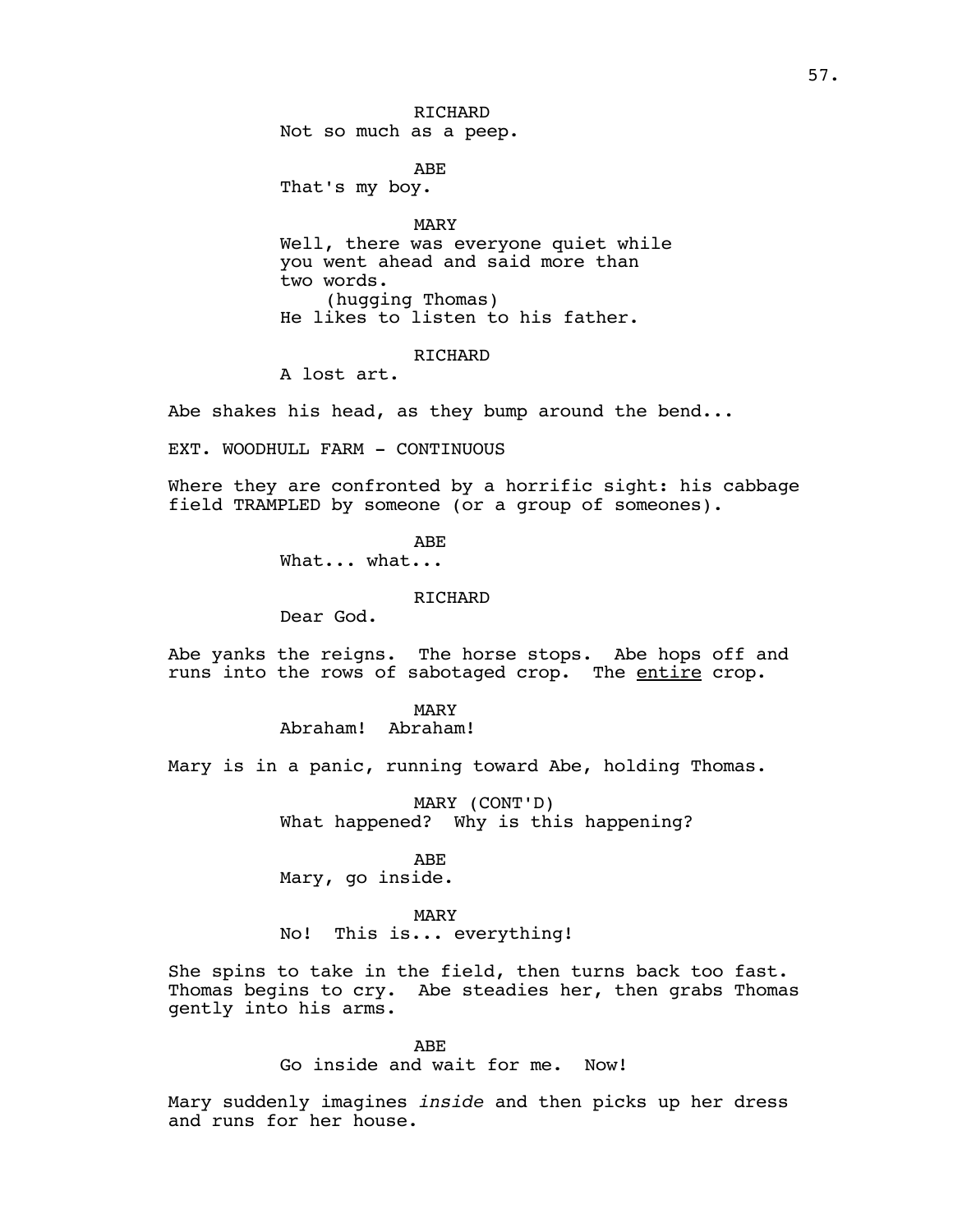Abe calms Thomas down. Richard slowly approaches.

ABE (CONT'D) Two... three, maybe four horses. Must have taken them at least a half an hour.

RICHARD While we were in town.

ABE Who. Who did this?

# RICHARD

(quiet) You did.

Abe turns to Richard in disbelief. Richard is ice.

RICHARD (CONT'D) You brought this on yourself. Many around here don't trust you.

Abe carefully sets Thomas down on the soft soil.

RICHARD (CONT'D) I know you lied. To Major Hewlett. In my house. In front of me. Do you think I don't know my own son?

Abe is speechless. JUDGE Woodhull peers at him.

RICHARD (CONT'D) Why did you give those names? There are no boys down in Hempstead with those names. Tell the truth.

ABE

Father...

RICHARD Did you kill Joyce?

ABE

No!

RICHARD Tell the truth!

ABE I kept the money!

Richard stares. Abe lies with the truth.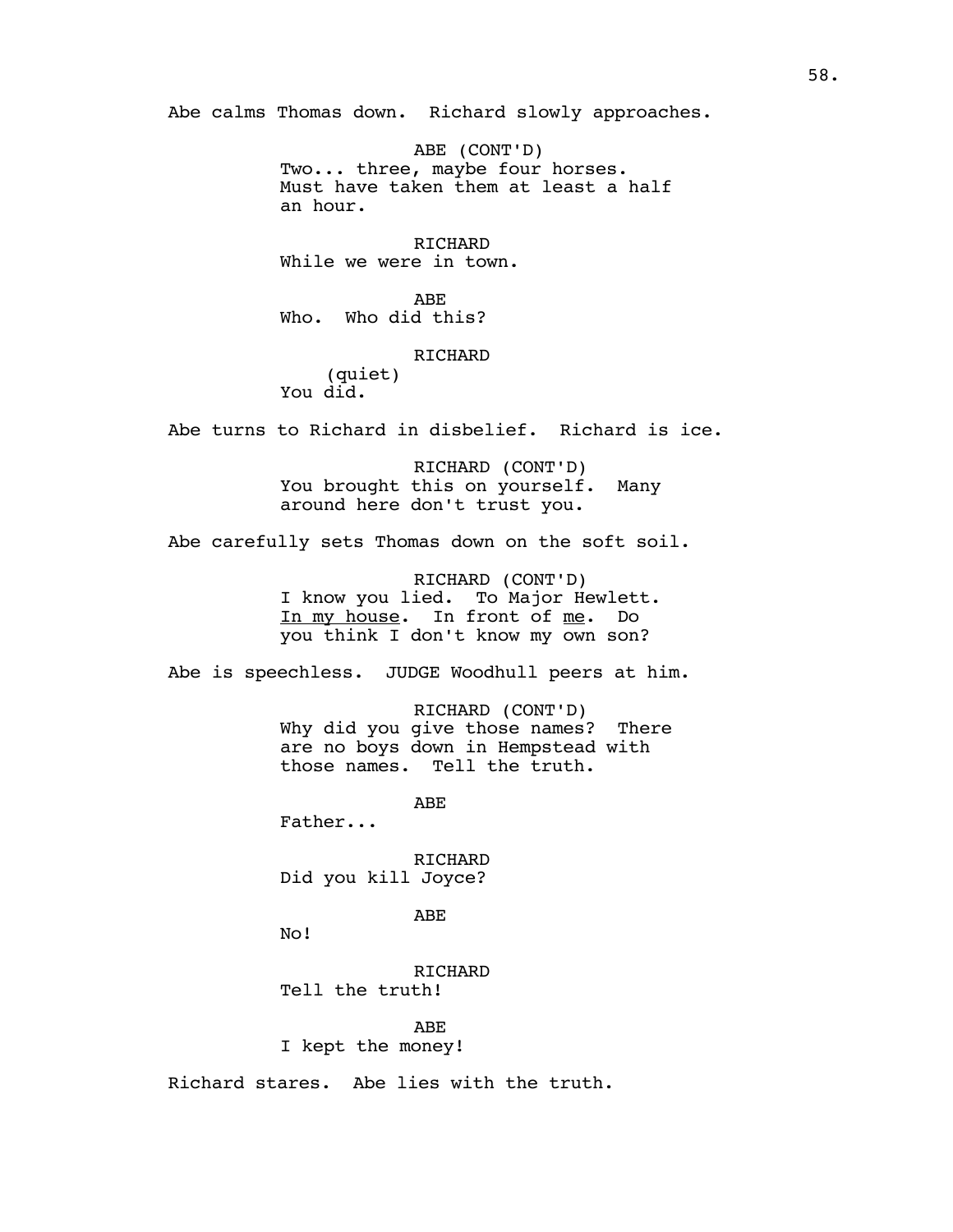ABE (CONT'D) There was no arrest by rebels. I cut my own scar. I buried the silver by the shore, and used the silk to sell my story.

RICHARD You thought the Major would take your profit...

ABE The way he took your house.

RICHARD I *invited* him to billet-

ABE Under threat of law.

RICHARD Where is your take now? Eh?

Abe steps toward him. Richard steps back.

ABE

With Anna Strong. I used it to pay my debt, that's why I went.

Richard searches Abe's eyes. Sees truth there. He's furious.

RICHARD I thought we decided you would stay away from-

ABE I never decided. You decided for me.

RICHARD You're a grown man, you can make your own decisions. (then) But you are also my son and I will always tell you what I think is right. And what is right... now... is we return the proceeds to Hewlett.

ABE

No.

RICHARD Son, I have protected you up to this point. I will not go any further.